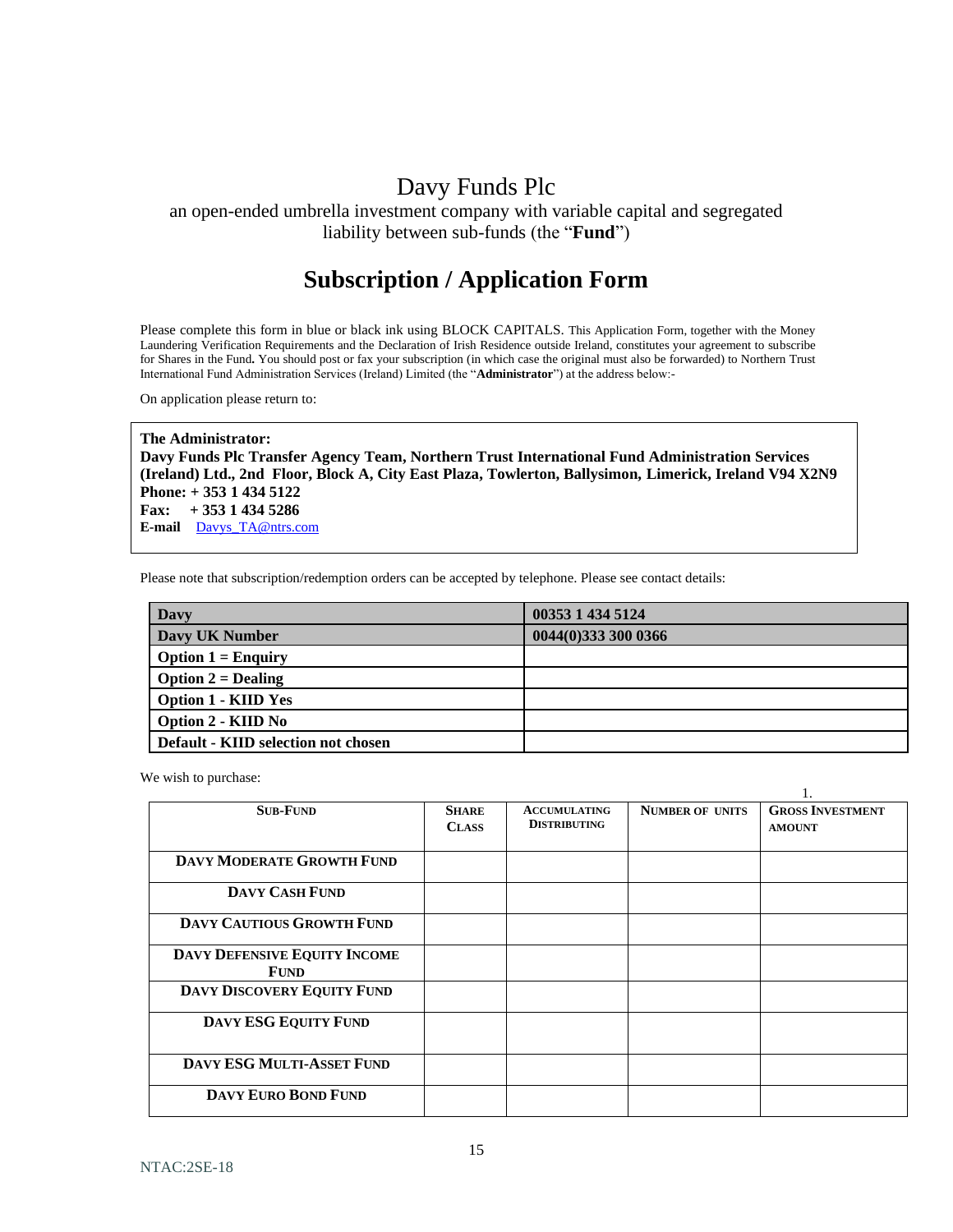

| DAVY GLOBAL BOND FUND                                |  |  |
|------------------------------------------------------|--|--|
| <b>DAVY GLOBAL FOCUS FUND</b>                        |  |  |
| DAVY LONG TERM GROWTH FUND                           |  |  |
| DAVY LOW CARBON EQUITY FUND                          |  |  |
| <b>DAVY LOW DURATION CREDIT FUND</b>                 |  |  |
| DAVY SRI CAUTIOUS GROWTH FUND                        |  |  |
| <b>DAVY SRI MODERATE GROWTH FUND</b>                 |  |  |
| DAVY SRI LONG TERM GROWTH FUND                       |  |  |
| DAVY STRATEGIC: GLOBAL QUALITY<br><b>EQUITY FUND</b> |  |  |
| DAVY UK GPS MODERATE GROWTH<br><b>FUND</b>           |  |  |
| DAVY UK GPS CAUTIOUS GROWTH<br><b>FUND</b>           |  |  |
| DAVY UK GPS DEFENSIVE GROWTH<br><b>FUND</b>          |  |  |
| DAVY UK GPS LONG TERM GROWTH<br><b>FUND</b>          |  |  |
| <b>FACTOR EQUITY FOUNDATION</b><br><b>FUND</b>       |  |  |
| <b>GLOBAL EQUITIES FOUNDATION</b><br><b>FUND</b>     |  |  |
| <b>GLOBAL EQUITY INCOME FUND</b>                     |  |  |
| <b>GLOBAL FIXED INCOME</b><br><b>FOUNDATION FUND</b> |  |  |
| <b>TARGET RETURN FOUNDATION</b><br><b>FUND</b>       |  |  |

**Please note that the original fully signed Application Form must be returned to the address indicated for forwarding to the Administrator appointed by the Fund if this is your first investment in the Shares of the Fund. No redemption or conversion or transfer requests may be processed prior to receipt of this original form and supporting documentation.**

# **1. NAME(S) FOR REGISTRATION (BLOCK CAPITALS)**

| 1. Single Applicant: Full Name |  |  |
|--------------------------------|--|--|
|--------------------------------|--|--|

| 2. Joint Applicants: (a) Full Name |  |
|------------------------------------|--|
| (b) Full Name                      |  |
| (c) Full Name                      |  |
| (d) Full Name                      |  |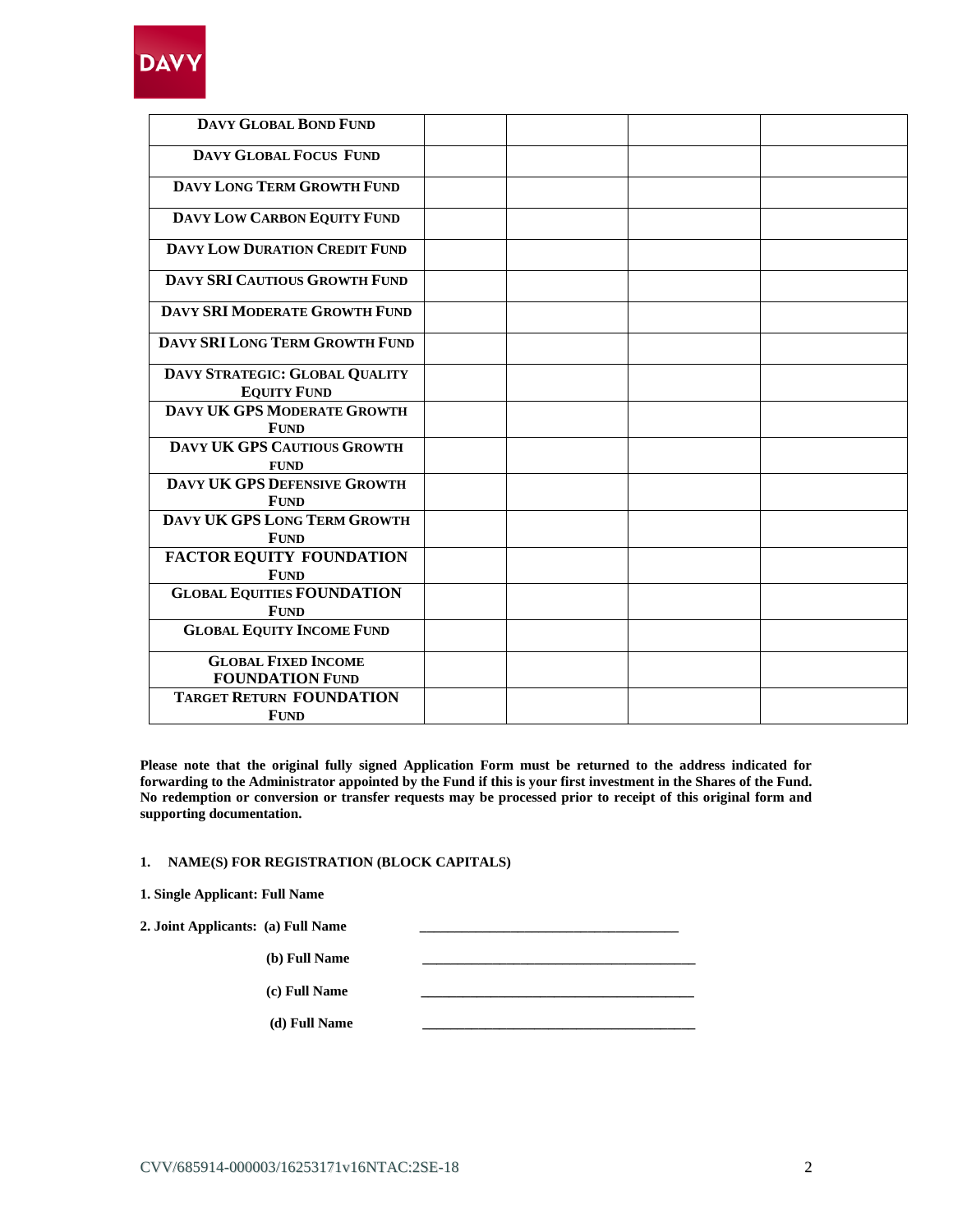

**Contact person (if different from above): Address**

|               | <b>Place of Incorporation</b> |  |  |
|---------------|-------------------------------|--|--|
| Fax No.       |                               |  |  |
| <b>Email:</b> |                               |  |  |
| PPS No.       |                               |  |  |

**Date of Birth <sup>1</sup> (if applicable): \_\_\_\_\_\_\_\_\_\_\_\_\_\_\_\_\_\_\_\_\_\_\_\_\_\_\_\_\_\_\_\_\_\_\_\_\_\_\_\_\_\_\_\_\_\_\_\_\_\_\_\_\_\_\_\_\_\_\_\_\_\_\_\_\_**

**Confirm whether (A) listed/not listed; and, if listed, (B) subject to the requirements of the Transparency Directive<sup>2</sup> or equivalent standards regarding transparency of ownership (specifying applicable regime)<sup>3</sup>**

**Full name where applicable of any beneficial owner of investor who owns more than 25% of the investment by the Nominee Company/Intermediary/ Company/Partnership/CIS/Trust/Public body:**

\_\_\_\_\_\_\_\_\_\_\_\_\_\_\_\_\_\_\_\_\_\_\_\_\_\_\_\_\_\_\_\_\_\_\_\_\_\_\_\_

| - |      |
|---|------|
|   |      |
| ັ | ____ |

**Note: If there are no beneficial owners please check the box below**

**DECLARATION -** *I/We declare that the information contained in this form, including the section entitled "Representations and Warranties" at pages 12 to 18, and any attached documentation is true and accurate to the best of my/our knowledge and belief.*

| Date: | Signed: 1.                                                                                                                                                                                                                                                                                                             | <b>Signatory Capacity if applicable</b><br>( <i>i.e. Director/manager</i> ) |
|-------|------------------------------------------------------------------------------------------------------------------------------------------------------------------------------------------------------------------------------------------------------------------------------------------------------------------------|-----------------------------------------------------------------------------|
|       | 2. $\frac{1}{2}$ $\frac{1}{2}$ $\frac{1}{2}$ $\frac{1}{2}$ $\frac{1}{2}$ $\frac{1}{2}$ $\frac{1}{2}$ $\frac{1}{2}$ $\frac{1}{2}$ $\frac{1}{2}$ $\frac{1}{2}$ $\frac{1}{2}$ $\frac{1}{2}$ $\frac{1}{2}$ $\frac{1}{2}$ $\frac{1}{2}$ $\frac{1}{2}$ $\frac{1}{2}$ $\frac{1}{2}$ $\frac{1}{2}$ $\frac{1}{2}$ $\frac{1}{2}$ |                                                                             |
|       |                                                                                                                                                                                                                                                                                                                        |                                                                             |
|       | $\overline{4}$ .                                                                                                                                                                                                                                                                                                       |                                                                             |
|       |                                                                                                                                                                                                                                                                                                                        | In the case of joint holders, ALL holders must complete this declaration.   |

| <b>Investor Tax Residency</b>               |  |
|---------------------------------------------|--|
| Please tick $(\checkmark)$ the relevant box |  |
| A) Non-U.S. taxpayer                        |  |
| B) U.S. taxpayer*                           |  |
| C) One or more joint                        |  |
| Applicants is a U.S. taxpayer               |  |
| D) Non-U.S. taxpayer holding shares         |  |
| on behalf of a U.S. taxpayer                |  |

**If B, C or D has been ticked then each U.S. taxpayer must complete and sign IRS Form W-9 to certify their tax identification number. The form can be downloaded fro[m www.irs.com.](http://www.irs.com/) Failure to submit a completed IRS Form** 

 $<sup>1</sup>$  Must be over 18 years of age.</sup>

<sup>&</sup>lt;sup>2</sup> Directive 2004/109/EC of the European Parliament and of the Council of 15 December 2004 on the harmonisation of transparency requirements in relation to information about issuers whose securities are admitted to trading on a regulated market and amending Directive 2001/34/EC

<sup>&</sup>lt;sup>3</sup> Note the Fund in its sole discretion retains power to decide on equivalence of any other regime.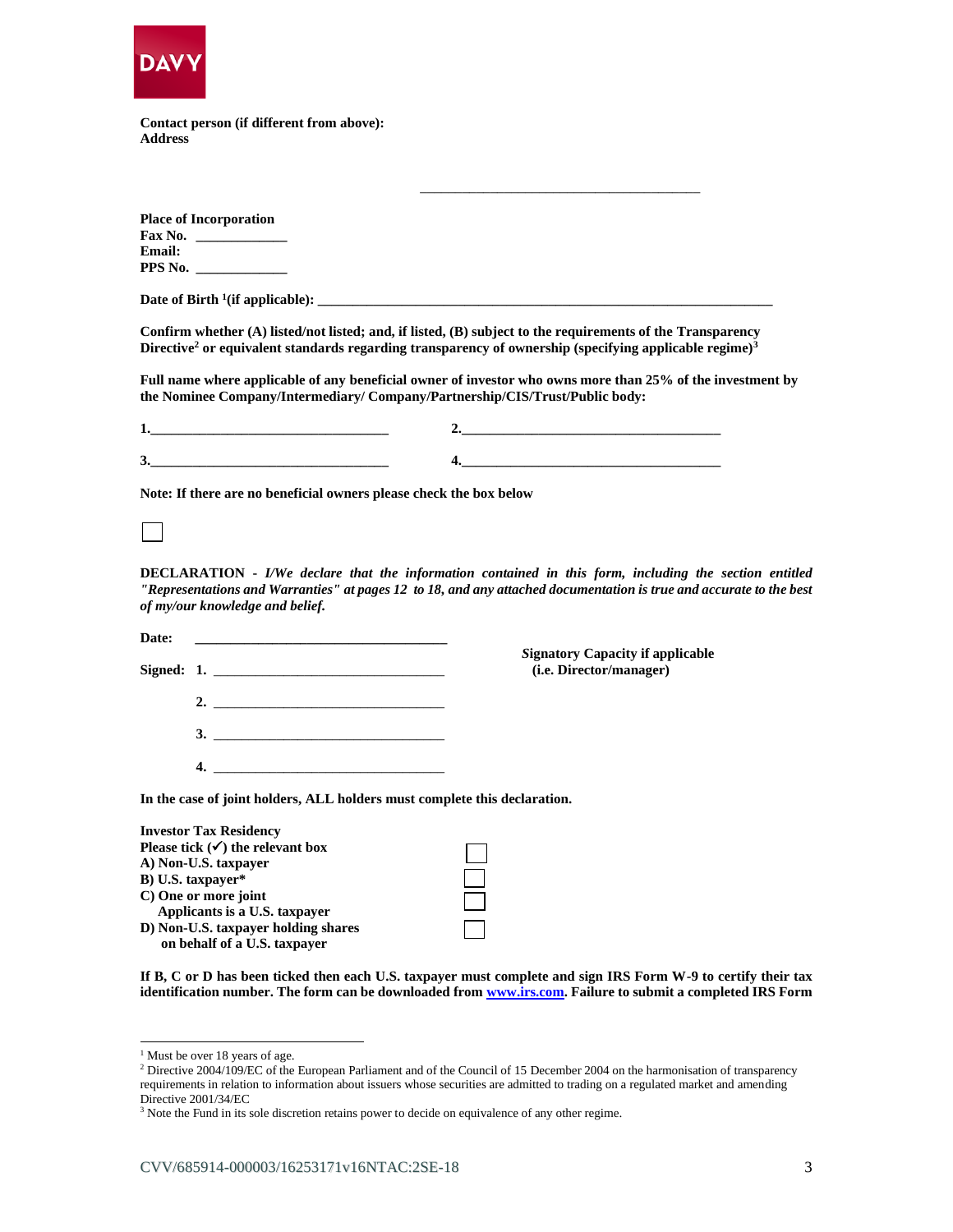

**W-9 (where applicable) will result in a delay in the settling of redemption/dividend proceeds (no interest will accrue).**

**\*"U.S. Taxpayer" is defined to include a U.S. citizen or resident alien of the United States (as defined for United States federal income tax purposes); any entity treated as a partnership or corporation for U.S. tax purposes that is created or organised in, or under the laws of, the United States or any state thereof (including the District of Colombia); any other partnership that is treated as a U.S. Taxpayer under U.S. Treasury Department regulations; any estate, the income of which is subject to U.S. income taxation regardless of source; and any trust over whose administration a court within the United States has primary supervision and all substantial decisions of which are under the control of one or more U.S. fiduciaries. Persons who have lost their U.S. citizenship and who live outside the United States may nonetheless, in some circumstances, be treated as U.S. Taxpayers.**

**An investor may be a "U.S. Taxpayer" but not a "U.S. Person". For example, an individual who is a U.S. citizen residing outside of the United States is not a "U.S. Person" but is a "U.S. Taxpayer".**

**U.S. Taxpayers will be required to furnish the Administrator with a properly executed IRS Form W-9. Amounts paid to Unitholders who are U.S. Taxpayers as a distribution from the Fund, or as gross proceeds from a redemption of Shares, will generally be reported to Unitholders who are U.S. Taxpayers and the IRS on an IRS Form 1099 (except as otherwise noted below). Failure to provide an appropriate and properly executed IRS Form W-9 (for Unitholders who are U.S. Taxpayers) may subject such Unitholders to backup withholding tax. Backup withholding tax is not an additional tax. Any amounts withheld may be credited against such Unitholders' U.S. federal income tax liability.**

**Tax exempt entities, corporations, non-U.S. Unitholders and certain other categories of Unitholders generally will not be subject to reporting on IRS Form 1099 or backup withholding, provided that, in the case of tax exempt entities and corporations such Unitholders furnish the Administrator with an appropriate and properly executed IRS Form W-9 certifying as to their tax exempt status.**

The administrator can issue electronic reports to shareholders. By ticking the box opposite, I hereby consent to electronic receipt of contract notes, statements and other reports which may be issued from time to time by the Administrator in respect of my holdings in the Fund.

### **1.1. BENEFICAL OWNER**

Same as account owner (You **must** also complete Part 2 of this Section 1.1) Third party (account owner is an intermediary) (You **must** also complete both Part 1 and Part 2 of this Section 1.1)

| Third Party Beneficial Owner(s) Name(s)                | Name Of Regulator Where Intermediary Is Regulated           |
|--------------------------------------------------------|-------------------------------------------------------------|
| Type of Investor (Individual, corporate, pension fund, | Confirm whether investor is (A) listed/not listed, and,     |
| etc)                                                   | if listed (B) subject to the requirements of the            |
|                                                        | Transparency Directive <sup>4</sup> or equivalent standards |
|                                                        | regarding transparency of ownership (specifying)            |
|                                                        | applicable regime) $5$                                      |

#### **Part 1: Third Party and Intermediary Information** *Complete* ONLY if account owner is an intermediary.

**Part 2: Beneficial Owners and the European Union (Anti-Money Laundering: Beneficial Ownership of Corporate Entites) Regulation 2016**

**Please tick here and proceed to Section 2 where the account holder or, if the account holder is an intermediary, the third party beneficial owner is listed on a regulated market and subject to disclosure requirements consistent with Union law<sup>6</sup> or subject to equivalent standards which ensure adequate transparency of ownership information:** 

Where sub-paragraphs (A) or (B) below are relevant, the following table must also be completed in order to enable the Fund to comply with the European Union (Anti Money Laundering Beneficial Ownership of Corporate Entities) Regulation 2016 (SI No. 560 of 2016) (the "**Beneficial Ownership Regulations**"). If you become aware that you are a "beneficial owner" of the Fund (as that term is defined in the Beneficial Ownership Regulations) you have certain legal obligations to provide the Fund with relevant information, in particular any changes to the information below

 $4$  As defined in footnote (2)

<sup>&</sup>lt;sup>5</sup> Note the Fund in its sole discretion retains power to decide on equivalence of any other regime.

<sup>6</sup> Including the Transparency Directive (as defined in footnote (2)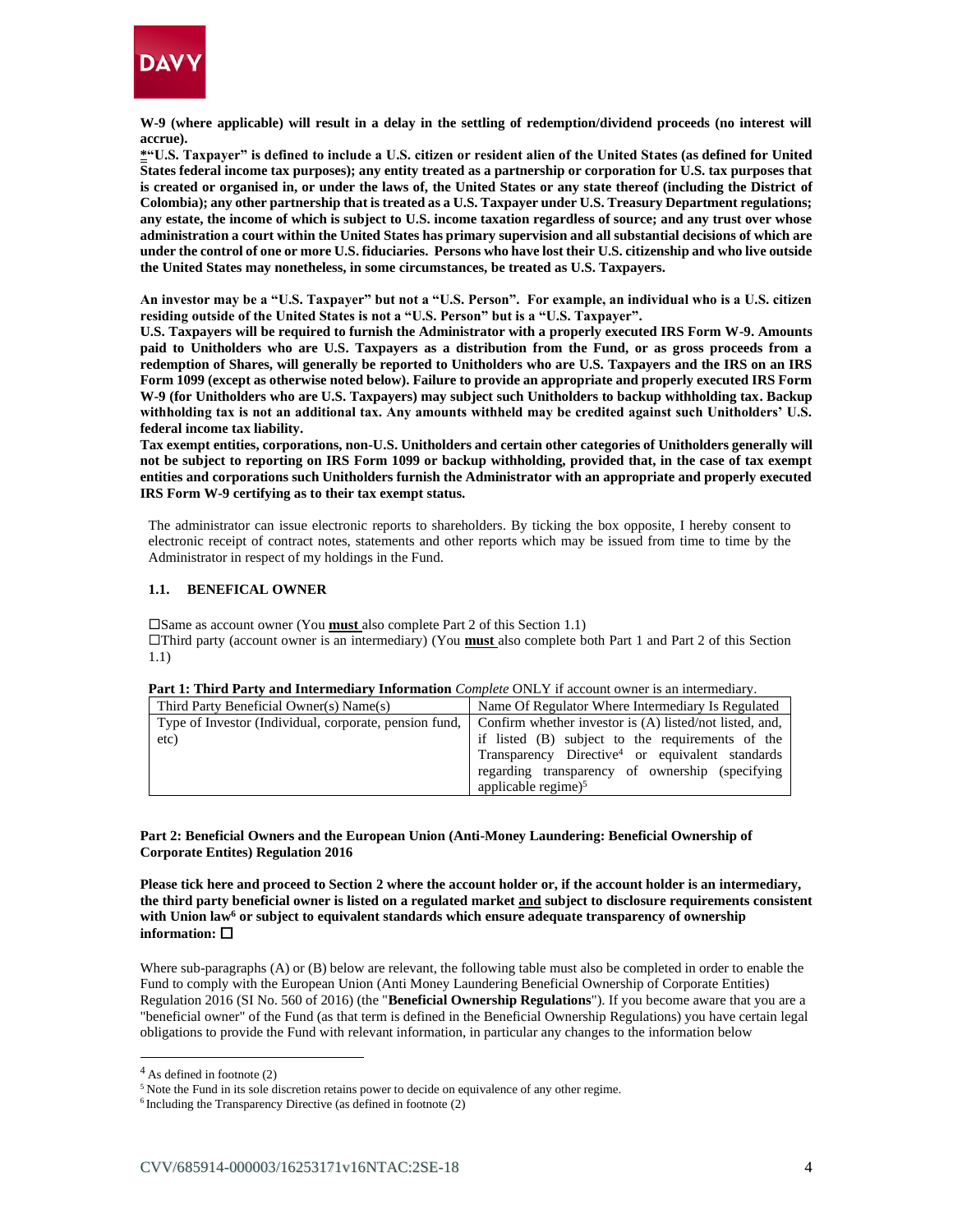

(including if you become aware that you have ceased to be a beneficial owner)(a "**Relevant Change**"). Please see Section 9, "Signatures and Declarations" in respect of the statutory obligations to the Fund.

- (A) If either (i) the beneficial owner is a natural person, and is the same as the account holder or (ii) the third party beneficial owner is a natural person please provide all information below.
- (B) If either (i) the account holder names in Section 1 or (ii) the third party beneficial owner named in Part 1 of Section .1.1 is **not** a natural person, please provide the following information for:
	- Each shareholder (or equivalent) that is a natural person with at least 25% ownership or control of the subscribing entity;
	- Where shareholder(s) (or equivalent) in the subscribing entity is/are an entity, any natural person(s) indirectly having at least 25% ownership or control of each relevant shareholder entity.

| Name (First Name, Surname) | Residential Address |
|----------------------------|---------------------|
| Date Of Birth              | Nationality         |

Statement Of (i) The Nature And (ii) The Extent Of The Interest In The Fund Held By The Relevant Natural Person As Beneficial Owner<sup>7</sup>

For intermediaries only

Is This Information Being Provided With The Knowledge Of The Relevant Natural Person? (Yes Or No):

If you cannot provide the information requested in this Part 2 of Section 1 or any part(s) thereof, please (A) set out the reason(s) and (B provide the particulars of any person likely to have knowledge of a relevant natural person, with confirmation as to whether this information is being provided with their knowledge<sup>8</sup>

#### **1.2 INTERMEDIARY/NOMINEE CERTIFICATIONS<sup>9</sup>**

By signing below, the signer certifies that all of the following are true:

- **1.** the intermediary has verified the identity of the above named investor (meaning the third-party beneficial owner(s)) consistent with the anti-money laundering regulations of Ireland or, if they are at least equivalent, of the jurisdiction of sale
- **2.** the intermediary has documentation to support the investor identification, can produce it on demand and will hold it for five years after the final transaction in this account
- **3.** the intermediary has identified all parties owning or controlling 25% or more of the equity or the voting rights of the investor, and all parties that in turn own or control 25% or more of the equity or voting rights of the parties

<sup>&</sup>lt;sup>7</sup> For example, whether shares will be held by a natural person directly or indirectly via the account owner (or both), or control is exercised via other means (e.g. a right to issue binding directions affecting financial/operational policies under a shareholder agreement with the investor), and (ii) number of shares subscribed for if account holder is a natural person (with a breakdown of direct and indirect ownership as appropriate) or percentage of shares/voting rights held by a natural person in the investor.

<sup>&</sup>lt;sup>8</sup> Please attach a continuation sheet of the space herein is insufficient

<sup>9</sup> Required if beneficial owner is not account owner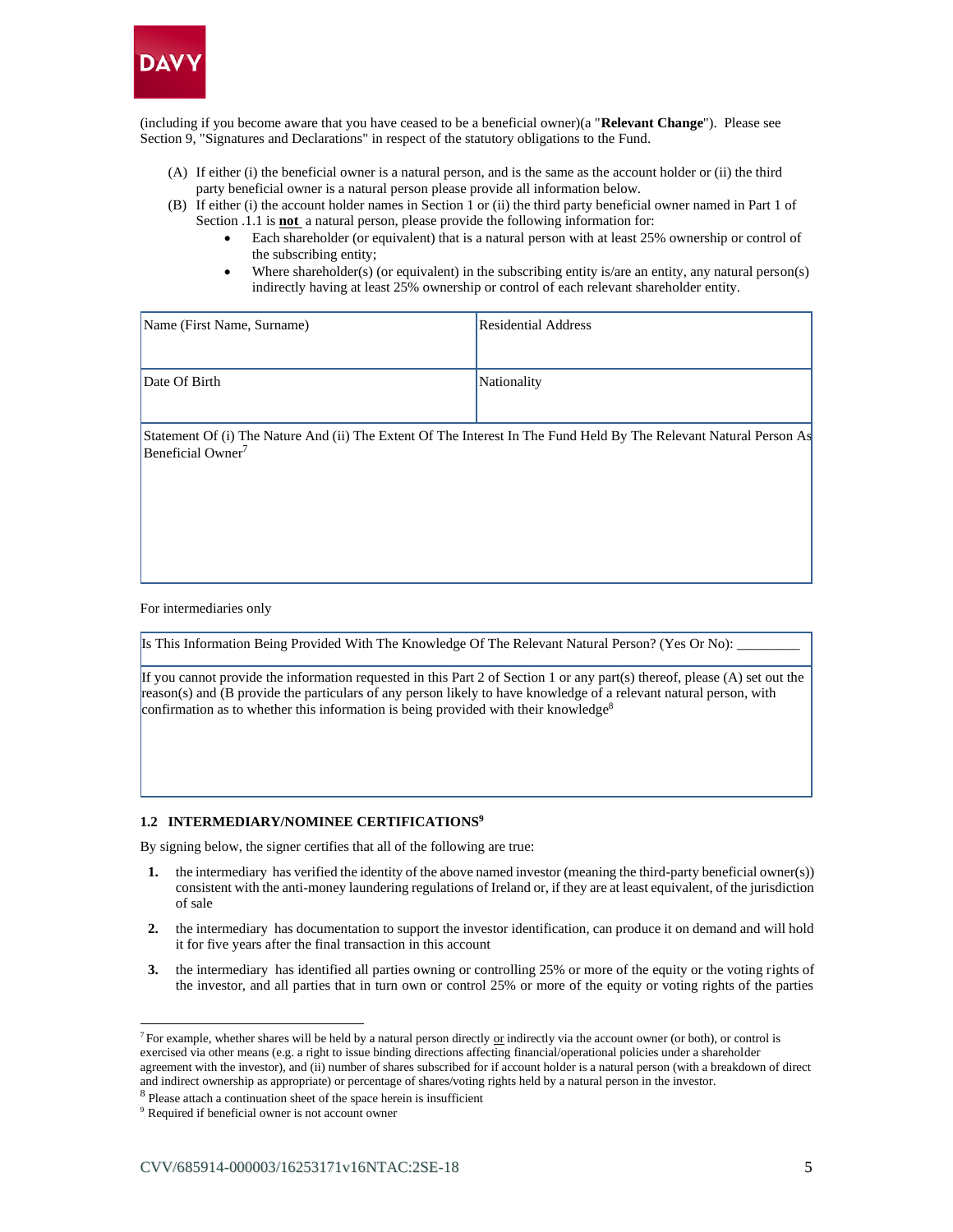

initially described, and agrees to provide documentation on all of these parties that is satisfactory to us upon request

- **4.** the intermediary has the power and authority to act on behalf of the investor as concerns all matters regarding this application and investment
- **5.** the intermediary indemnifies us from any costs or any damages resulting from any misrepresentation the intermediary makes on this form
- **6.** the intermediary agrees to notify us immediately should its relationship to investor end
- **7.** the intermediary agrees to provide the beneficial owner(s) with all current standard and local offering documents as and when required by law and regulation, and to maintain adequate records that it has done so
- **8.** the signer is authorised to make all of these representations on behalf of the intermediary

\_\_\_\_\_\_\_\_\_\_\_\_\_\_\_\_\_\_\_\_\_\_\_\_\_\_\_\_\_\_\_\_\_\_\_\_\_\_\_\_\_\_\_\_\_\_\_\_\_\_\_\_\_\_\_\_\_\_\_\_\_\_\_\_\_\_\_\_\_\_\_

Authorised Signer Name in Block Letter

| Title     | Date |
|-----------|------|
| Signature |      |

### **2. BANK ACCOUNT DETAILS (MANDATORY)**

| Name of Bank           |            |
|------------------------|------------|
| A/c Name               | A/c Number |
| <b>Address of Bank</b> |            |
|                        |            |
| <b>Swift Code</b>      |            |
| <b>IBAN</b> Number     |            |

#### *NO THIRD PARTY PAYMENTS WILL BE UNDERTAKEN*

Please ensure that you have read the prospectus for the Fund ("the Prospectus") before completing this Application Form. Defined terms used in this Application Form are those used in the Prospectus.

# **NOTES:**

\_\_\_\_\_\_\_\_\_\_\_\_

- (a) Please note bank charges may be deducted, see main prospectus for further details.
- (b) Requests for redemption or distribution payments to be made by telegraphic transfer will be subject to bank charges. Such charges will normally be payable by the Shareholder although the Fund has the discretion to determine that these charges should be borne by the Fund or the relevant Sub-Fund.
- (c) If subscribing for shares in more than one Sub-Fund investors must clearly mark the payment reference accounts for each particular Sub-Fund and the sub-account.
- (d) Any subscription proceeds paid in currencies other than the Base Currency of the relevant Sub-Fund or the designated currency of the relevant Share Class will be converted into that currency at prevailing exchange rates. This foreign exchange transaction will be arranged by the Administrator at the cost and risk of the relevant investor.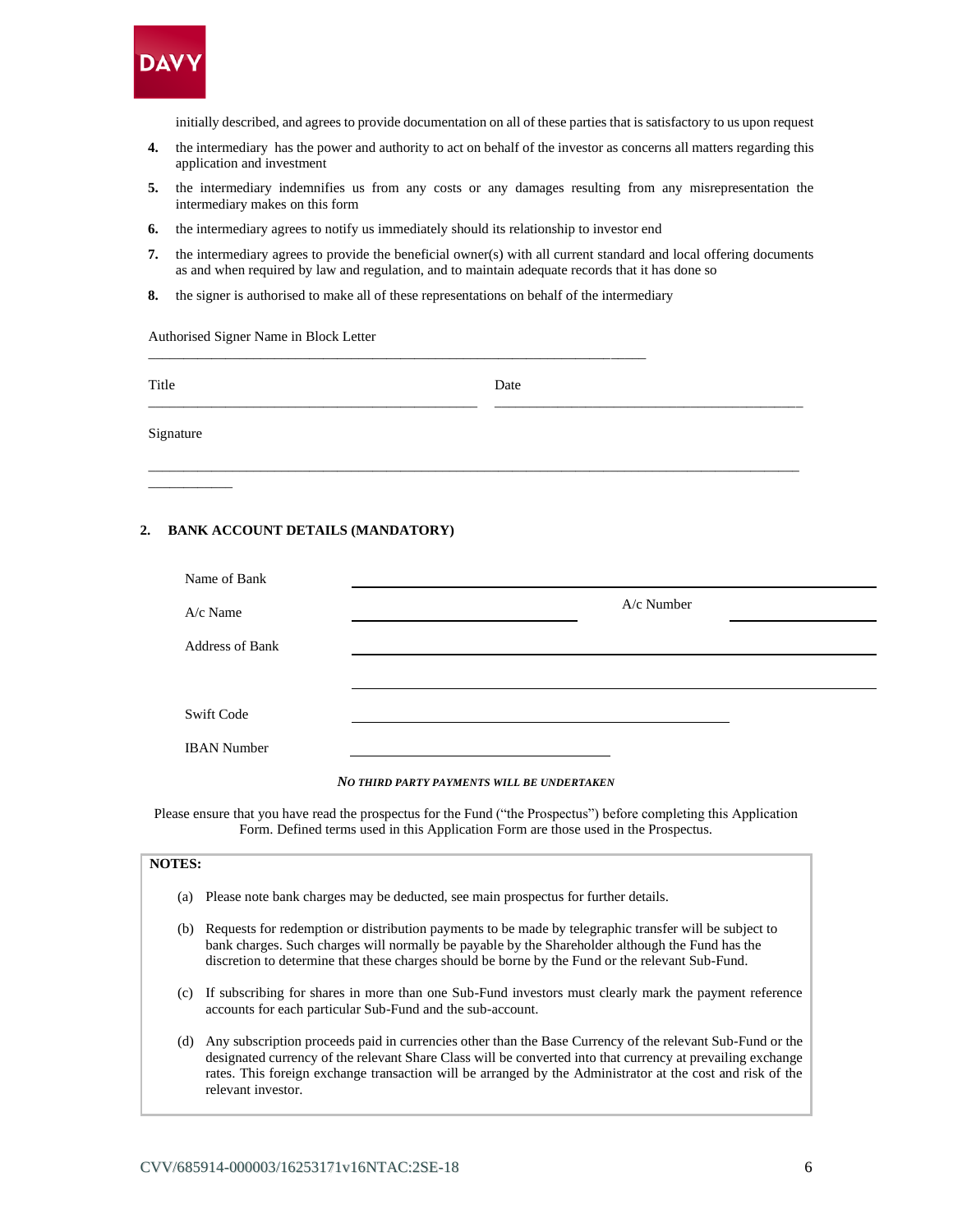

| (e) | The Base Currency of the fund and the designated currency of any Shares will be set out in the relevant<br>Supplement to the Prospectus and is also noted above. Applications for Shares shall be accepted in the Base<br>Currency of the relevant fund or the designated currency of the relevant Class. |
|-----|-----------------------------------------------------------------------------------------------------------------------------------------------------------------------------------------------------------------------------------------------------------------------------------------------------------|
| (f) | Please ensure that you have read the prospectus for the Fund ("the Prospectus") before completing this<br>Application Form. Defined terms used in this Application Form are those used in the Prospectus (unless the<br>context otherwise requires).                                                      |
| (g) | All Applicants should sign the necessary additional declarations on pages 19 & 21 Exempt from tax non –<br>Irish Residents and Exempt from tax Irish Residents should also complete the relevant declarations<br>appropriate                                                                              |

#### **All Applicants should sign the necessary declarations on page 4. Exempt from tax non-Irish Residents and Exempt from tax Irish Residents should also complete the relevant declarations on pages 4 and 5 respectively.**

#### **Distribution/Dividend Requirements<sup>10</sup>\***

**I/We would like our distribution re-invested Paid by Telegraphic Transfer** 

**Distributions paid by Telegraphic Transfer will be paid to the account specified above. Should you require your distribution to be paid to another account, please enter the banking details below. Please note if no option is indicated such dividend payments will be reinvested.** Distributions due will automatically be re-invested if you have failed to provide satisfactory evidence of your identity in accordance with the Administrator's anti-money laundering procedures notwithstanding any election to the contrary by you.

| <b>Name of Bank</b>    |            |
|------------------------|------------|
| A/c Name               | A/c Number |
| <b>Address of Bank</b> |            |
|                        |            |
| <b>Swift Code</b>      |            |
| <b>IBAN Number</b>     |            |

*No third party payments will be undertaken*

#### **3. ANTI-MONEY LAUNDERING REQUIREMENTS**

In line with anti-money laundering requirements operating in various jurisdictions, all investors are required to be identified. For this purpose certain documentation will be required at the time of application. Failure to supply all of the necessary documentation may result in the rejection of any subsequent redemption instructions . Please tick the most appropriate box below and refer to Due Diligence Documentation Section (as set out below) for the relevant documentation requirements:

| Are you investing as                                                          |  |  |
|-------------------------------------------------------------------------------|--|--|
| Individual Corporate Entity <u>Landelland Trust</u> Partnership <u>Landel</u> |  |  |
|                                                                               |  |  |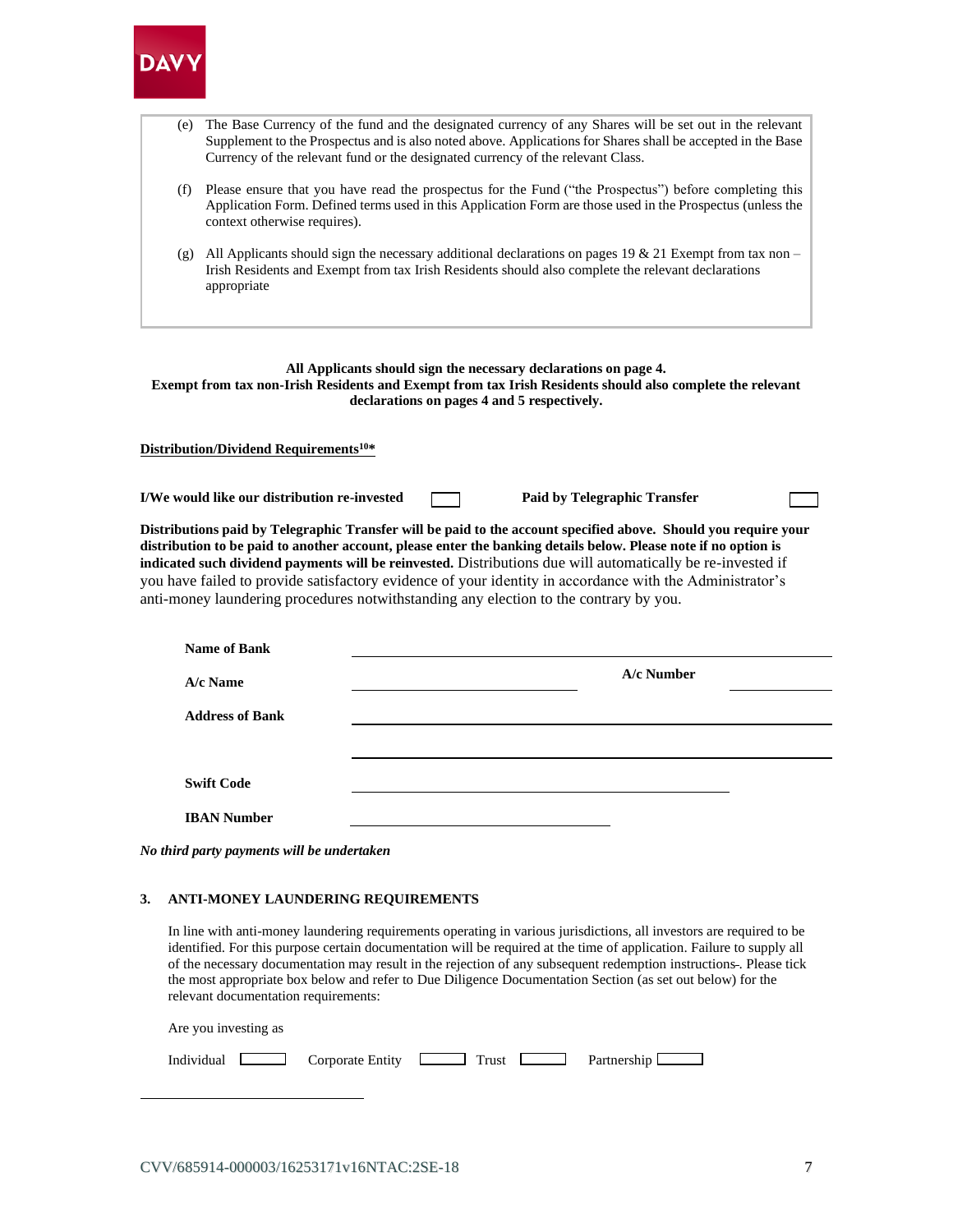

| Collective Investment Scheme Lease      | Pension Scheme   | Club/Society |             |
|-----------------------------------------|------------------|--------------|-------------|
| Pension Scheme          <br>Institution | $Charity$ $\Box$ | Public Body  | Educational |

# **Note that, in all cases the Administrator or Fund may, at its absolute discretion request further due diligence documentation/ information to satisfy applicable procedural and regulatory requirements.**

#### **4. DEALING PROCEDURE**

All application, redemption, transfer requests and instructions in relation to the Shares in the Sub-Fund must be received before the time(s) specified in the relevant supplement of the Prospectus for the Sub-Fund. Applications, redemptions and transfer requests received after that time will generally be deemed to have been received for the next Dealing Day. No redemption payment may be made until the original application form has been received and the Administrator is satisfied that all of the necessary anti-money laundering checks have been completed in full. Investors

By ticking the box opposite, I hereby consent to the provision of contract notes, statements and other reports, by secured or encrypted electronic transmission, which may be issued from time to time by the Administrator in respect of my holdings in the Fund.

### **5. METHOD OF PAYMENT**

Please pay monies in accordance with the deadlines outlined in the relevant supplement of the Prospectus for the Fund. Please remit payment to the following bank account:-

|                                                             | <b>FOR GBP SETTLEMENT</b><br>(International payments)                                    | <b>FOR EURO SETTLEMENT</b>                                                               |
|-------------------------------------------------------------|------------------------------------------------------------------------------------------|------------------------------------------------------------------------------------------|
| To:                                                         | <b>Barclays Bank</b>                                                                     | Barclays Bank PLC                                                                        |
| <b>Address:</b>                                             | 1 Churchill Place, London E14 5HP                                                        | Frankfurt                                                                                |
| <b>Swift Code:</b>                                          | BARCGB22                                                                                 | <b>BARCDEFF</b>                                                                          |
| <b>Beneficiary Bank</b>                                     | The Northern Trust International<br>Banking Corporation, New Jersey<br>Swift: (CNORUS33) | The Northern Trust International<br>Banking Corporation, New Jersey<br>Swift: (CNORUS33) |
| A/C Number:                                                 | N/A                                                                                      | 0210472800                                                                               |
| <b>Beneficiary account name</b><br>& number:                | DAVY FUNDS PLC - 626986-20019                                                            | DAVY FUNDS PLC 626978-20019                                                              |
| <b>Reference: Register</b><br>number and/or order<br>number |                                                                                          |                                                                                          |

**Please specify your Ordering Institution details for subscriptions**

**Currency Correspondent Bank** 

**Swift/ABA Account Number**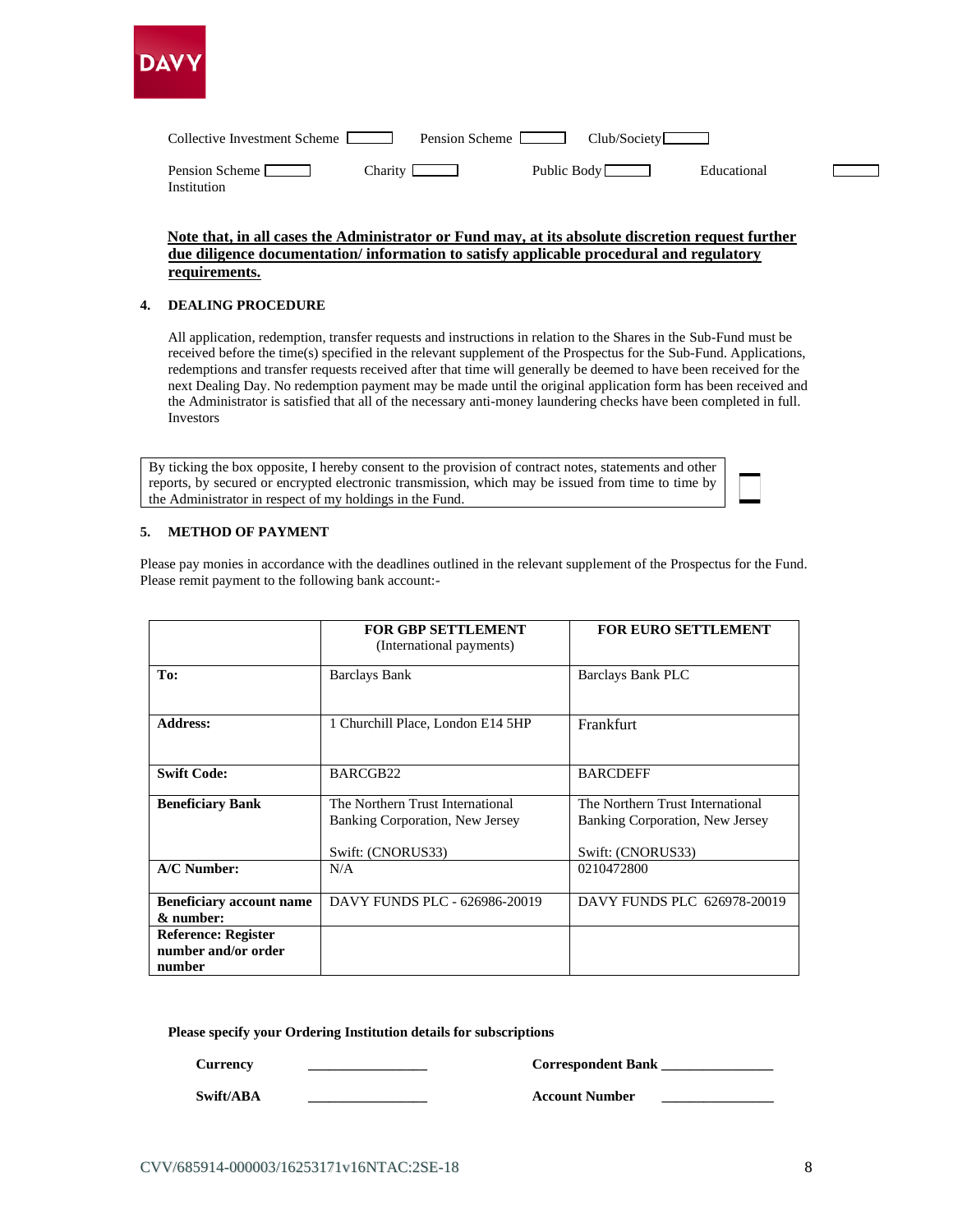

#### *MONIES MUST COME FROM THE ACCOUNT OF THE INVESTOR*

**6. Return of Values (Investment Undertakings) Regulations 2013**

**The Fund must collect additional information in order to satisfy Return of Values (Investment Undertakings) Regulations 2013(S.I. 245 of 2013). Therefore any individual, company or any unincorporated body of persons which are an Irish resident or ordinarily Irish resident must provide the following additional information:**

| Tax Identification Number (TIN) / PPS Number |  |
|----------------------------------------------|--|

**Any** *one* **of the following additional documents is required to verify the TIN or PPS Number (either a copy or the original is sufficient)** 

**P60 P45 P21 Balancing Statement Payslip (where employer is identified by name or tax number) Drug Payment Scheme Card European Health Insurance Card Tax Assessment Tax Return Form PAYE Notice of Tax Credits Child Benefit Award Letter /Book Pension Book Social Services Card Public Services Card**

**In addition, any printed documentation issued by the Revenue Commissioners or by the Department of Social Protection which contain your name, address and tax reference number will also be acceptable. In the case of joint account holders, the additional documentation is required for each applicant.**

*Your personal information will be handled by the Administrator or it's duly appointed delegates as Data Processor for the Fund in accordance with the General Data Protection Regulation (Regulation 2016/679, the "Data Protection Legislation"). Your information provided herein will be processed for the purposes of complying with the Return of Values (Investment Undertakings) Regulations 2013 and this may include disclosure to the Irish Revenue Commissioners.*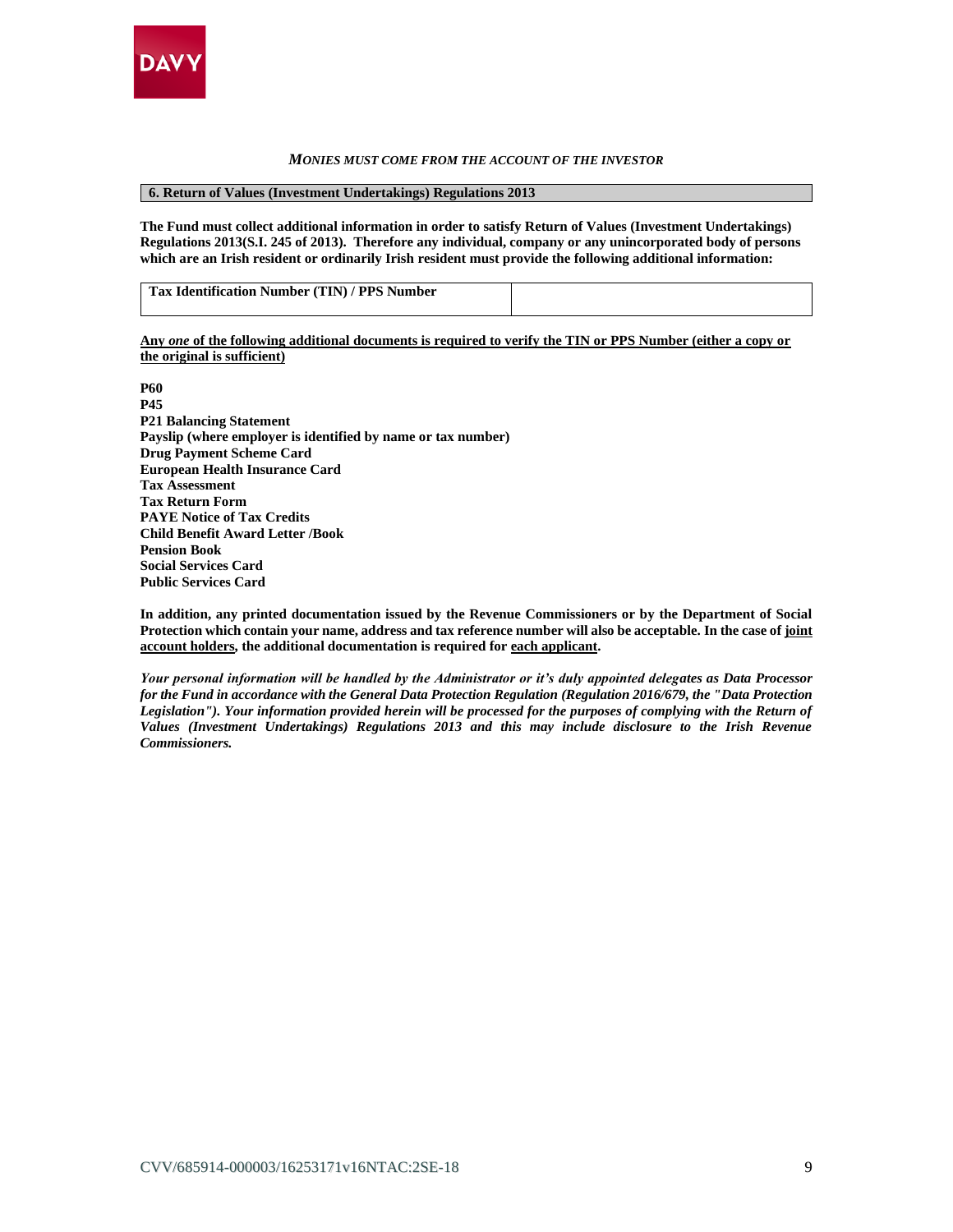

#### **7. Individual (including Controlling Persons) Self-Certification for FATCA and CRS**

#### **Instructions for completion and Data Protection Notice**

*We are obliged under Section 891E, Section 891F and Section 891G of the Taxes Consolidation Act 1997 (as amended) and regulations made pursuant to those sections to collect certain information about each account holder's tax arrangements. Please complete the sections below as directed and provide any additional information that is requested. Please note that by completing this form you are providing personal information which may constitute personal data within the meaning of the Data Protection Legislation. Please note that in in certain circumstances we may be legally obliged to share this information, and other financial information with respect to an account holder's interests in the Fund, with Revenue, the Irish tax authority. They may in turn exchange this information, and other financial information with foreign tax authorities, including tax authorities outside the EU.* 

If you have any questions about this form or defining the account holder's tax residency status, please speak to a tax adviser or local tax authority.

For further information on FATCA or CRS please refer to the Irish Revenue or OECD websites at: *<http://www.revenue.ie/en/business/aeoi/index.html> <http://www.oecd.org/tax/automatic-exchange/>* in the case of CRS only.

*If any of the information below about the account holder's tax residence or FATCA/CRS classification changes in the future, please advise of these changes promptly.* 

*Please note that where there are joint account holders each account holder is required to complete a separate Self-Certification form.*

*Section 1, 2, 3 and 5 must be completed by all Account holders or Controlling Persons.*

*Section 4 should only be completed by any individual who is a Controlling Person of an entity account holder which is a Passive Non-Financial Entity, or a Controlling Person of an Investment Entity located in a Non-Participating Jurisdiction and managed by another Financial Institution.* 

*For further guidance see: [http://www.oecd.org/tax/automatic-exchange/common-reporting-standard/common](http://www.oecd.org/tax/automatic-exchange/common-reporting-standard/common-reporting-standard-and-related-commentaries/#d.en.345314)[reporting-standard-and-related-commentaries/#d.en.345314](http://www.oecd.org/tax/automatic-exchange/common-reporting-standard/common-reporting-standard-and-related-commentaries/#d.en.345314)*

**(Mandatory fields are marked with an \*)**

**\*Section 1**: **Account Holder/Controlling Person Identification** 

| <i><b>*Current Residential Address:</b></i> |                                            |  |  |
|---------------------------------------------|--------------------------------------------|--|--|
|                                             |                                            |  |  |
|                                             |                                            |  |  |
|                                             |                                            |  |  |
|                                             | Mailing address (if different from above): |  |  |
|                                             |                                            |  |  |
|                                             |                                            |  |  |
|                                             | Postal/ZIP Code: ____________________      |  |  |
|                                             |                                            |  |  |
| *Place and Date Of Birth                    |                                            |  |  |
|                                             |                                            |  |  |
|                                             |                                            |  |  |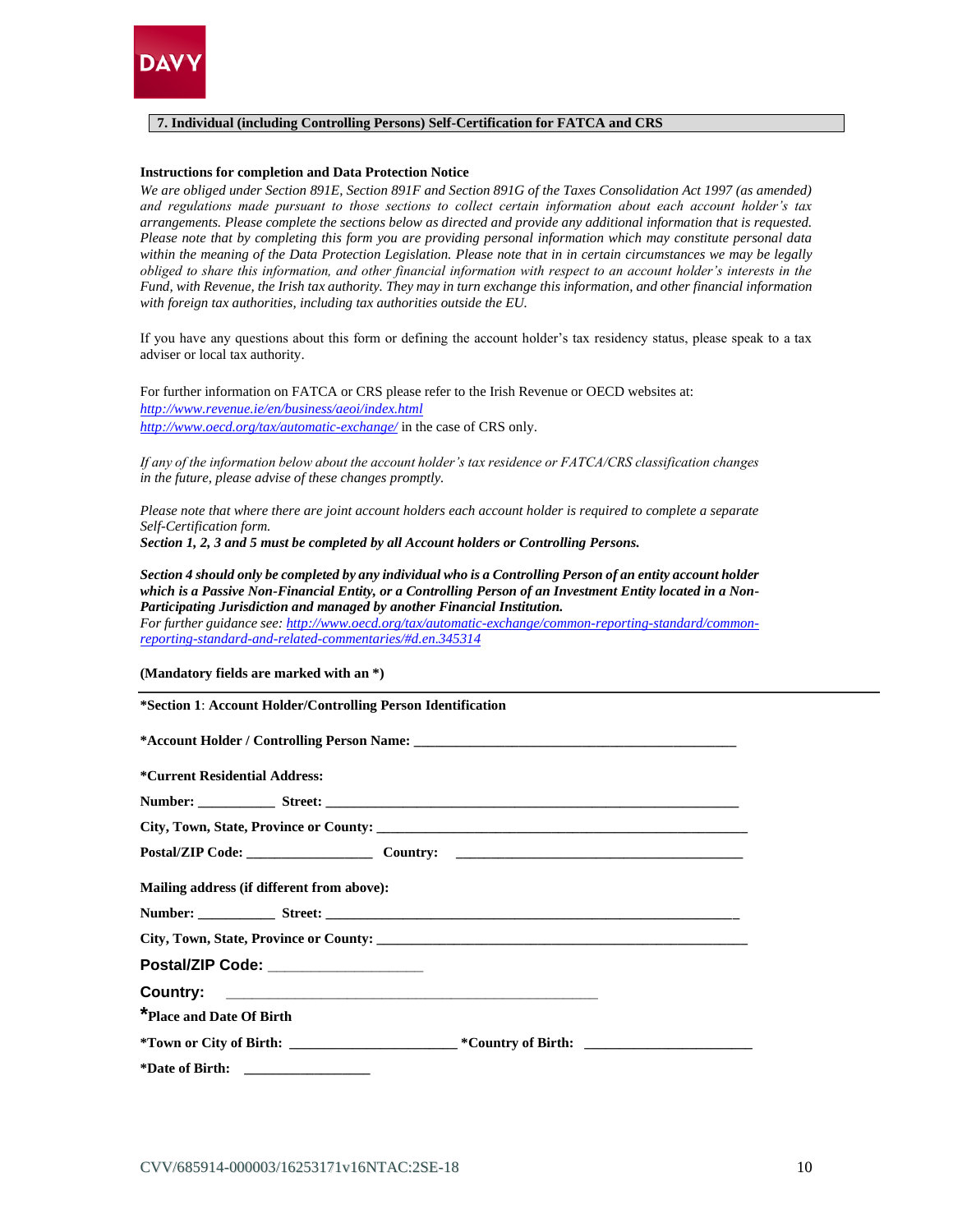

# **\*Section 2: FATCA Declaration of U.S. Citizenship or U.S. Residence for Tax purposes:**

Please tick either (a) **or** (b) and complete as appropriate.

| (a) $\Box$   | I confirm that <b>I am</b> a U.S. citizen and/or resident in the U.S. for tax purposes and my U.S. federal<br>taxpayer identifying number (U.S. TIN) is as follows: |
|--------------|---------------------------------------------------------------------------------------------------------------------------------------------------------------------|
| OR           |                                                                                                                                                                     |
| $(b)$ $\Box$ | I confirm that <b>I am not</b> a U.S. citizen or resident in the U.S. for tax purposes.                                                                             |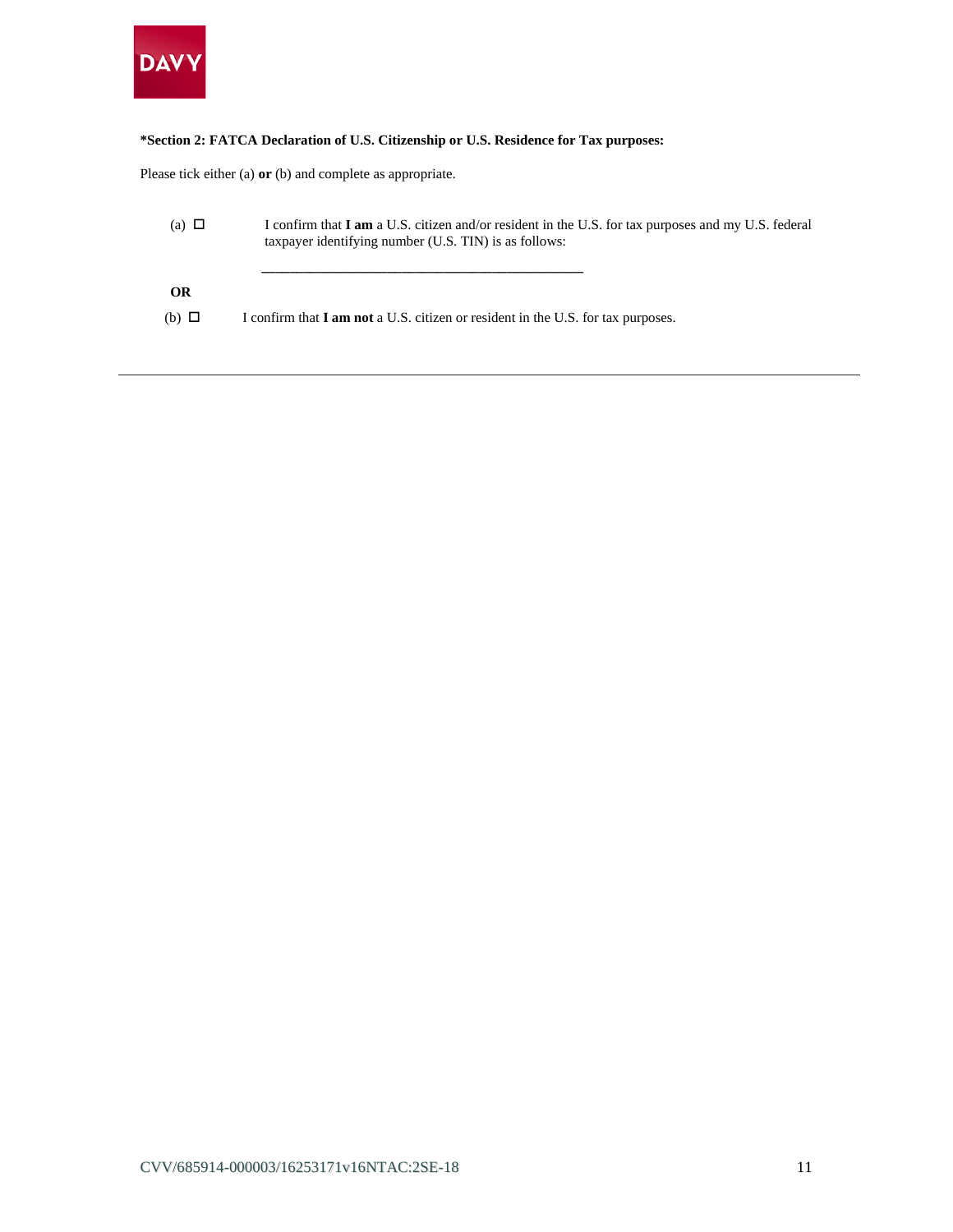

#### **\*Section 3: Common Reporting Standard (CRS) Declaration of Tax Residency/Residencies (please confirm all Tax Residencies)**

Please indicate your country of tax residence (if resident in more than one country please detail all countries of tax residence and associated tax identification numbers ("TINs")). For further guidance please refer to the OECD CRS Information Portal [\(http://www.oecd.org/tax/automatic-exchange/\)](http://www.oecd.org/tax/automatic-exchange/).

**NOTE:** Under the Irish legislation implementing the CRS, provision of a Tax ID number (TIN) is required to be provided unless:

**a)** You are tax resident in a Jurisdiction that does not issue a (TIN),

or,

**b)** You are tax resident in a non-reportable Jurisdiction (i.e. Ireland or the USA)

| <b>Country of Tax Residency</b> | <b>Tax ID Number</b> | $\infty$ If TIN unavailable<br>Select (A, B or C) and<br>check box below |
|---------------------------------|----------------------|--------------------------------------------------------------------------|
|                                 |                      |                                                                          |
|                                 |                      |                                                                          |
|                                 |                      |                                                                          |

**∞If a TIN is unavailable**, please provide the appropriate reason **A, B** or **C where indicated below**:

**Reason A** - The country/jurisdiction where the Account Holder is resident does not issue TINs or TIN equivalents to its residents

*Reason B -* No TIN is required. (Note: Only select this reason if the domestic law of the relevant country/jurisdiction does not require the collection of the TIN issued by such country/jurisdiction)

 *Reason C -* The Account Holder is otherwise unable to obtain a TIN *(Please explain why you are unable to obtain a TIN if you selected Reason C)*

*\_\_\_\_\_\_\_\_\_\_\_\_\_\_\_\_\_\_\_\_\_\_\_\_\_\_\_\_\_\_\_\_\_\_\_\_\_\_\_\_\_\_\_\_\_\_\_\_\_\_\_\_\_\_\_\_\_\_\_\_\_\_\_\_*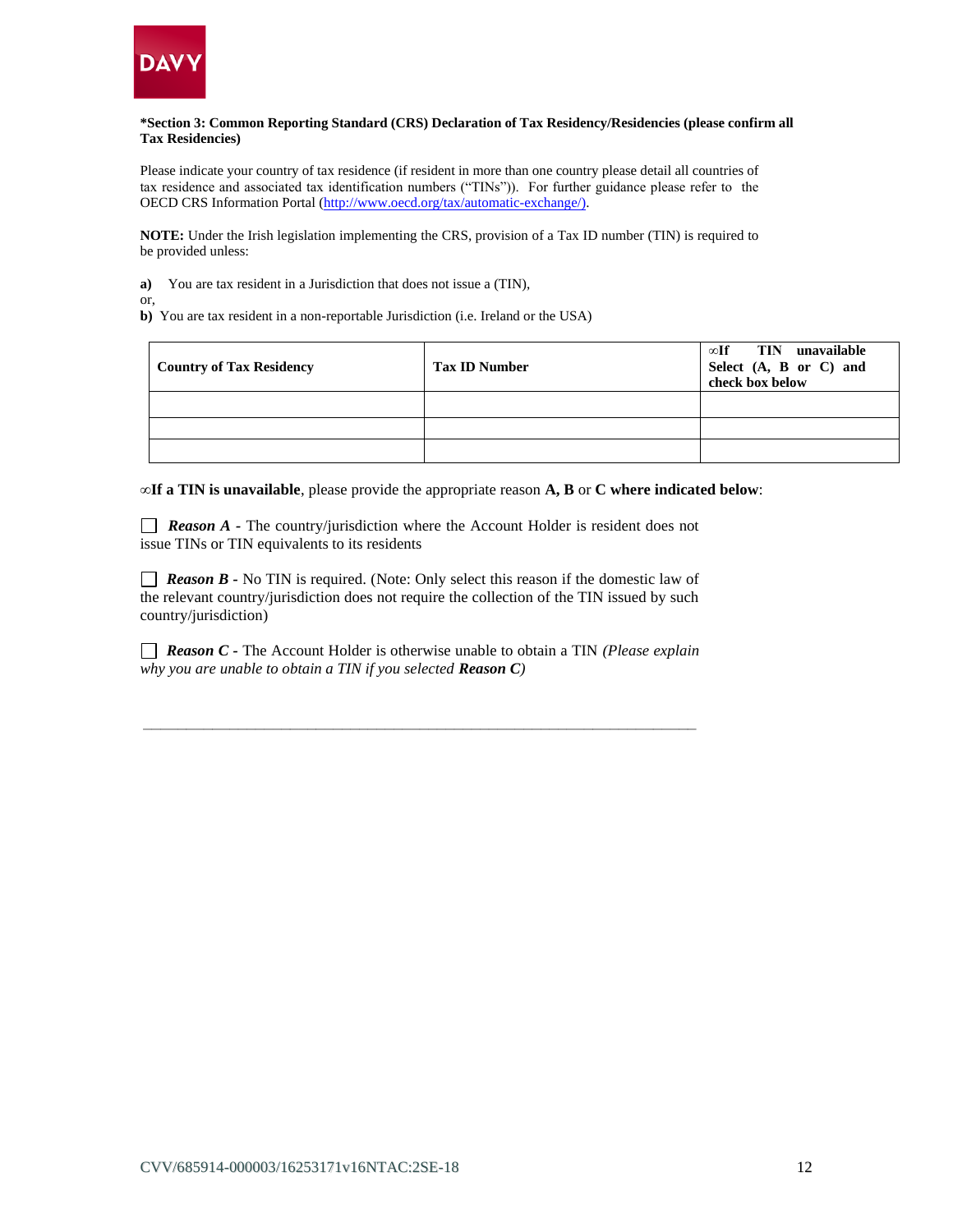

# **Section 4 – Type of Controlling Person**

(**ONLY** to be completed by an individual who is a Controlling Person of an entity which is a Passive Non-Financial Entity or an Investment Entity located in a Non-Participating Jurisdiction and managed by another FinanciaI Institution)

For Joint or multiple Controlling Persons please use a separate Self-Certification form for **each** Controlling Person.

| Please Confirm the type of Controlling Person applicable under CRS that applies to you/the<br>count holder by ticking the appropriate box | <b>Please</b><br><b>Tick</b> | <b>Entity Name</b> |
|-------------------------------------------------------------------------------------------------------------------------------------------|------------------------------|--------------------|
| Controlling Person of a legal person – control by ownership                                                                               |                              |                    |
| Controlling Person of a legal person – control by other means                                                                             |                              |                    |
| Controlling Person of a legal person - senior managing official                                                                           |                              |                    |
| Controlling Person of a trust – settlor                                                                                                   |                              |                    |
| Controlling Person of a trust – trustee                                                                                                   |                              |                    |
| Controlling Person of a trust – protector                                                                                                 |                              |                    |
| Controlling Person of a trust – beneficiary                                                                                               |                              |                    |
| Controlling Person of a trust – other                                                                                                     |                              |                    |
| Controlling Person of a legal arrangement (non-trust) - settlor-equivalent                                                                |                              |                    |
| Controlling Person of a legal arrangement (non-trust) – trustee-equivalent                                                                |                              |                    |
| Controlling Person of a legal arrangement (non-trust) – proctector-equivalent                                                             |                              |                    |
| Controlling Person of a legal arrangement (non-trust) – beneficiary-equivalent                                                            |                              |                    |
| Controlling Person of a legal arrangement (non-trust) – other-equivalent                                                                  |                              |                    |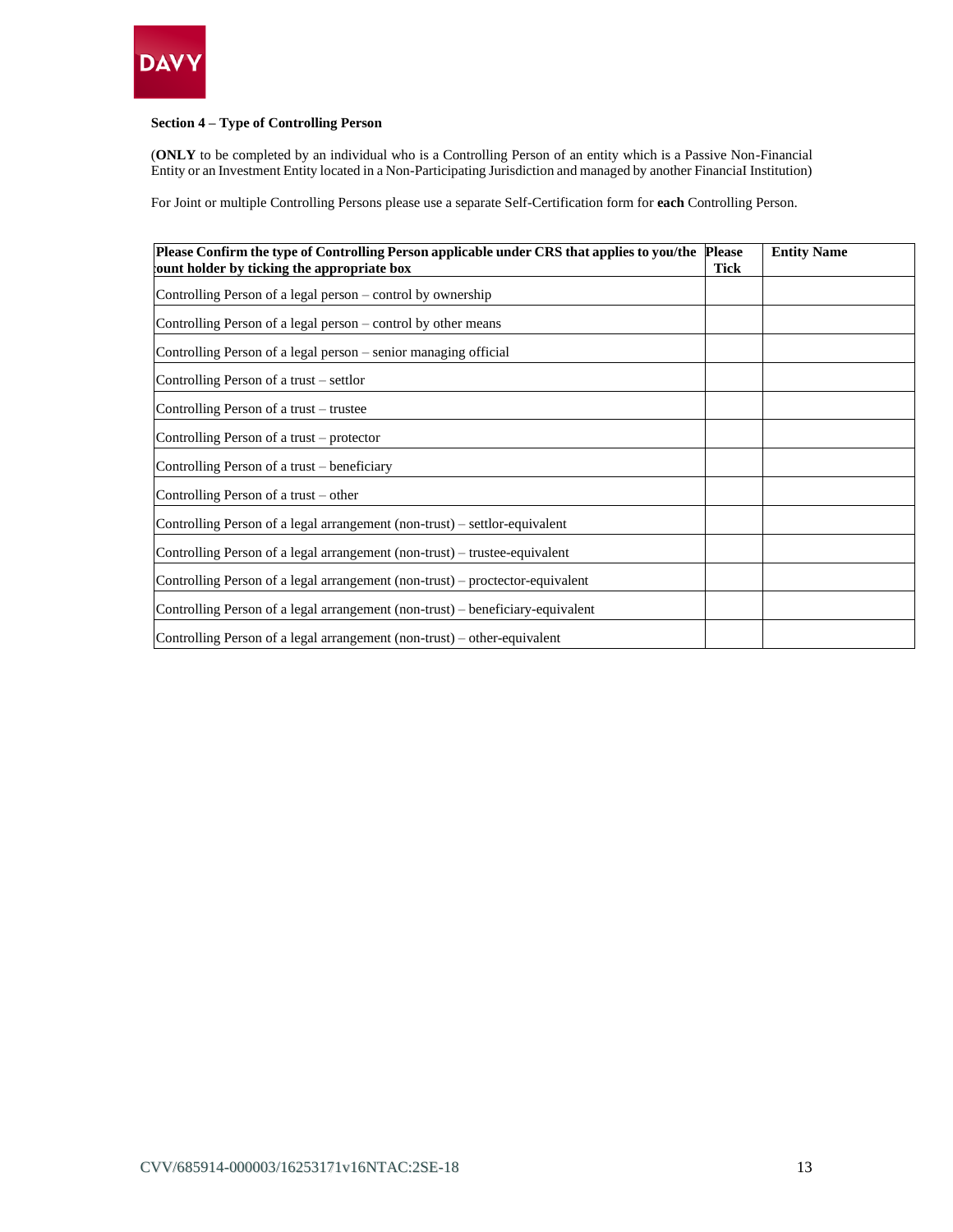

**\*Section 5: Declaration and Undertakings:** 

**I declare that the information provided in this form is, to the best of my knowledge and belief, accurate and complete.**

**I acknowledge and consent to the fact that the information contained in this form and information regarding the Account Holder may be reported to the tax authorities of the country in which this account(s) is/are maintained and exchanged with tax authorities of another country or countries in which the Account Holder may be tax resident where those countries (or tax authorities in those countries) have entered into Agreements to exchange financial account information.** 

**I undertake to advise the recipient promptly and provide an updated Self-Certification form within 30 days where any change in circumstances occurs which causes any of the information contained in this form to be incorrect.**

#### **Data Protection - Customer Information Notice :**

The Common Reporting Standard (CRS), formally referred to as the Standard for Automatic Exchange of Financial Account Information, is an information standard for the automatic exchange of information (AEoI), developed in the context of the Organisation for Economic Co-operation and Development (OECD).

The standard requires that Financial Institutions in participating jurisdictions gather certain information from account holders(and, in particular situations, also collect information in relation to relevant Controlling Persons of such account holders).

Under CRS account holder information (and, in particular situations, information in relation to relevant Controlling Persons of such account holders) is to be reported to the relevant tax authority where the account is held, which, if a different country to that in which the account holder resides, will be shared with the relevant tax authority of the account holder's resident country, if that is a CRS-participating jurisdiction.

Information that may be reported includes name, address, date of birth, place of birth, account balance, any payments including redemption and dividend/interest payments, Tax Residency(ies) and TIN(s). Further information is available on the OECD website:<http://oecd.org/tax/automatic-exchange/>

And on the Irish Revenue website - [http://www.revenue.ie/en/business/aeoi/\)](http://www.revenue.ie/en/business/aeoi/)

**\*Authorised Signature: \_\_\_\_\_\_\_\_\_\_\_\_\_\_\_\_\_\_\_\_\_\_\_\_\_\_\_\_\_\_\_\_\_\_\_\_\_\_\_\_** 

**\*Print Name: \_\_\_\_\_\_\_\_\_\_\_\_\_\_\_\_\_\_\_\_\_\_\_\_\_\_\_\_\_\_\_\_\_\_\_\_\_\_\_\_**

**\*Date: (dd/mm/yyyy): \_\_\_\_\_\_\_\_\_\_\_\_\_\_\_\_\_\_\_\_\_\_\_\_\_\_\_\_\_\_\_\_\_\_\_\_\_\_\_\_**

**\*Capacity (if Controlling Person): \_\_\_\_\_\_\_\_\_\_\_\_\_\_\_\_\_\_\_\_\_\_\_\_\_\_\_\_\_\_\_\_\_\_\_\_\_\_\_\_**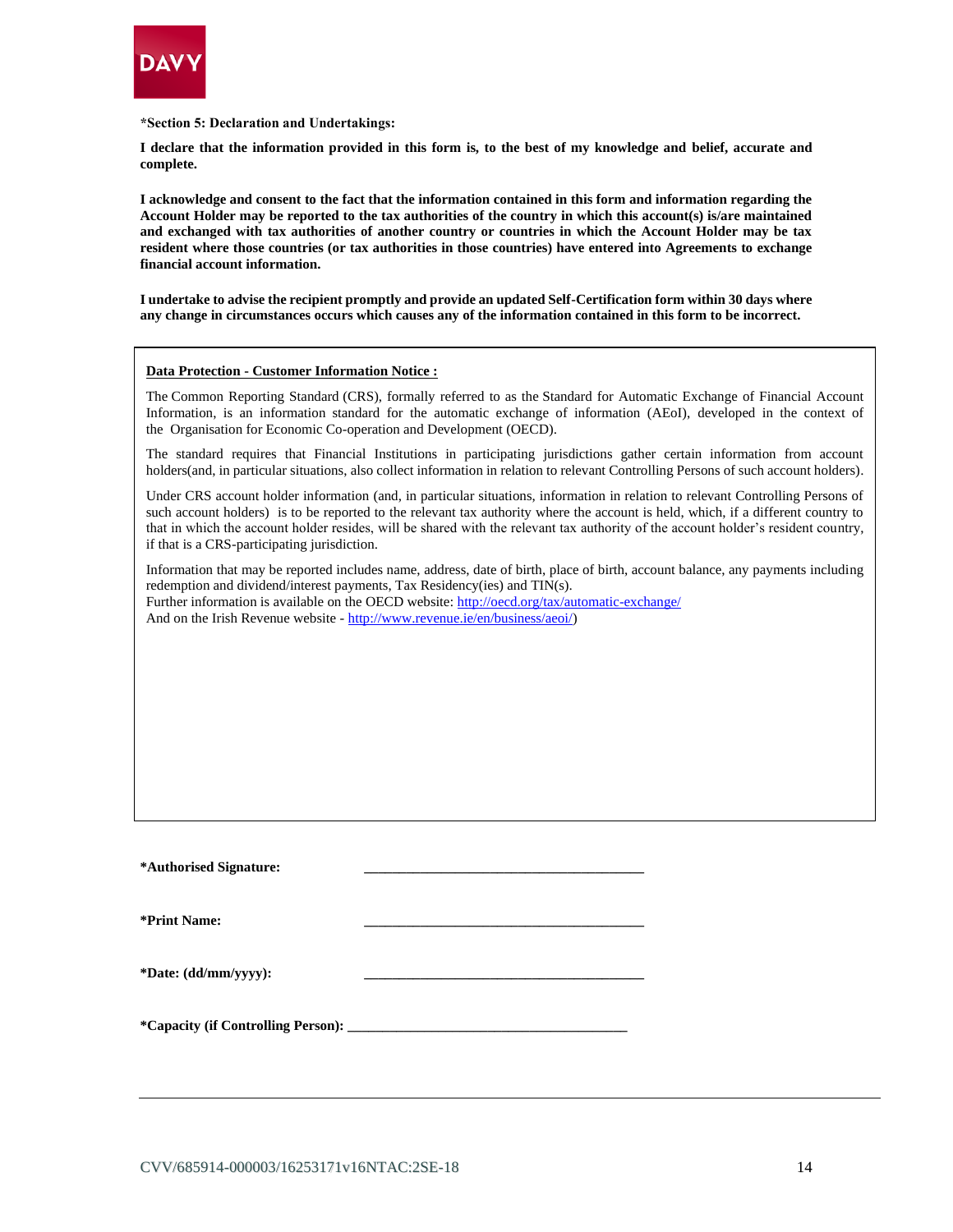

#### **8. Entity Self-Certification for FATCA and CRS**

#### **Instructions for completion and Data Protection notice.**

*We are obliged under Section 891E, Section 891F, and Section 891G of the Taxes Consolidation Act 1997 (as amended) and regulations made pursuant to those sections to collect certain information about each account holder's tax arrangements. Please complete the sections below as directed and provide any additional information that is requested. Please note that by completing this application form you are providing personal information, which may constitute personal data within the meaning of the Data Protection Legislation. Please note that in certain circumstances we may be legally obliged to share this information, and other financial information with respect to an account holder's interests in the Fund, with the Irish tax authorities, the Revenue Commissioners. They in turn may exchange this information, and other financial information with foreign tax authorities, including tax authorities located outside the EU.* 

If you have any questions about this form or defining the account holder's tax residency status, please speak to a tax adviser or local tax authority.

For further information on FATCA or CRS please refer to the Irish Revenue or the OECD website at: *<http://www.revenue.ie/en/business/aeoi/index.html> <http://www.oecd.org/tax/automatic-exchange/>* in the case of CRS only.

*If any of the information below about the account holder's tax residence or FATCA/CRS classification changes in the future, please ensure that we are advised of these changes promptly.*

#### *Account holders that are Individuals or Controlling Persons should not complete this form and should complete the form entitled "Individual (including Controlling Persons) Self-Certification for FATCA and CRS".*

**(Mandatory fields are marked with an \*)**

| *Section 1: Account Holder Identification  |                                                                                  |  |
|--------------------------------------------|----------------------------------------------------------------------------------|--|
|                                            |                                                                                  |  |
| *Current (Resident or Registered) Address: |                                                                                  |  |
|                                            |                                                                                  |  |
|                                            |                                                                                  |  |
|                                            | Postal/ZIP Code: _____________________Country: _________________________________ |  |
| Mailing address (if different from above): |                                                                                  |  |
|                                            |                                                                                  |  |
|                                            |                                                                                  |  |
|                                            | Postal/ZIP Code: _____________________Country: _________________________________ |  |

\***Section 2: FATCA Declaration:**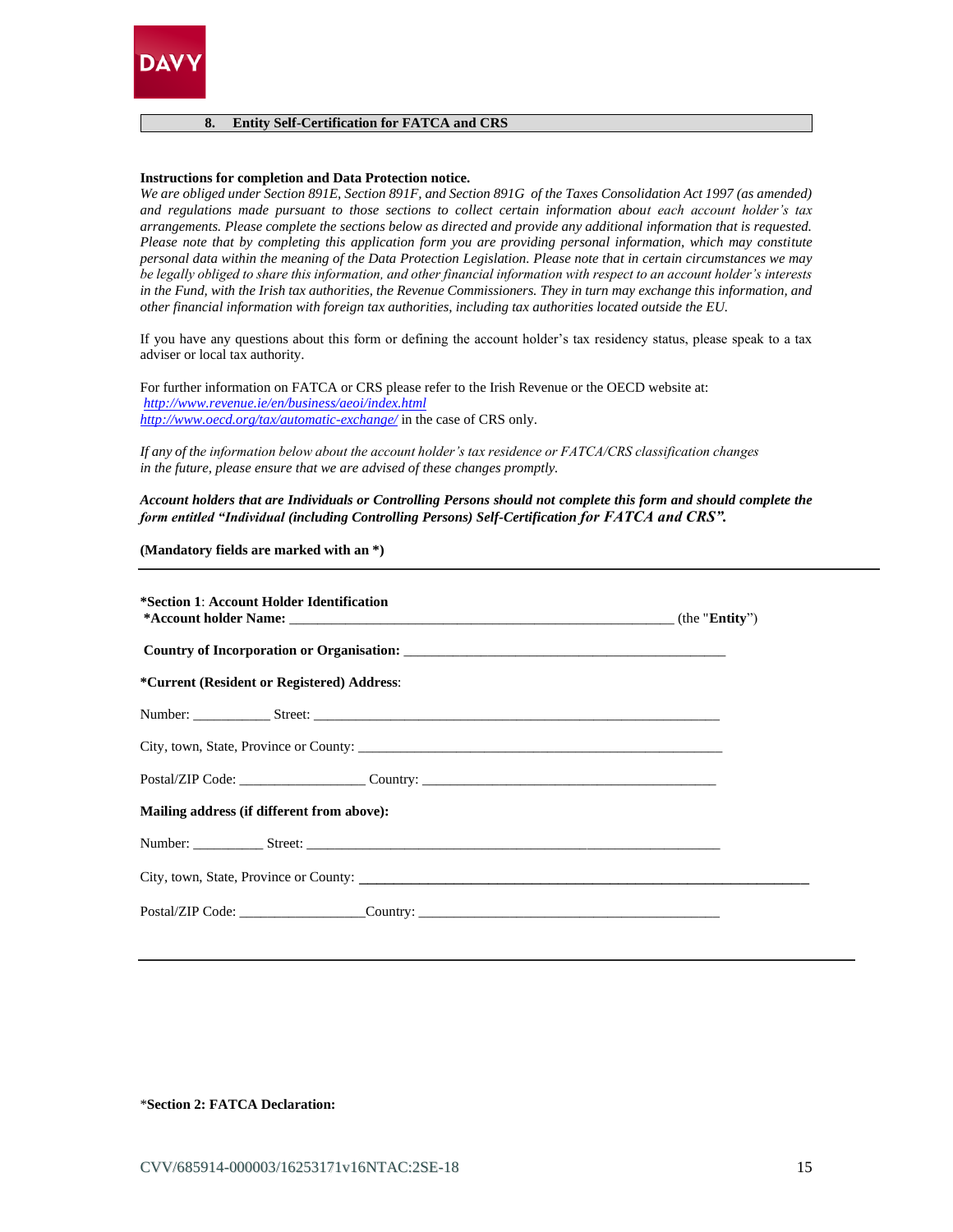

Please tick either (a), (b) or (c) below and complete as appropriate.

**a)** The Entity **is** a *Specified U.S. Person* and the Entity's U.S. Federal Taxpayer Identifying number (U.S. TIN) is as follows:

| U.S. TIN:                                                                                                      |  |
|----------------------------------------------------------------------------------------------------------------|--|
| <b>Or</b>                                                                                                      |  |
| b) The Entity is <b>not a <i>Specified U.S. Person</i></b> (Please also complete Sections 3, 4 and 5)<br>Or    |  |
| c) The Entity is a US person but not a <i>Specified U.S. Person</i> (Please also complete<br>Sections 4 and 5) |  |
| Indicate exemption:                                                                                            |  |

**\*Section 3: Entity's FATCA Classification** (the information provided in this section is for FATCA, please note your FATCA classification may differ from your CRS classification in Section 5):

#### **3.1 Financial Institutions under FATCA:**

If the Entity is a *Financial Institution***,** please tick one of the below categories and provide the Entity's GIIN at 3.2 or indicate at 3.3 the reason why you are unable to provide a GIIN.

|      | Irish Financial Institution or a Partner Jurisdiction Financial Institution |  |
|------|-----------------------------------------------------------------------------|--|
|      | Registered Deemed Compliant Foreign Financial Institution                   |  |
| III. | Participating Foreign Financial Institution                                 |  |

# **3.2** Please provide the Entity's *Global Intermediary Identification number (GIIN)* ⎕⎕⎕⎕⎕⎕.⎕⎕⎕⎕⎕.⎕⎕.⎕⎕⎕

#### **3.3 If the Entity is a** *Financial Institution* **but unable to provide a** *GIIN***, please tick one of the below reasons:**

| L.      | The Entity has not yet obtained a GIIN but is sponsored by another entity which does have a $GIIN\infty$ Please<br>provide the sponsor's name and sponsor's GIIN :<br><b>Sponsor's Name:</b><br>Sponsor's GIIN: $\Box$<br>$\infty$ <b>NOTE:</b> this option is only available to Sponsored Investment Entities in Model 1 IGA jurisdictions.<br>Sponsored Investment Entities that do not have U.S. reportable accounts are not required to register and<br>obtain a GIIN with the IRS unless and until U.S. reportable accounts are identified. |  |
|---------|--------------------------------------------------------------------------------------------------------------------------------------------------------------------------------------------------------------------------------------------------------------------------------------------------------------------------------------------------------------------------------------------------------------------------------------------------------------------------------------------------------------------------------------------------|--|
| $\Pi$ . | The Entity is an Exempt Beneficial Owner,                                                                                                                                                                                                                                                                                                                                                                                                                                                                                                        |  |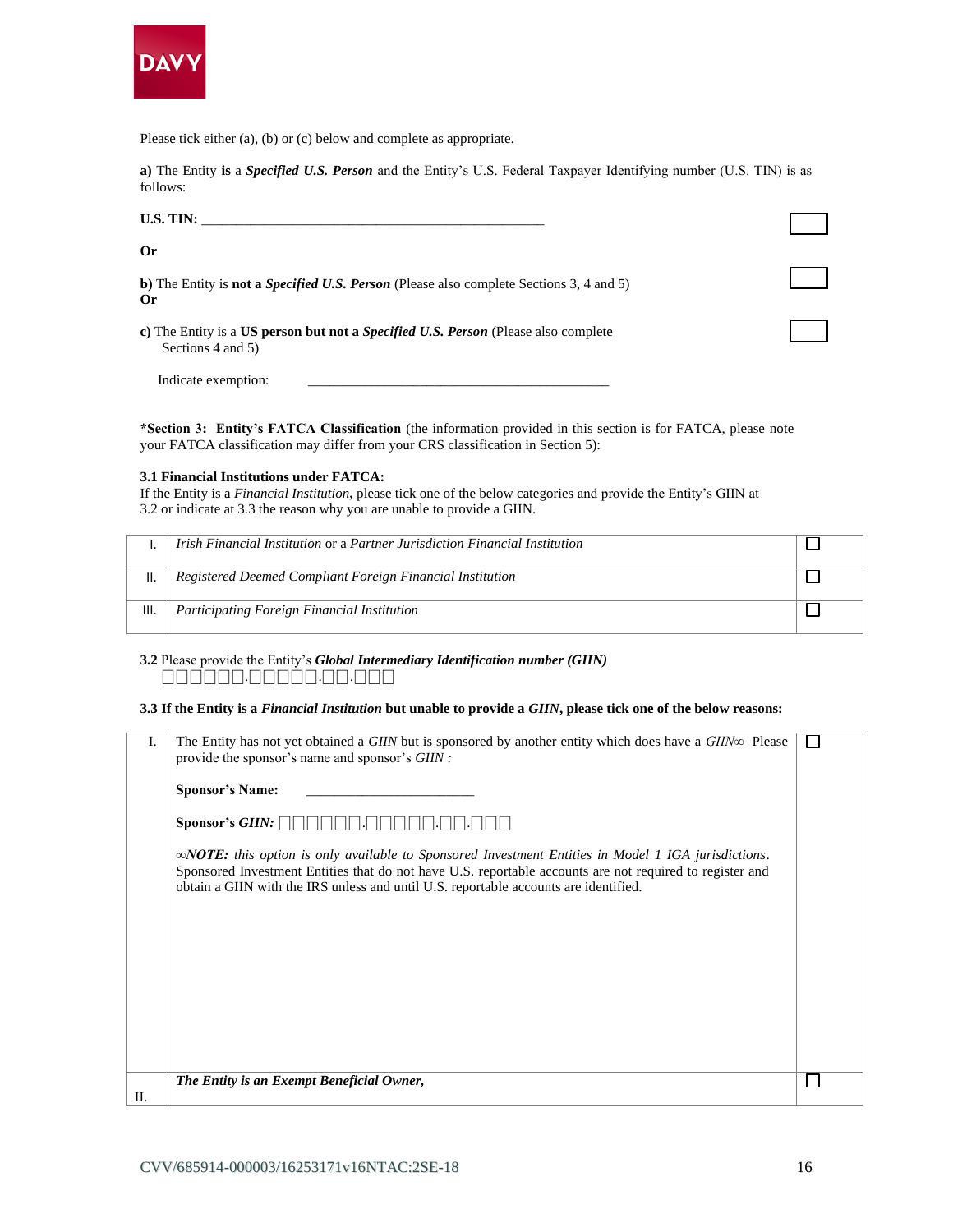

|     | Please tick and confirm the category of Exempt Beneficial Owner;                                                                                                     |  |  |
|-----|----------------------------------------------------------------------------------------------------------------------------------------------------------------------|--|--|
|     | I.<br>$\Box$ Government Entity                                                                                                                                       |  |  |
|     | International Organisation<br>$\Pi$ .                                                                                                                                |  |  |
|     | Foreign Central Bank<br>III.                                                                                                                                         |  |  |
|     | Exempt Retirement Fund<br>IV.                                                                                                                                        |  |  |
|     | V.<br>□ Collective Investment Vehicle Wholly Owned by Exempt Beneficial Owners.                                                                                      |  |  |
|     |                                                                                                                                                                      |  |  |
| Ш.  | The Entity is a Certified Deemed Compliant Foreign Financial Institution (including a deemed<br>compliant Financial Institution under Annex II of the IGA Agreement) |  |  |
|     |                                                                                                                                                                      |  |  |
|     | <i>Indicate exemption:</i>                                                                                                                                           |  |  |
| IV. | The Entity is a Non-Participating Foreign Financial Institution                                                                                                      |  |  |
| V.  | The Entity is an Excepted Foreign Financial Institution                                                                                                              |  |  |
|     |                                                                                                                                                                      |  |  |
| VI. |                                                                                                                                                                      |  |  |
|     | The Entity is a Trustee Documented Trust. Please provide your Trustee's name and GIIN                                                                                |  |  |
|     |                                                                                                                                                                      |  |  |
|     |                                                                                                                                                                      |  |  |
|     |                                                                                                                                                                      |  |  |
|     |                                                                                                                                                                      |  |  |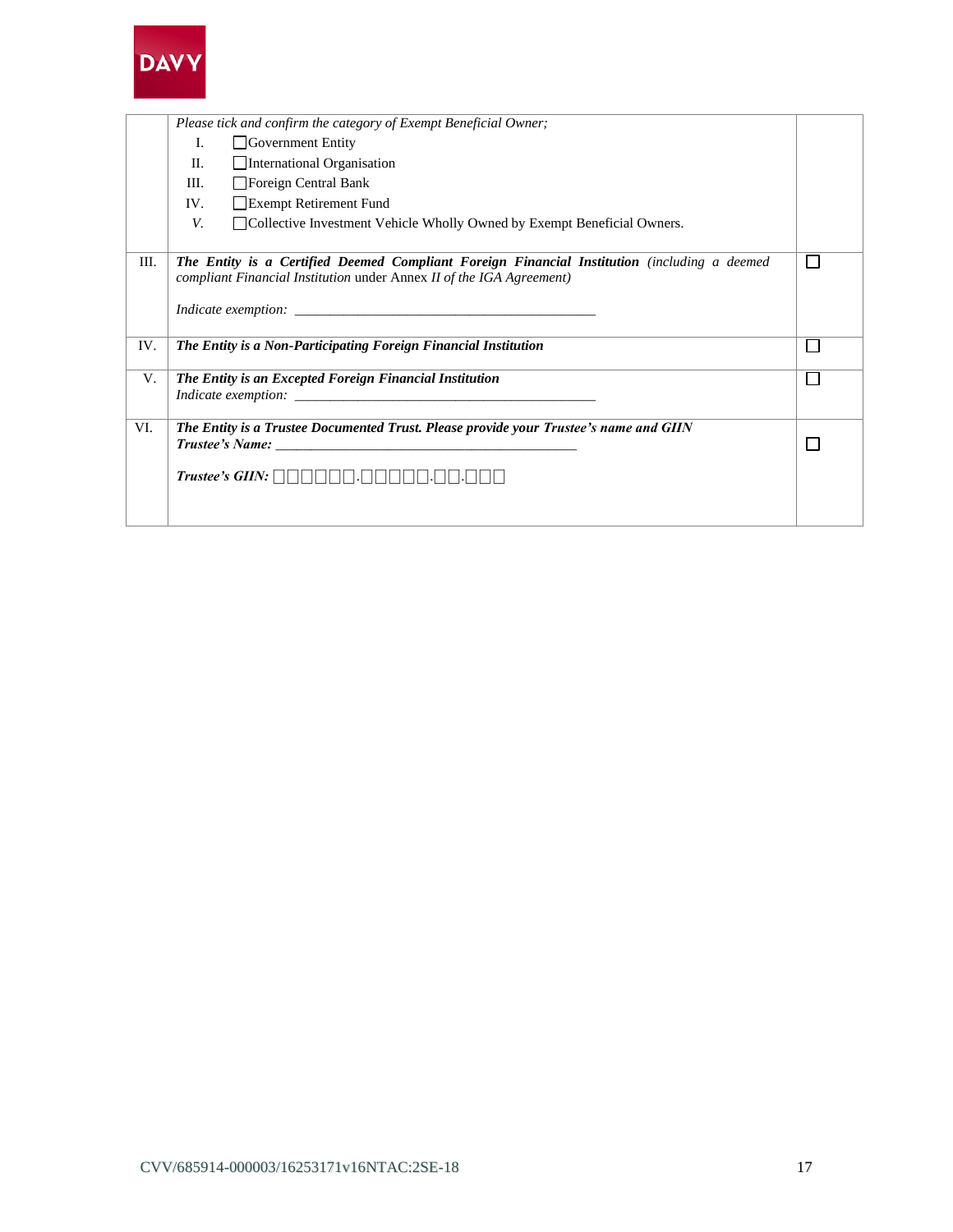

# **3.4. Non-Financial Institutions (Non-Financial Foreign Entity/NFFE) under FATCA:**

If the Entity is **not** a Financial Institution, please confirm the Entity's FATCA classification below by ticking one of the below categories

| ι.   |                                                                                  | <b>Active Non-Financial Foreign Entity (NFFE)</b>                                                                                                                                                                                                                                                                                                     |  |
|------|----------------------------------------------------------------------------------|-------------------------------------------------------------------------------------------------------------------------------------------------------------------------------------------------------------------------------------------------------------------------------------------------------------------------------------------------------|--|
|      | L.                                                                               | <b>Passive Non-Financial Foreign Entity (NFFE)</b><br>(Please tick the box that applies)<br>Passive Non-Financial Foreign Entity with no Controlling Persons that are specified U.S                                                                                                                                                                   |  |
| II.  | H.                                                                               | Persons.<br>Passive Non-Foreign Financial Entity with Controlling Persons that are specified U.S<br><b>Persons.</b> (If this box is ticked, please indicate the name of all natural Controlling Person(s) of<br>the Entity in section 6.1 below and separately complete and include self-certification forms for<br>each of your Controlling Persons) |  |
| III. |                                                                                  | <i>Excepted Non-Financial Foreign Entity (NFFE)</i>                                                                                                                                                                                                                                                                                                   |  |
| IV.  | Direct Reporting Non-Financial Foreign Entity (NFFE)<br>Please provide your GIIN |                                                                                                                                                                                                                                                                                                                                                       |  |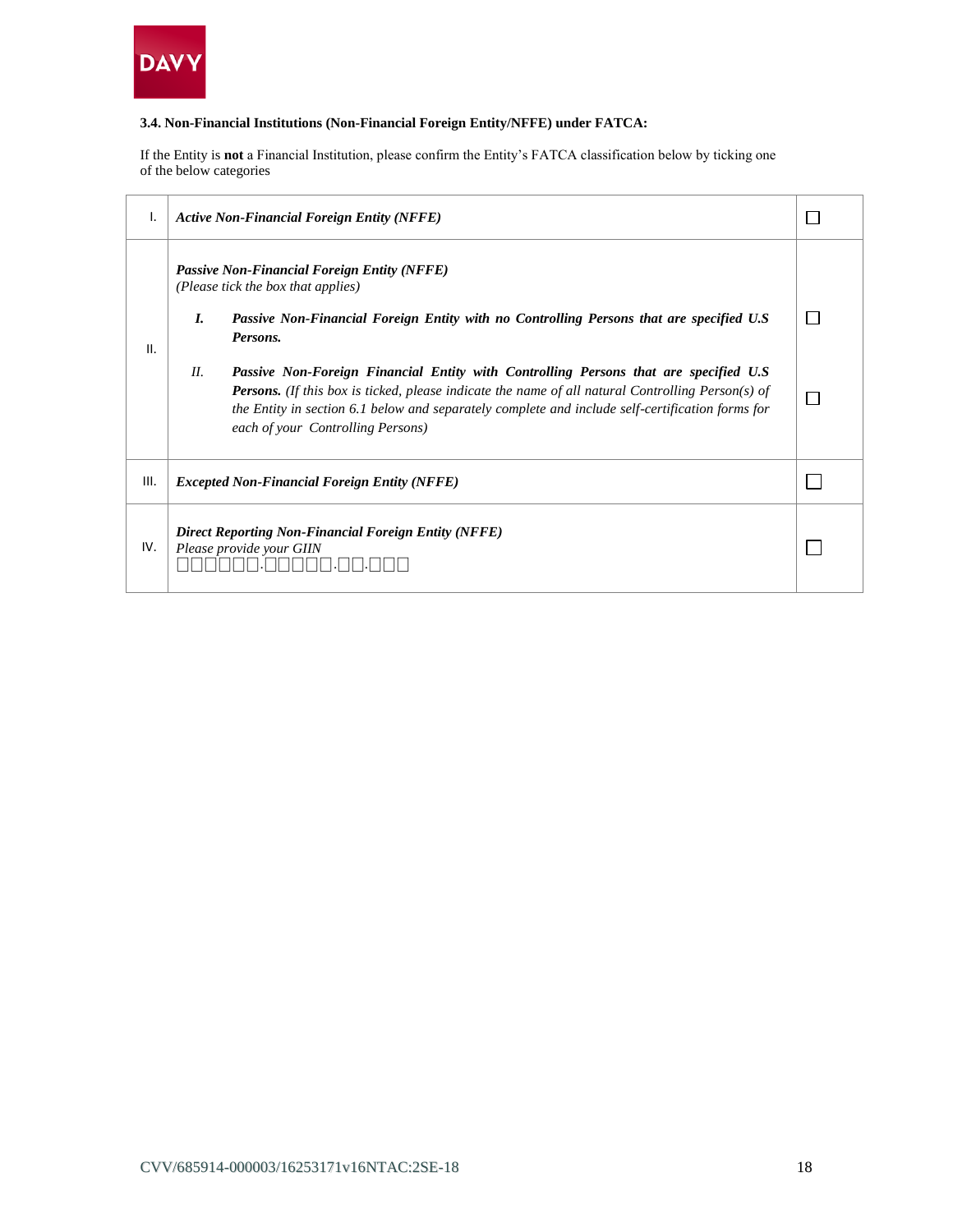

#### **\*Section 4: Common Reporting Standard ("CRS") Declaration of Tax Residency (Note that Entities may have more than one country of Tax Residence)**

**Please indicate the Entity's country of tax residence for CRS purposes**, (if resident in more than one country please detail all countries of tax residence and associated tax identification numbers ("TIN")). Please refer to the OECD CRS Web Portal for AEOI for more information on Tax Residence.

If the Entity is not tax resident in any jurisdiction (e.g., because it is fiscally transparent), please indicate that below and provide its place of effective management or country in which its principal office is located.

**NOTE:** Under the Irish legislation implementing the CRS, provision of a Tax ID number (TIN) is required to be provided unless:

**a)** You are tax resident in a Jurisdiction that does not issue a (TIN)

Or

**b)** You are tax resident in a non-reportable Jurisdiction (i.e. Ireland or the USA)

| Country of Tax<br><b>Residency</b> | <b>Tax ID Number</b> | $\infty$ If TIN unavailable Select (A, B<br>or C) and check box below |
|------------------------------------|----------------------|-----------------------------------------------------------------------|
|                                    |                      |                                                                       |
|                                    |                      |                                                                       |
|                                    |                      |                                                                       |

**∞If a TIN is unavailable**, please provide the appropriate reason **A, B** or **C where indicated below**:

*Reason A* - The country/jurisdiction where the Account Holder is resident does not issue TINs or TIN equivalents to its residents

 *Reason B -* The Account Holder is otherwise unable to obtain a TIN *(Please explain why you are unable to obtain a TIN if you selected Reason B)*

*\_\_\_\_\_\_\_\_\_\_\_\_\_\_\_\_\_\_\_\_\_\_\_\_\_\_\_\_\_\_\_\_\_\_\_\_\_\_\_\_\_\_\_\_\_\_\_\_\_\_\_\_\_\_\_\_\_\_\_\_\_\_\_\_\_\_\_\_\_\_\_\_\_\_\_\_\_\_\_\_\_\_\_\_\_\_\_* 

*\_\_\_\_\_\_\_\_\_\_\_\_\_\_\_\_\_\_\_\_\_\_\_\_\_\_\_\_\_\_\_\_\_\_\_\_\_\_\_\_\_\_\_\_\_\_\_\_\_\_\_\_\_\_\_\_\_\_\_\_\_\_\_\_\_\_\_\_\_\_\_\_\_\_\_\_\_\_\_\_\_\_\_\_\_\_\_*

 $\Box$  **Reason**  $C$  - No TIN is required. (Note: Only select this reason if the domestic law of the relevant country/jurisdiction does not require the collection of the TIN issued by such country/jurisdiction)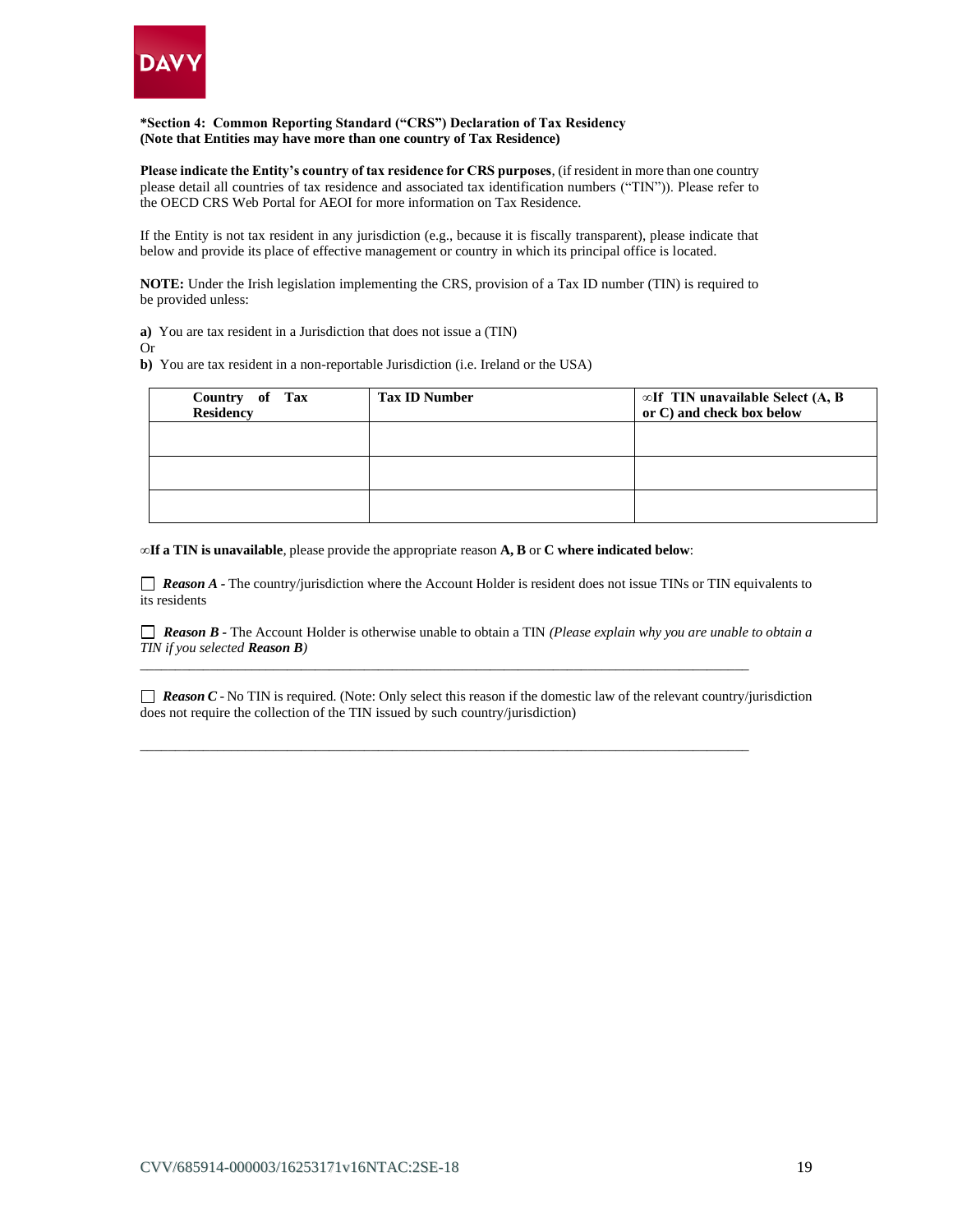

**\*Section 5: Entity's CRS Classification** (The information provided in this section is for CRS. Please note an Entity's CRS classification may differ from its FATCA classification in Section 3 above). In addition please note that the information that the Entity has to provide may differ depending on whether they are resident in a participating or nonparticipating CRS Jurisdiction. For more information please see the OECD CRS Standard and associated commentary. [http://www.oecd.org/tax/automatic-exchange/common-reporting-standard/common-reporting-standard-and-related](http://www.oecd.org/tax/automatic-exchange/common-reporting-standard/common-reporting-standard-and-related-commentaries/#d.en.345314)[commentaries/#d.en.345314](http://www.oecd.org/tax/automatic-exchange/common-reporting-standard/common-reporting-standard-and-related-commentaries/#d.en.345314)

#### **5.1 Financial Institutions under CRS:**

If the Entity is a *Financial Institution***, Resident in either a Participating or Non-Participating CRS Jurisdiction** please review and tick one of the below categories that applies **and** specify the type of Financial Institution below.

*Note: Please check the Irish Revenue AEOI portal at the time of completion of this form to confirm whether your country of Tax Jurisdiction is considered Participating or Non-Participating for the purposes of CRS Due-Diligence in Ireland[. http://www.revenue.ie/en/business/aeoi/participating-jurisdictions.pdf](http://www.revenue.ie/en/business/aeoi/participating-jurisdictions.pdf)*

| A Reporting Financial Institution resident in a participating CRS jurisdiction                                          |                                                                                                                                                                                                                                                                                                                  |
|-------------------------------------------------------------------------------------------------------------------------|------------------------------------------------------------------------------------------------------------------------------------------------------------------------------------------------------------------------------------------------------------------------------------------------------------------|
| $  .  $ A Financial Institution Resident in a Non-Participating Jurisdiction<br>(Please also tick the box that applies) |                                                                                                                                                                                                                                                                                                                  |
| Controlling Persons")                                                                                                   | An Investment Entity resident in a Non-Participating Jurisdiction and managed by another<br>Financial Institution (If this box is ticked, please indicate the name of any Controlling Person(s) of the<br>Entity in section 6 below and complete a separate individual self-certification forms for each of your |
| <b>Financial Institution</b>                                                                                            | An Investment Entity resident in a Non-Participating Jurisdiction that is not managed by another                                                                                                                                                                                                                 |
| Specified Insurance Company                                                                                             | Other Financial Institution, including a Depository Financial Institution, Custodial Institution or                                                                                                                                                                                                              |
|                                                                                                                         |                                                                                                                                                                                                                                                                                                                  |
| III.<br><b>Non-Reporting Financial Institution under CRS.</b>                                                           |                                                                                                                                                                                                                                                                                                                  |
|                                                                                                                         |                                                                                                                                                                                                                                                                                                                  |
|                                                                                                                         |                                                                                                                                                                                                                                                                                                                  |
| Specify the type of Non-Reporting Financial Institution below:                                                          |                                                                                                                                                                                                                                                                                                                  |
| $\Box$<br>Governmental Entity                                                                                           |                                                                                                                                                                                                                                                                                                                  |
| □<br><b>International Organization</b>                                                                                  |                                                                                                                                                                                                                                                                                                                  |
| $\Box$<br><b>Central Bank</b>                                                                                           |                                                                                                                                                                                                                                                                                                                  |
| $\Box$<br>Broad Participation Retirement Fund                                                                           |                                                                                                                                                                                                                                                                                                                  |
| $\Box$<br>Narrow Participation Retirement Fund                                                                          |                                                                                                                                                                                                                                                                                                                  |
| $\Box$                                                                                                                  | Pension Fund of a Governmental Entity, International Organization, or Central Bank                                                                                                                                                                                                                               |
| $\Box$<br>Exempt Collective Investment Vehicle                                                                          |                                                                                                                                                                                                                                                                                                                  |
| $\Box$                                                                                                                  | Trust whose trustee reports all required information with respect to all CRS Reportable Accounts                                                                                                                                                                                                                 |
| $\Box$<br>Qualified Credit Card Issuer<br>П                                                                             |                                                                                                                                                                                                                                                                                                                  |
| Specify<br>the<br>provided<br>type                                                                                      | Other Entity defined under the domestic law as low risk of being used to evade tax.<br>domestic<br>in<br>the<br>law:                                                                                                                                                                                             |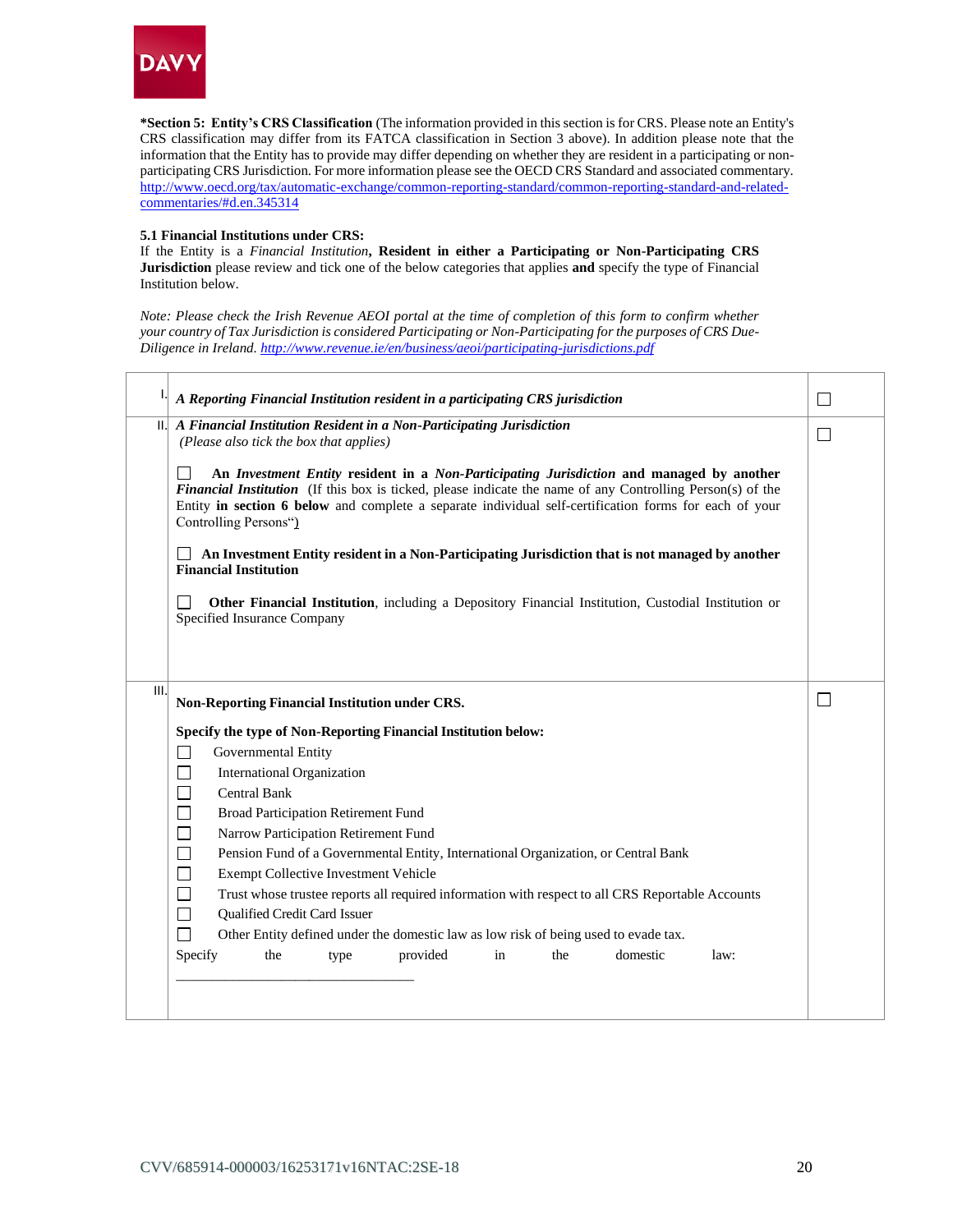

# **5.2 Non Financial Institution (Non-Financial Foreign Entity/NFE) under CRS:**

If the Entity is a *not defined as a Financial Institution under CRS then***,** please tick one of the below categories confirming if you are an Active or Passive NFE.

| I.  | <b>Active Non-Financial Entity (NFE)</b> – a corporation the stock of which is regularly traded on an established<br>securities market. |  |
|-----|-----------------------------------------------------------------------------------------------------------------------------------------|--|
|     | Please provide the name if the established securities market on which the corporation is regularly traded:                              |  |
| П.  | <b>Active Non-Financial Entity (NFE)</b> – if you are a Related Entity of a regularly traded corporation.                               |  |
|     | Please provide the name of the regularly traded corporation that the Entity is a Related Entity of:                                     |  |
|     |                                                                                                                                         |  |
|     |                                                                                                                                         |  |
|     | Please provide details of the securities market that the entity is listed on :                                                          |  |
|     |                                                                                                                                         |  |
|     |                                                                                                                                         |  |
| Ш.  | <b>Active Non-Financial Entity (NFE)</b> – a Government Entity or Central Bank                                                          |  |
|     |                                                                                                                                         |  |
| IV. | Active Non-Financial Entity (NFE) – an International Organisation                                                                       |  |
| V.  | Active Non-Financial Entity (NFE) – other than those listed in I, II, III or IV above.                                                  |  |
|     | (for example a start-up NFE or a non-profit NFE)                                                                                        |  |
|     |                                                                                                                                         |  |
| VI. | Passive Non-Financial Entity (NFE)- (if this box is ticked, please also complete Section 6.1 below and                                  |  |
|     | indicate the name of all natural Controlling Person(s) of the Entity and complete a separate Individual Self-                           |  |
|     | Certification Form for each of your Controlling Person(s)                                                                               |  |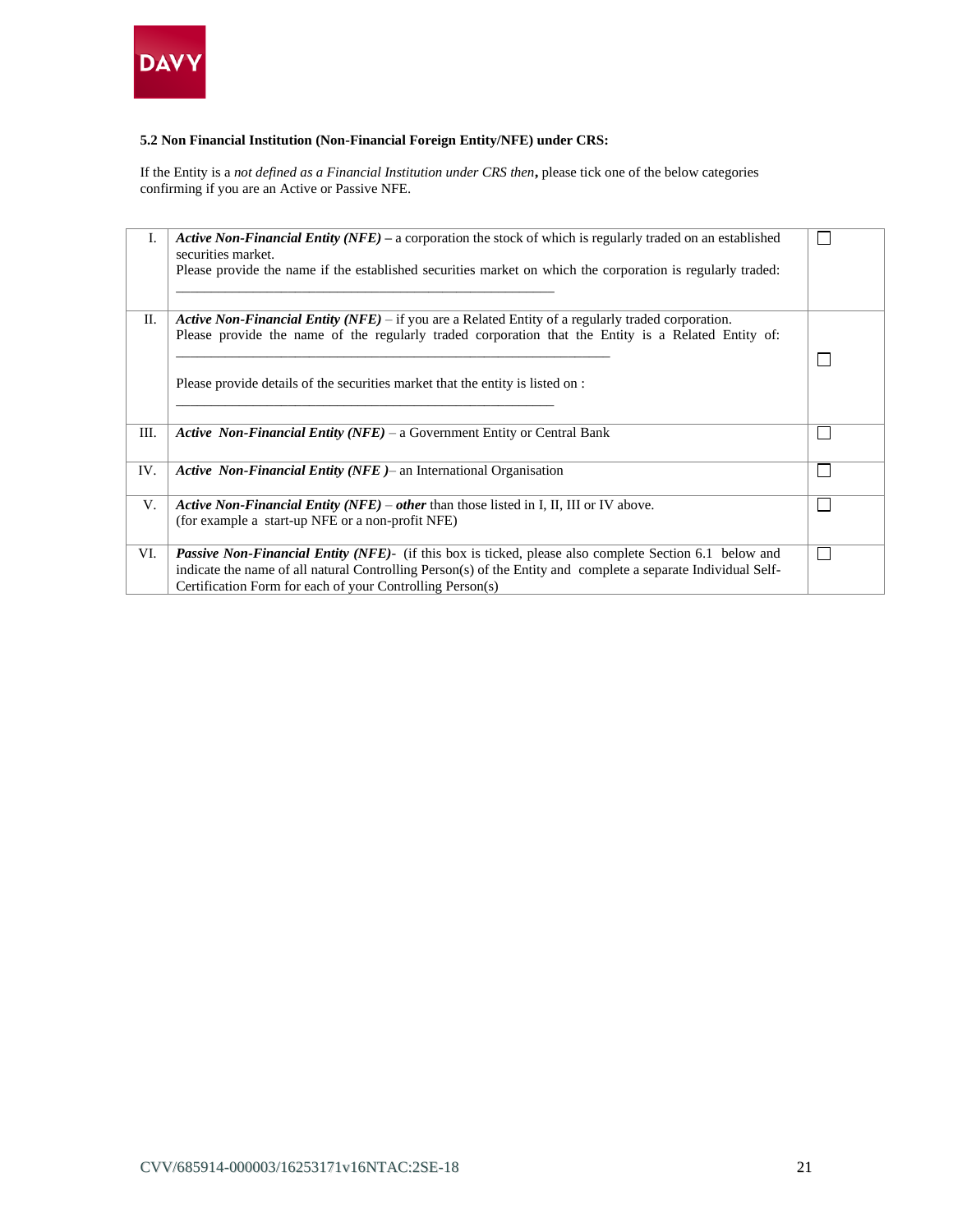

#### **Section 6: Controlling Persons**

**NB: Please note that each Controlling Person must complete a Separate Individual Self-Certification form. If there are no natural person(s) who exercise control of the Entity then the Controlling Person will be the natural person(s) who hold the position of senior managing official of the Entity.** 

*For further information on Identification requirements under CRS for Controlling Persons, see the Commentary to Section VIII of the CRS Standard. [http://www.oecd.org/tax/automatic-exchange/common-reporting](http://www.oecd.org/tax/automatic-exchange/common-reporting-standard/common-reporting-standard-and-related-commentaries/#d.en.345314)[standard/common-reporting-standard-and-related-commentaries/#d.en.345314](http://www.oecd.org/tax/automatic-exchange/common-reporting-standard/common-reporting-standard-and-related-commentaries/#d.en.345314)*

#### **Name of All Controlling Person(s) of the Account Holder:**

If you have ticked sections 5.1 VI above, then please complete section 6.1 and 6.2 below:

#### **6.1 Indicate the name of all Controlling Person(s) of the Account Holder:**

| ш. |  |
|----|--|
| Ш. |  |

Note: In case of a trust, Controlling Persons means the settlor(s), the trustee(s), the protector(s) (if any), the beneficiary (ies) or class(es) of beneficiary(ies), **AND** any other natural person(s) exercising ultimate effective control over the trust. With respect to an Entity that is a legal person, if there are no natural person(s) who exercise control over the Entity, then the Controlling Person will be the natural person who holds the position of senior managing official of the Entity.

#### **6.2 Complete a separate Individual (Controlling Person's) Self-Certification for FATCA and CRS for each Controlling Person listed in Section 6.1.**

#### **\*Section 7: Declarations and Undertakings**

I/We declare (as an authorised signatory of the Entity) that the information provided in this form is, to the best of my/our knowledge and belief, accurate and complete.

**I acknowledge and consent to the fact that the information contained in this form and information regarding the Account Holder may be reported to the tax authorities of the country in which this account(s) is/are maintained and exchanged with tax authorities of another country or countries in which the Account Holder may be tax resident where those countries (or tax authorities in those countries) have entered into Agreements to exchange financial account information.**

I/We on behalf of the Entity undertake to advise the recipient promptly and provide an updated Self-Certification form within 30 days where any change in circumstance (for guidance refer to Irish Revenue or OECD website) occurs which causes any of the information contained in this form to be incorrect.

\_\_\_\_\_\_\_\_\_\_\_\_\_\_\_\_\_\_\_\_\_\_\_\_\_\_\_\_\_\_\_\_\_\_\_\_\_ \_\_\_\_\_\_\_\_\_\_\_\_\_\_\_\_\_\_\_\_\_\_\_\_\_\_\_\_\_\_\_\_\_\_\_\_\_\_\_

\_\_\_\_\_\_\_\_\_\_\_\_\_\_\_\_\_\_\_\_\_\_\_\_\_\_\_\_\_\_\_\_\_\_\_\_\_ \_\_\_\_\_\_\_\_\_\_\_\_\_\_\_\_\_\_\_\_\_\_\_\_\_\_\_\_\_\_\_\_\_\_\_\_\_\_\_

\_\_\_\_\_\_\_\_\_\_\_\_\_\_\_\_\_\_\_\_\_\_\_\_\_\_\_\_\_\_\_\_\_\_\_\_\_ \_\_\_\_\_\_\_\_\_\_\_\_\_\_\_\_\_\_\_\_\_\_\_\_\_\_\_\_\_\_\_\_\_\_\_\_\_\_\_

#### **\*Authorised Signature(s):**

**\*Print Name(s):** 

**\*Capacity in which declaration is made**:

**\*Date: (dd/mm/yyyy):** \_\_\_\_\_\_\_\_\_\_\_\_\_\_\_\_\_\_\_\_\_\_\_\_\_\_\_\_\_\_\_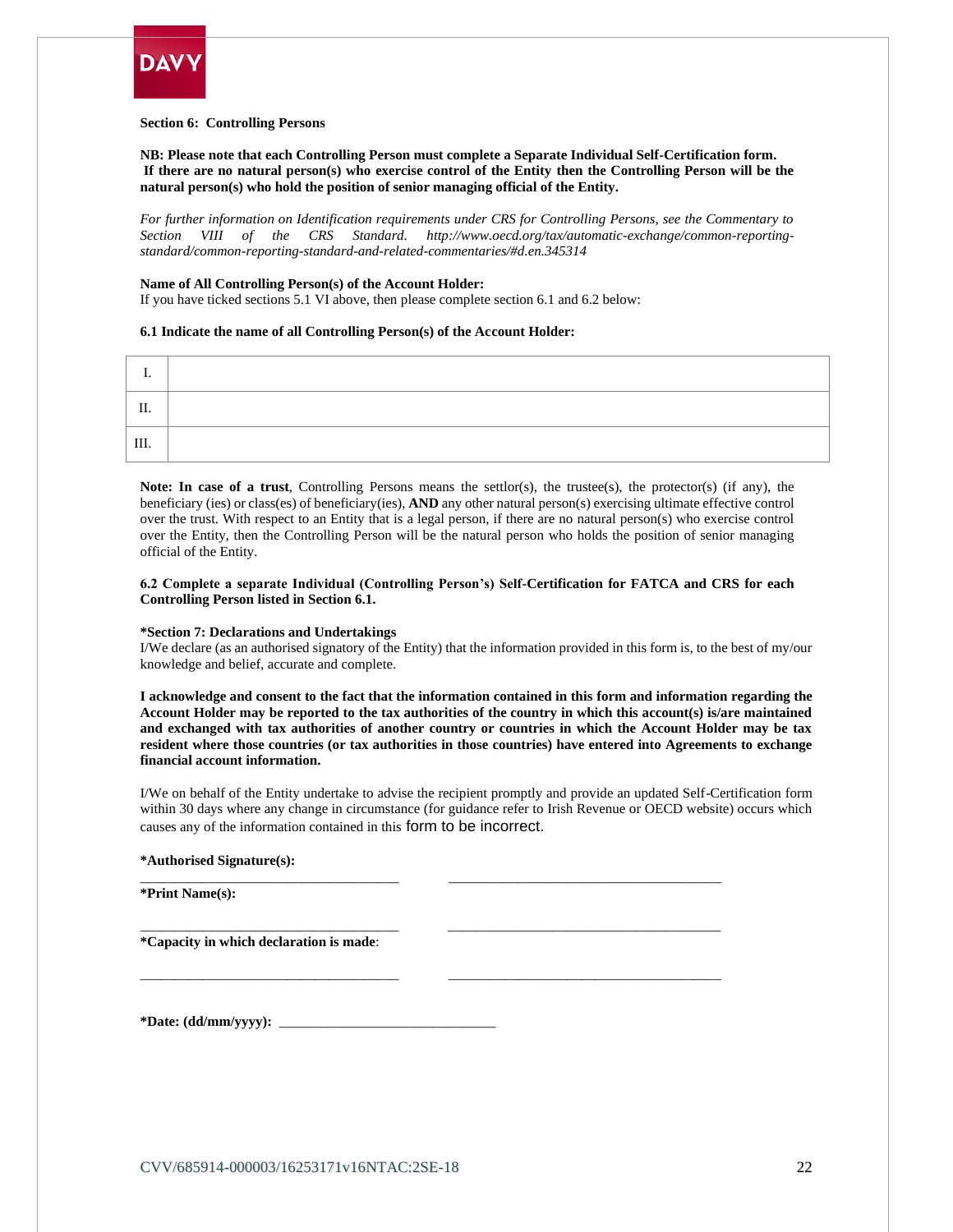# **9. SIGNATURES AND DECLARATIONS**

- $\triangleright$  I/We confirm that I am/we are 18 years of age or over and have the full right, power and authority to make the investment pursuant to this Application Form whether this investment is in my/our own name or is made on behalf of another person or institution.
- ➢ I/We, having received and considered a copy of the current Prospectus, any relevant supplements thereto, the Memorandum and Articles of Association of the Fund as may be amended from time to time and the most recent annual and/or semi-annual report of the Fund (if any), hereby confirm and declare that this application is based solely on the information contained in such documentation and is made pursuant to the terms of this Application Form and that I/we am/are bound by the terms of the Prospectus, Memorandum and Articles of Association of the Fund and this Application Form. In addition, I/We confirm that I/We have received and read the information contained in this form and confirm that a copy of the Key Investor Information Document ("**KIID**") has been supplied to me/us in good time prior to making the application for Shares. I/We confirm that I/We have read the KIID and reviewed and understood the nature and the risks of the investment products that are being offered to me/us, and that any future investments to any other Sub-Fund or Share Class of the Fund can also be transacted based on this confirmation. I/We hereby acknowledge and agree that the updated KIID for each Share Class is available at the Investment Manager's website at www.davy.ie and that I/we will read and review the most up-to-date version of the relevant KIID prior to making any subsequent application for Shares in the Fund.
- $\triangleright$  We are aware that copies of the Prospectus, KIID(s), latest annual and semi-annual reports and other information may be obtained from the registered office of the Fund at George's Court 54-62 Townsend Street, Dublin 2, Ireland. I/We give full consent to receiving the Prospectus, latest annual and semi-annual reports and KIID(s) by means of electronic\* communication. I/We acknowledge that I/we have been given a choice between hard copy and electronic delivery and I/we confirm that I/we have elected to receive any relevant documentation, including the KIID, electronically.
- $\triangleright$  I/We agree that the issue and allotment to me/us of the Shares is subject to the provisions of the Prospectus, that subscription for Shares will be governed and construed in accordance with Irish law and I/we confirm that by subscribing for Shares, I/we are not relying on any information or representation other than such as may be contained in the Prospectus and the most recent annual or semi annual report (if available) thereto.
- $\triangleright$  In the event of any dispute or claim arising under this Application Form or the Prospectus, or relating to the Shares in the Fund I/we submit to the exclusive jurisdiction of the Irish Courts.
- ➢ I/We acknowledge that the Fund reserves the right to reject any application in whole or part without assigning any reason therefore.
- $\triangleright$  I/We certify that I am/we are eligible to invest in the Sub-Fund and I am/we are not acquiring Shares for or on behalf of, or for the benefit of, any person or entity who/which is not eligible to invest in the Sub-Fund nor do I/we intend transferring any Shares which I/we may purchase to any person or entity who/which is not eligible to invest in the Sub-Fund. I/We confirm that I/we are aware of the risks involved in the proposed investment and of the fact that inherent in such investment is the potential to lose the entire sum invested.
- $\triangleright$  I/We agree to notify the Fund or the Administrator immediately if I/we become aware that any of the representations, declarations or warranties given by me/us in this Application Form is/are no longer accurate and complete in all respects and agree immediately to take such action as the Sub-Fund may direct, including where appropriate, redemption of my/our entire holding.
- $\triangleright$  I/We agree to indemnify and hold harmless the Fund, the Investment Manager, the Administrator, on its own behalf and as agent of the Sub-Fund, and their respective affiliates, directors, members, partners, Shareholders, officers, employees and agents from and against any and all losses, liabilities, damages, penalties, costs, fees and expenses (including without limitation legal fees and disbursements) which may result, directly or indirectly, from any inaccuracy in or breach of any representation, warranty, covenant or agreement set forth in this section or in any document delivered by me/us to the Fund or any of them and shall notify the Fund immediately if any of the representations herein made are no longer accurate and complete in all respects.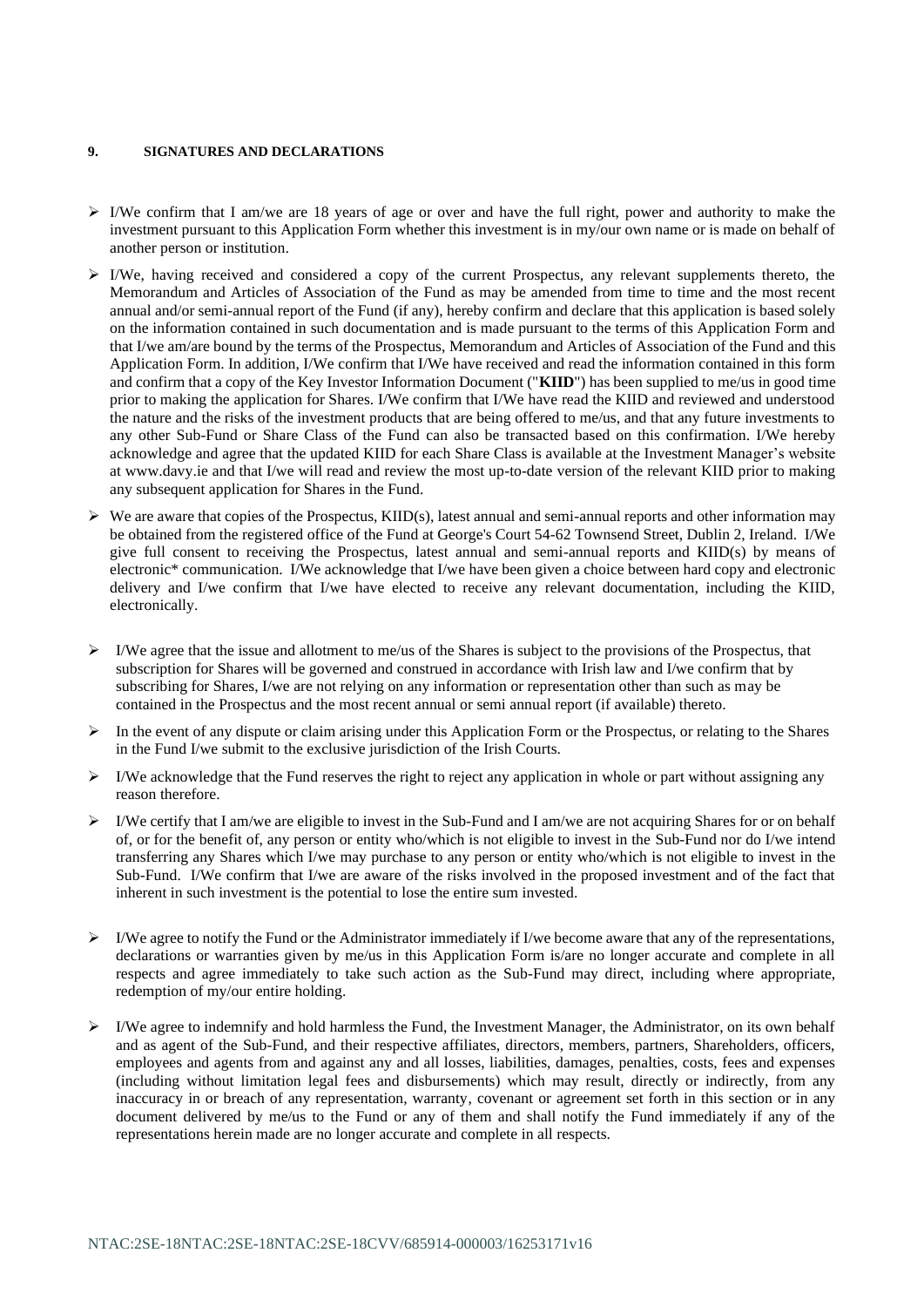- ➢ I/We declare that I am/we are licensed as…………………………………. (description) by the (regulatory body) under the laws of…………………… (country) and am/are thereby subject to regulations and/or guidelines which to the best of my/our. knowledge and understanding are in accordance with the FATF Recommendations on the prevention of money-laundering. We attach independent verification of our licensed status. This application is made in my/our name on behalf of my/our clients whose identity has been properly verified by me/us in accordance with the guidelines. Evidence of such verification will be retained for such period as is required by the country of our domicile and will be promptly supplied to the Administrator or the Fund upon request. We confirm that we have adopted measures to prevent and detect the commission of an offence of financing terrorism and that all employees, directors and other officers have received the appropriate level of training to ensure these measures are applied. Furthermore, should our licence or registration as noted above be revoked or altered at any future time or if the situation with regard to any of the clients introduced has changed, we undertake to advise you immediately. We further confirm we will provide the Administrator with a letter of assurance in connection with these matters in a form acceptable to the Administrator, if requested. A Designated Body is an individual or other entity which is regulated in respect of the provision of banking or investment services in a country which is a member of the European Union or the FATF.
- $\triangleright$  I/We understand that the confirmations, representations, declarations, indemnities and warranties made or given herein are continuous and apply to all subsequent purchases of Shares by me/us in the Fund.
- $\triangleright$  I/We have such knowledge and experience in business and financial matters or have obtained advice from a professional adviser such that I am/we are capable of evaluating the merits, and the risks, of an investment by me/us in the Fund.
- $\triangleright$  I/We understand that the tax disclosure set forth in the Prospectus is of a general nature and may not cover the jurisdiction in which I am /we are subject to taxation and that the tax consequences of my/our purchase of Shares depend on my/our individual circumstances.
- ➢ I/We acknowledge the right of the Fund at any time to require the mandatory redemption of Shares in the circumstances provided for in the Prospectus.
- $\triangleright$  Please **tick** ( $\checkmark$ ) as appropriate:-<sup>11</sup>
- (a)  $\Box$  I am a U.S. Person (as defined in the Prospectus) and have completed the Application Form<sup>12</sup> for applicants who are U.S. Persons; or
- (b)  $\Box$  I/We hereby certify that the Shares are not being acquired for the benefit of, directly or indirectly, any U.S. Person nor in violation of any applicable law, and that I/we will not, subject to the conditions set forth in the Prospectus, sell or offer to sell or transfer Shares in the United States or to or for the benefit of a U.S. Person.

In particular: (a) I/we understand that the Fund has not been and will not be registered under the United States Investment Company Act of 1940, as amended, that the Shares have not been registered and will not be registered under the United States Securities Act of 1933, as amended, and that the Shares have not been qualified under the securities laws of any state of the United States and may not be offered, sold or transferred in the United States or to or for the benefit of, directly or indirectly, any U.S. Person; (b) I am not/none of us is a U.S. Person; and (c) I am not/none of us is/are acquiring the Shares for the account or benefit, directly or indirectly, of any U.S. Person or with a view to their offer, sale or transfer within the United States or to or for the account or benefit, directly or indirectly, of any U.S. Person.

➢ I/We will hold Shares on behalf of a U.S. Taxpayer (as defined below):

Yes  $\Box$  No  $\Box$  *(please tick the appropriate box)* 

If the "yes" box is ticked, then I/we understand the U.S. tax consequences of such an investment. I/We agree to provide the Fund with such additional tax information as it may from time to time request.

<sup>&</sup>lt;sup>11</sup> Client Client's US counsel to review.

<sup>&</sup>lt;sup>12</sup> Client's US counsel to provide US Person specific Application Form.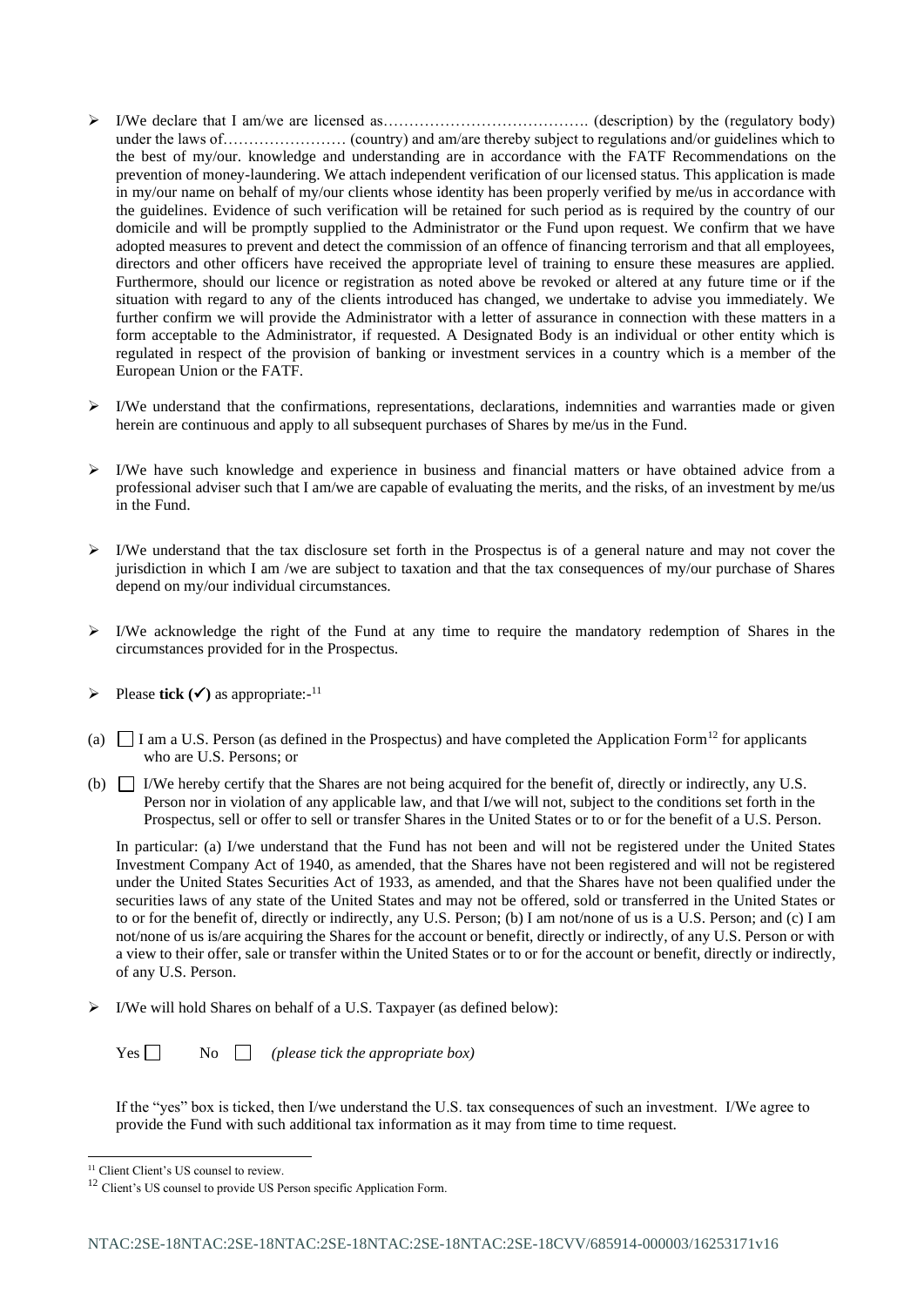"U.S. Taxpayer" is defined to include a U.S. citizen or resident alien of the United States (as defined for United States federal income tax purposes); any entity treated as a partnership or corporation for U.S. tax purposes that is created or organised in, or under the laws of, the United States or any state thereof (including the District of Colombia); any other partnership that is treated as a U.S. Taxpayer under U.S. Treasury Department regulations; any estate, the income of which is subject to U.S. income taxation regardless of source; and any trust over whose administration a court within the United States has primary supervision and all substantial decisions of which are under the control of one or more U.S. fiduciaries. Persons who have lost their U.S. citizenship and who live outside the United States may nonetheless, in some circumstances, be treated as U.S. Taxpayers.

An investor may be a "U.S. Taxpayer" but not a "U.S. Person". For example, an individual who is a U.S. citizen residing outside of the United States is not a "U.S. Person" but is a "U.S. Taxpayer".

- ➢ I/We declare that the entity hereby subscribing for Shares is neither a Benefit Plan Investor ("**BP**I") nor investing on behalf of or with any assets of a BPI as defined below. BPIs should contact the Fund. "Benefit Plan Investor" is used as defined in U.S. Department of Labor ("**DOL**") Regulation § 2510.3-101(f)(2), and includes (i) any employee benefit plan (as defined in Section 3(3) of the Employee Retirement Income Security Act of 1974, as amended ("**ERISA**")), whether or not such plan is subject to Title I of ERISA (which includes both U.S. and non-U.S. plans, plans of governmental entities as well as private employers, church plans, and certain assets held in connection with nonqualified deferred compensation plans); (ii) any plan described in Section  $4975(e)(1)$  of the Internal Revenue Code of 1986, as amended, (the "**Code**") (which includes a trust described in Code Section 401(a)) which forms a part of a plan, which trust or plan is exempt from tax under Code Section 501(a), a plan described in Code Section 403(a), an individual retirement account described in Code Section 408 or 408A or an individual retirement annuity described in Code Section 408(b), a medical savings account described in Code Section 220(d) and an education savings account described in Code Section 530); and (iii) any entity whose underlying assets include plan assets by reason of a plan's investment in the entity (generally because 25 per cent. or more of a class of interests in the entity is owned by plans). Benefit Plan Investors also include that portion of any insurance company's general account assets that are considered "plan assets" and (except if the entity is an investment company registered under the 1940 Act) the assets of any insurance company separate account or bank common or collective trust in which plans invest.
- $\triangleright$  If I am/we are a commodity pool, my/our investment is directed by an entity which (i) is not required to be registered in any capacity with the CFTC or to be a member of the National Futures Association ("**NFA**"), (ii) is exempt from registration or (iii) is duly registered with the CFTC in an appropriate capacity or capacities and is a member in good standing of the NFA.
- ➢ Investment Fund Representations:
- (a) I am/We are neither an investment company required to be registered under the Investment Company Act of 1940, as amended (the "1**940 Act**"), nor an issuer that, but for an exception from the definition of "investment company" under the 1940 Act, would be an investment company,
- (b) I am/We are an investment company subject to registration or would be an investment company but for an exception under the 1940 Act.

I/We have U.S. Person beneficial owner(s).

*(State the number, not the percentage, of U.S. Person beneficial owners. Investment companies with U.S. Person beneficial owners must contact the Administrator.)*

 $\triangleright$  I/We, if not a natural person, am/are duly organised, validly existing and in good standing under the laws of the jurisdiction in which I am/we are organised and I/we have the power and authority to enter into and perform my/our obligations under this Application Form.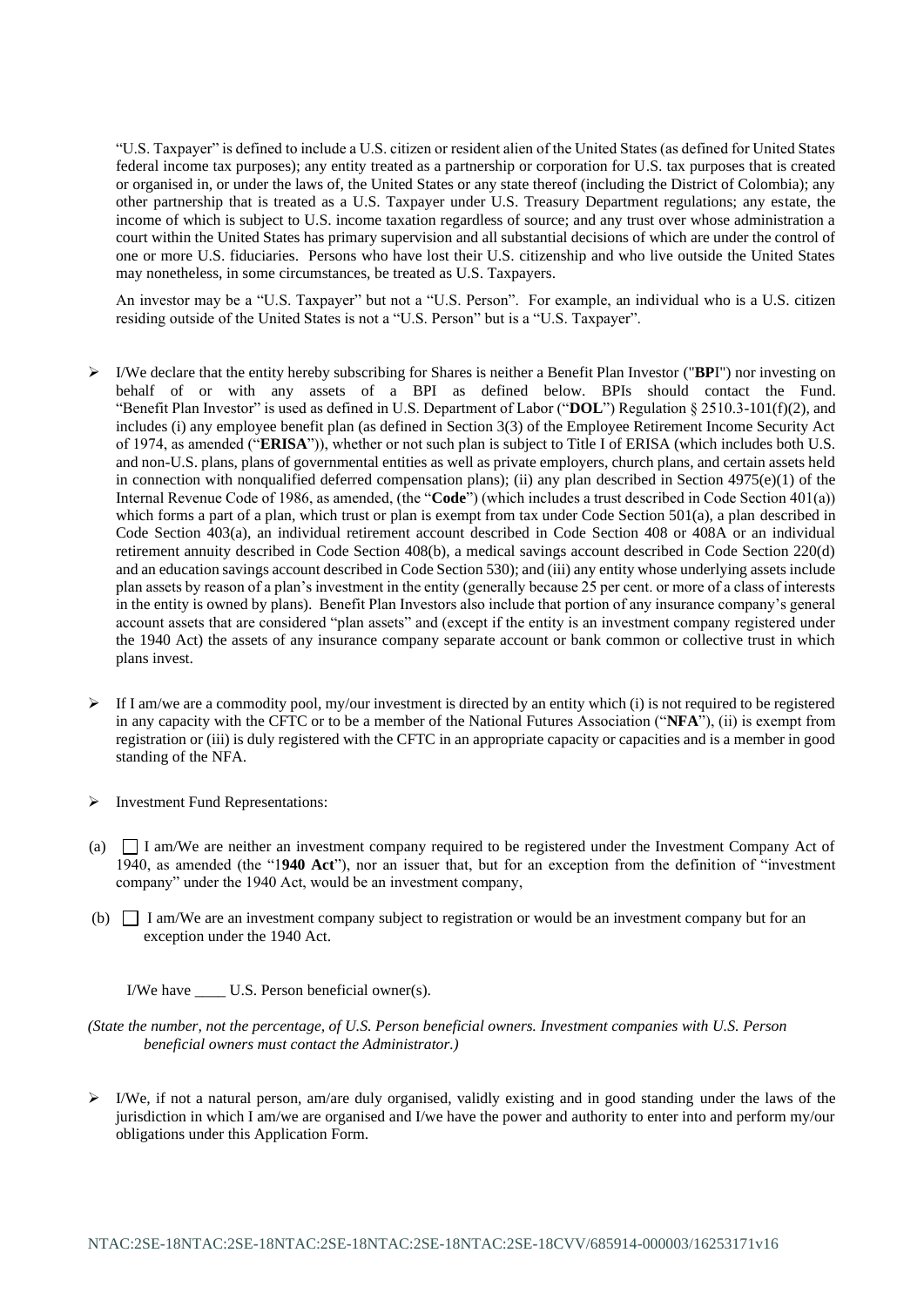- $\triangleright$  I am/we are able to bear the economic risk of an investment in the Shares, including, without limitation, the risk of loss of all or a part of my/our investment. I/we do not have an overall commitment to investments which are not readily marketable that is disproportionate to my/our net worth, and my/our investment in the Shares will not cause such overall commitment to be excessive.
- ➢ The Administrator and the Fund are each hereby authorised and instructed to accept and execute any instructions in respect of the Shares to which this application relates given by me/us in written form or by facsimile. I/We hereby agree to indemnify the Fund and the Administrator, on its own behalf and as agent of the Fund and agree to keep the Administrator indemnified against any loss of any nature whatsoever arising as a result of the Fund and the Administrator acting upon facsimile instructions. The Fund and the Administrator may rely conclusively upon and shall incur no liability in respect of any action taken upon any notice, consent, request, instruction or other instrument believed in good faith to be genuine or to be signed by properly authorised persons.
- $\triangleright$  I/We agree to provide to the Fund and the Administrator at such times as each of them may request such declarations, certificates or documents as each of them may reasonably require in connection with this investment. Should any information furnished to any of them become inaccurate or incomplete in any way, I/We hereby agree to notify the Fund or the Administrator immediately of any such change and further agree to request the redemption of Shares in respect which such confirmations have become incomplete or inaccurate where requested to do so by the Fund.
- $\triangleright$  I/We acknowledge that due to AML requirements operating within Ireland, the Administrator or the Fund (as the case may be) may require further identification of the applicant(s) before the application can be processed and the Administrator, on its own behalf and as agent of the Fund and the Fund shall be held harmless and indemnified against any loss arising as a result of a failure to process the application, or a delay in processing any redemption requests, if such information requested by the Administrator or the Fund has not been provided by me/us or has been provided in incomplete form.
- $\triangleright$  I/We hereby accept such lesser number of Shares, if any, than may be specified above in respect of which this application may be accepted.
- $\triangleright$  In respect of joint applicants only, we direct that on the death of one of us the Shares for which we hereby apply be held in the name of and to the order of the survivor or survivors of us or the executor or administrator of the last of such survivor or survivors.
- ➢ I/We acknowledge that the Fund will collect, store and use the personal data I/we provide in my/ our interactions with the fund. I/We understand that I/we are advised to read in detail the Data Protection Disclosure Statement attached at Appendix 1. This document provides an outline of my/our data protection rights and the Fund's data protection obligations as they relate to my/our investment in the Fund.
- $\triangleright$  I/We shall provide the Fund and the Administrator with any additional information which it may reasonably request in connection with tax and/or FATCA regulations/reporting requirements or other similar requirements in order to substantiate any representations made by me/us or otherwise and I/we authorise the Fund or its agents to disclose such information relating to this application to such persons as they consider appropriate.
- $\triangleright$  I/We hereby acknowledge that any notice or document may be served by the Fund or Administrator on me/us in the manner specified from time to time in the Prospectus and, for the purposes of the Electronic Commerce Act 2000, if I have provided an e-mail address or fax number to the Fund or its delegate, consent to any such notice or document being sent to me/us by fax or electronically to the fax number or e-mail address previously identified to the Fund or its delegate which I/we acknowledge constitutes effective receipt by me/us of the relevant notice or document. I/we acknowledge that I/we am/are not obliged to accept electronic communication and may at any time choose to revoke my/our agreement to receive communications by fax or electronically by notifying the Fund in writing at the above address, provided that my/our agreement to receive communications by fax or electronically shall remain in full force and effect pending receipt by the Fund of written notice of such revocation.
- $\triangleright$  Where I/we am/are investing as nominee, I/we shall provide our client(s) with the KIID issued in respect of the Sub-Funds and/or Share Class (as the case may be) and I/we shall ensure that we do so in compliance with Commission Regulation (EU) No. 583/2010, as amended from time to time or by any supplemental legislation and in compliance with the applicable legislation in any jurisdiction in carrying out this activity. I/We shall maintain records of my/our provision of the KIID to my/our clients and shall furnish such records to the Fund, or its delegates, upon request.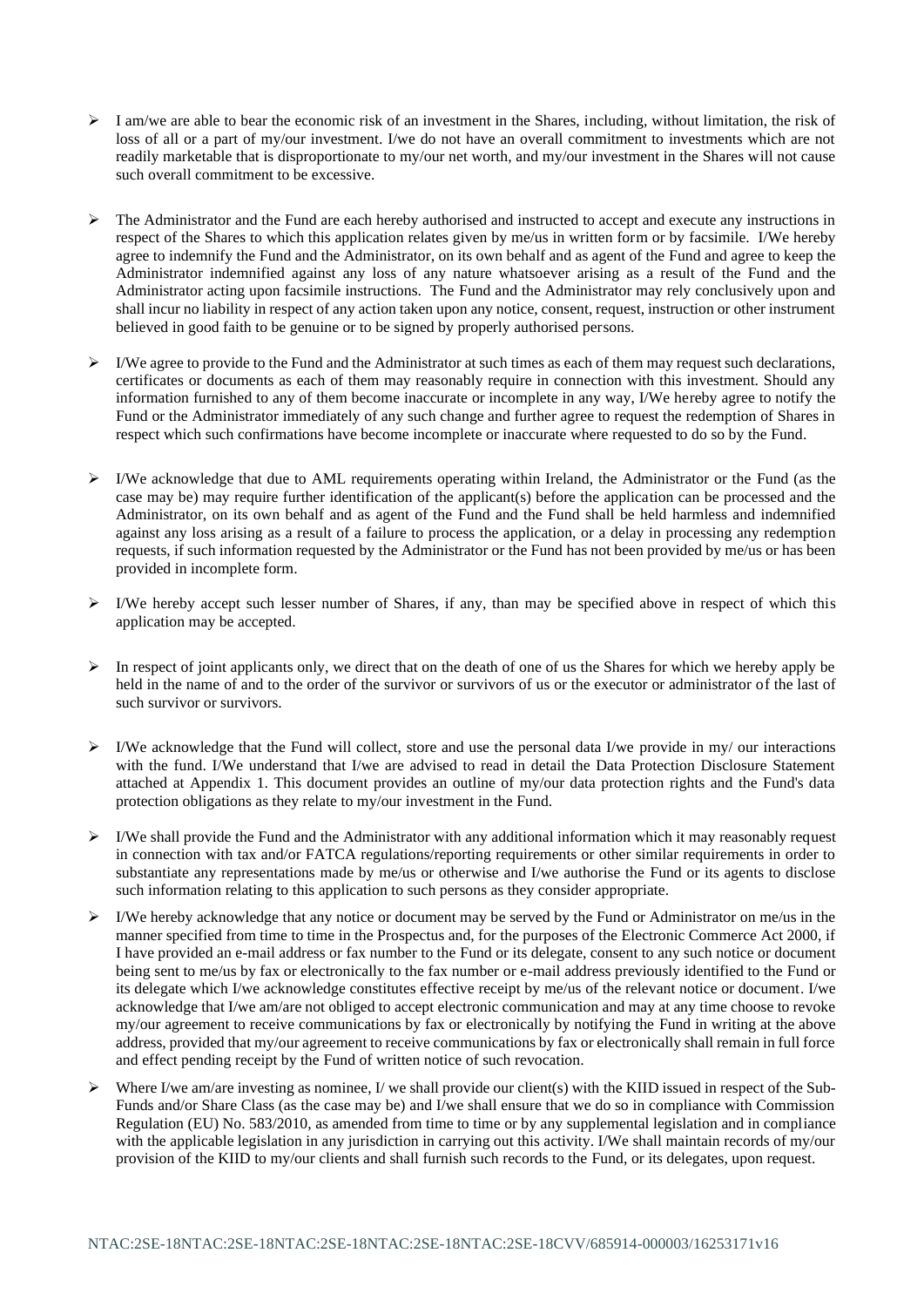- $\triangleright$  I/We hereby represent and declare that I/we am/are fully informed as to: (i) the legal requirements within my/our country for the purchase of Shares and are permitted to purchase the Shares under the laws and regulations of my/our home country in the manner in which the Shares have been offered and sold to me/us; (ii) any foreign exchange restrictions applicable to me/us; and (iii) any relevant tax considerations relating to me/us arising out of my/our purchase and ownership of Shares.
- ➢ I/We have made arrangements for payment to be made to the relevant bank account(s) specified above for subscriptions.
- $\triangleright$  I/We also warrant and declare that the monies being invested pursuant to this Application Form do not represent directly or indirectly the proceeds of any criminal activity and the investment is not designed to conceal such proceeds so as to avoid prosecution for an offence or otherwise.
- ➢ I/We acknowledge that the Fund or the Administrator also reserves the right to delay or refuse to make any redemption payment or distribution to a Shareholder without notice if any of the Directors or the Administrator suspects or is advised that the payment of any redemption or distribution moneys to such Shareholder might result in a breach or violation of any applicable anti-money laundering or other laws or regulations by any person in any relevant jurisdiction, or such refusal is considered necessary or appropriate to ensure the compliance by the Fund, its Directors or the Administrator with any such laws or regulations in any relevant jurisdiction. I/We hereby hold the Fund and the Administrator harmless and indemnify them against any loss arising as a result of a failure to process the application if such information has been required and has not been provided by me/us.
- $\triangleright$  I/We acknowledge that the Fund reserves the right to cancel without notice any contract for which payment has not been received by the relevant Settlement Date and to recover any losses incurred.
- $\triangleright$  If any of the foregoing representations, warranties or covenants ceases to be true or if the Fund no longer reasonably believes that it has satisfactory evidence as to their truth, notwithstanding any other agreement to the contrary, the Fund may be obligated to freeze my/our investment, either by prohibiting additional investments, investment may immediately be redeemed by the Fund, and the Fund may also be required to report such action and to disclose my/our identity to the Office of Foreign Asset Control ("**OFAC**") or other authority. In the event that the Fund is required to take any of the foregoing actions, I/we understand and agree that I/we shall have no claim against the Fund, the Investment Manager, the Administrator, and their respective affiliates, directors, members, partners, Shareholders, officers, employees and agents for any form of damages as a result of any of the aforementioned actions.
- ➢ I/We understand and agree that any redemption proceeds paid to me/us will only be paid to a bank account in my/our name and with a recognised financial institution. Redemptions will not be processed on non-cleared/verified accounts.
- $\triangleright$  We confirm that the persons listed on the attached authorised signatories list and whose specimen signatures appear on that list are duly authorised to give instructions with respect to Shares held by us in the Fund. (For corporate applicants only).
- ➢ I/We hereby agree that in order to allow the Fund comply with the rules of Sections 1471 through 1474 (inclusive) of the Internal Revenue Code of 1986 of the US, as amended, any current or future regulations or official interpretations thereof, any agreement entered into thereunder, or any fiscal or regulatory legislation, rules or practices adopted pursuant to any intergovernmental agreement entered into in connection with the implementation thereof ("**FATCA**") or the OECD Common Reporting Standard ("**CRS**"), I/we will:
	- a. Provide the (or any nominated service provider) with any information, declarations, certificates or documentation necessary for FATCA or CRS reporting; and
	- b. Permit the Fund to:
		- (a) Share such information with the US Internal Revenue Service, Irish Revenue or other relevant tax or other government authority as required by FATCA or CRS;
		- (b) Compel or effect the sale of the Shares or repurchase and cancel the Shares if it fails to comply with the foregoing requirement; and
		- (c) Make any other amendments to any other documents entered into in connection with the subscription ("Transaction Documents") as may be necessary to enable the Fund to comply with the FATCA or CRS.
- $\triangleright$  From 1 July 2014, the Sub-Fund will be obliged to collect certain information about you concerning US residency or citizenship, as set out below. If your Application pre-dates 1 July 2014, you may wish to volunteer the following information in order to avoid the Administrator contacting you thereafter to collect this information. However there is no legal obligation to provide this information prior to 1 July 2014.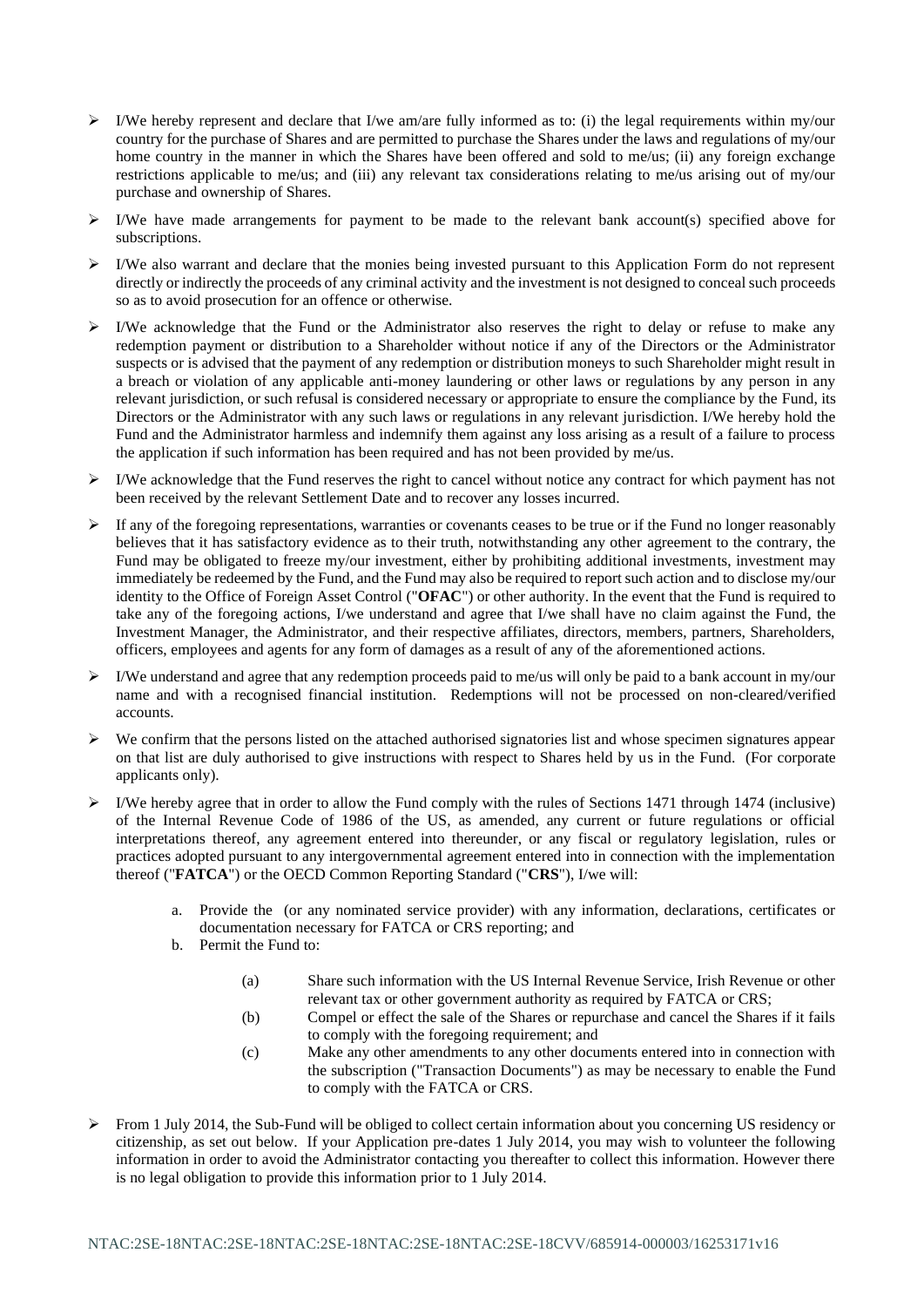- 1. Tick this box if you are resident in the U.S. or if you are a U.S citizen; ⊡
- 2. Tick this if you are not resident in the U.S. for tax purposes or a U.S. citizen. ⊡
	- i. Please tick this box if you are not an individual, you have ticked box 2) above and the persons who control you are neither resident in the U.S. nor U.S. citizens ⊡
	- ii. Please tick this box if you are not an individual, you have ticked box 2) above and the persons who control you are either resident in the U.S. or U.S. citizens ⊡
- ➢ In addition to the Tax Information, I/we agree to promptly provide, at any times requested by the Fund, any information (or verification thereof) the Fund deems necessary for the Fund to comply with the terms of the IGA and any Irish laws, regulations or other guidance implementing the IGA, and any information required to comply with the terms of that agreement on an annual or more frequent basis. I/We agree to waive any provisions of foreign law that would, absent such a waiver, prevent compliance with such requests and acknowledges that, if it fails to provide such waiver, it may be required by the Fund to withdraw from the Fund if necessary to comply with the FATCA and the IGA.
- $\triangleright$  By providing the Tax Information, I/we represent and warrant the completeness and accuracy of such information (as at the date of submission) and authorise the Fund to act upon such information in good faith, including, but not limited to, disclosing or submitting such information to the Irish tax authorities. The Fund shall have no obligation to carry out any investigation with respect to the truth, accuracy or completeness of the Tax Information provided by us and I/we will, on demand, hold the Fund harmless from any liability resulting from the my/our failure to provide complete and accurate Tax Information.
- $\triangleright$  I/We hereby acknowledge that if I/we fail to provide the Tax Information on a timely basis, I/We may be subject to 30% U.S. withholding tax on the investor's Share of "withholdable payments" (as defined for purposes of FATCA) received by the Fund.
- $\triangleright$  I/We hereby acknowledge that if I/we fail to provide the Tax Information and such failure results in the Fund being unable to comply with the IGA, the Fund may exercise its right to completely redeem an applicant (at any time upon any or no notice). I/We further acknowledge and agree to indemnify the Fund and its other investors for any losses resulting from our failure to meet its obligations under this Section, including any U.S. withholding tax imposed on the Fund.
- $\triangleright$  For so long as I/We hold Shares in the Fund, I/We agree to provide all necessary details, information, documents and co-operation requested by the Fund or its duly authorised delegates in order to determine beneficial ownership as defined in the Beneficial Ownership Regulations.
- $\triangleright$  If at any time during the period I/We hold any Shares in the Fund I/We become aware that I/We am/are a "beneficial" owner" of the Fund as that term is defined in the Beneficial Ownership, I/We acknowledge and agree to the following:
	- (a) to provide such information as may be required by the Fund and (b) if the Fund or its duly appointed delegate has not contacted me/us within a month of my/our acquiring the status of a Beneficial Owner, provide the information required in Part 1.1 of Section 1 of this form within the following month, as well as (to the best of my/our knowledge) the date on which I/We became a Beneficial Owner (as required under Regulation 11 of the Beneficial Ownership Regulations);
	- where I/We become aware that: (a) a Relevant Change (as defined in Part 1 of Section 1.1) has occurred and (b) the Company or its duly appointed delegate has not contacted me/us for information on the Relevant Change within a month of its occurrence, I/We agree to notify the Fund or its duly appointed delegate of the Relevant Change, the date of its occurrence and any other necessary information within either: (i) two months of the Relevant Change: or (ii) one month of becoming aware of facts from which I/We could reasonably conclude that a Relevant Change has occurred (whichever is later)(as required under Regulation 12 of the Beneficial Ownership Regulations).
	- I/We acknowledge that under Regulations 11 and 12 of the Beneficial Ownership Regulations (outlined above) it is a criminal offence under Irish law (punishable by a fine of up to  $\epsilon$ 5,000) if, being aware of my/our status as a Beneficial Owner, I/We (i) fail to take the steps above where the Fund has not contacted me/us for information within the relevant timeframes, or (ii) in purporting to do so, make a statement that is false in a material particular, knowing it to be false or being reckless as to whether it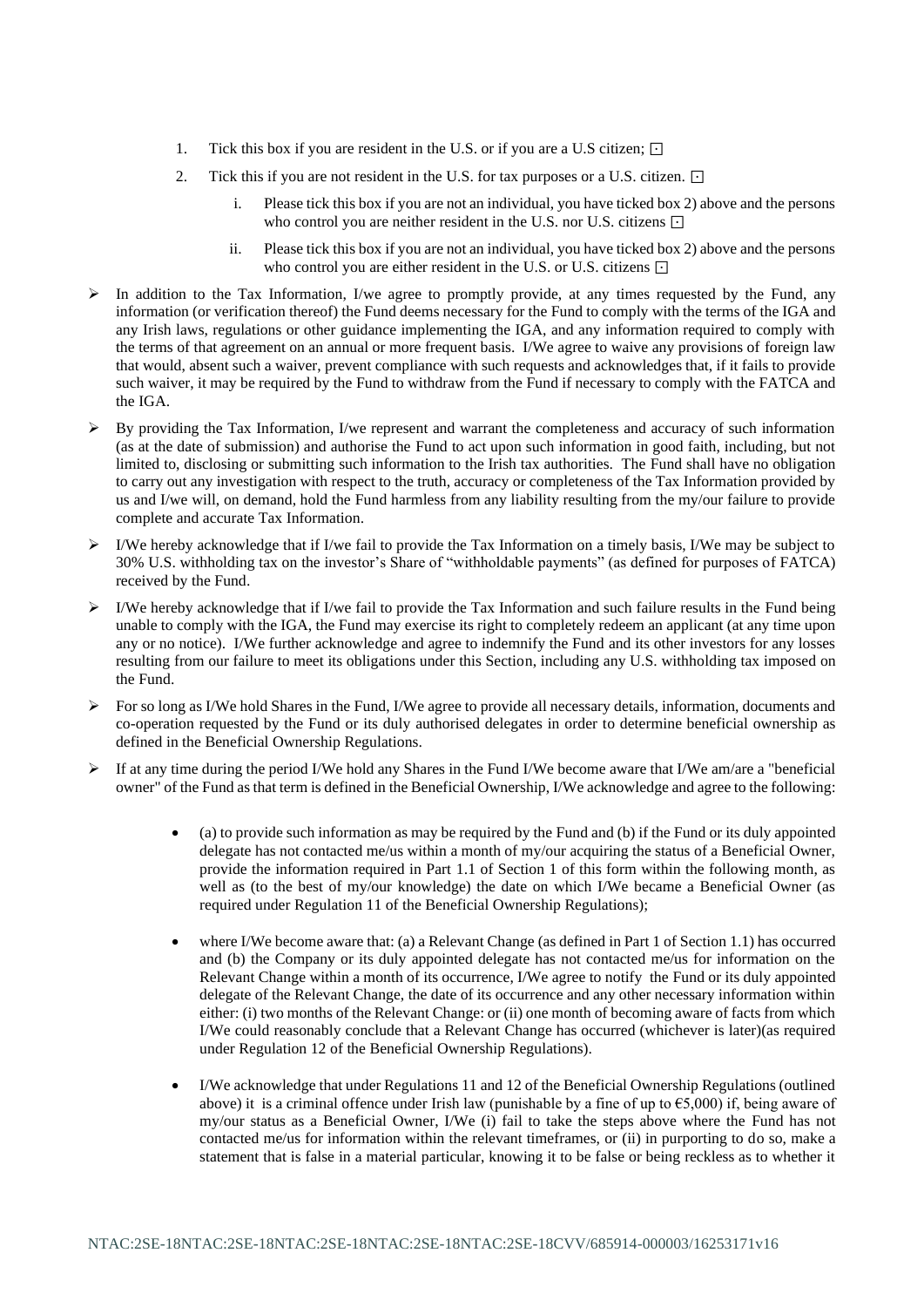is so false.

- ➢ You agree to notify us immediately of any changes in the information provided in this application including all attachments.
- ➢ You understand that the confirmation, representations, declarations and warranties made herein are continuous and apply to all subsequent purchases of Shares in the Fund.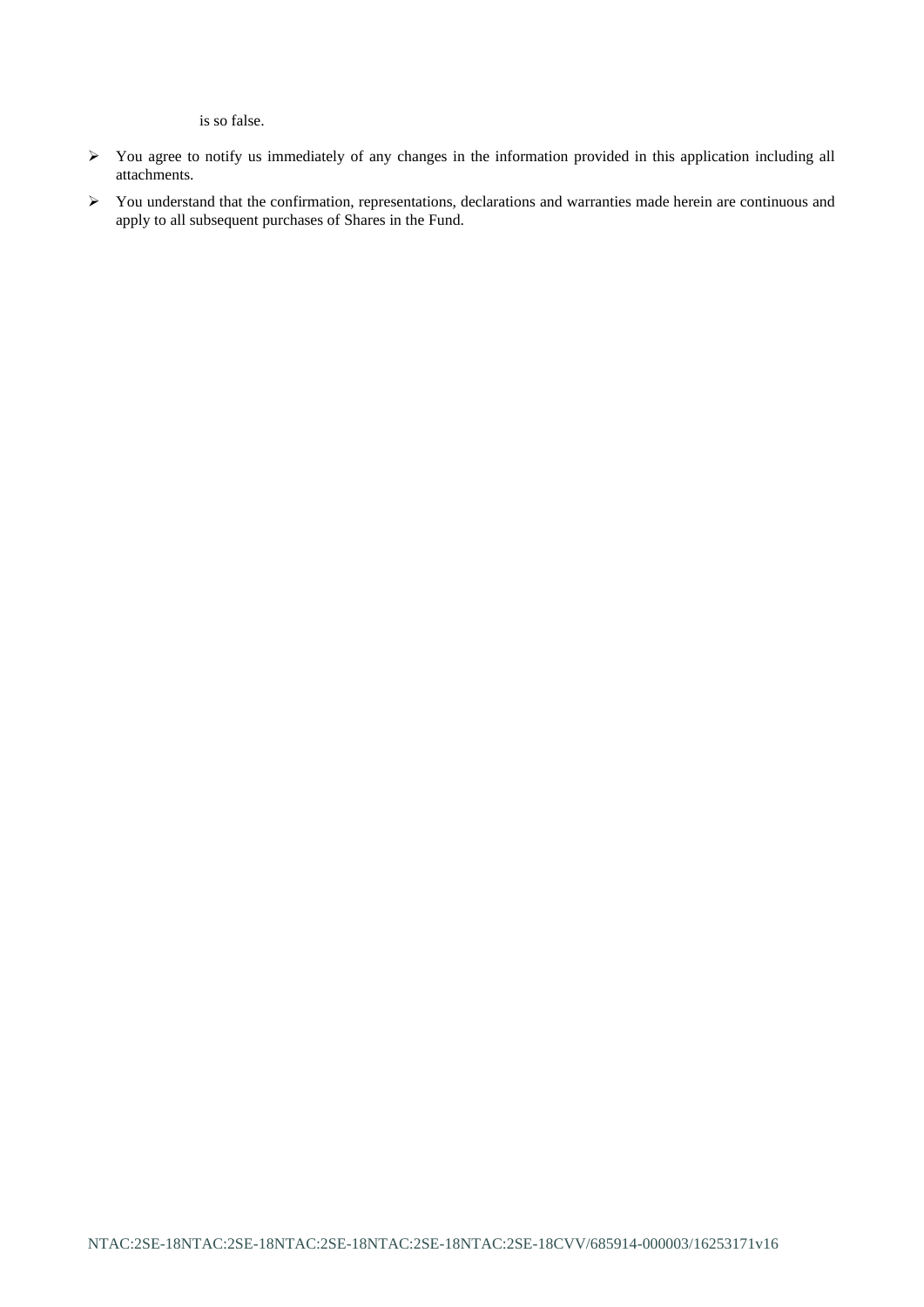## **Declaration of Residence Outside Ireland**

**Applicants resident outside Ireland are required by the Irish Revenue Commissioners to make the following declaration which is in a format authorised by them, in order to receive payment without deduction of tax. It is important to note that this declaration, if it is then still correct, shall apply in respect of any subsequent acquisitions of shares. Terms used in this declaration are defined in the Prospectus.**

| <b>Declaration on own behalf</b>                                                                                                                                                                                                                                                                                                                                                                                                                                                                                                                                                                                                                                                                                                                                                                                 |  |  |  |  |
|------------------------------------------------------------------------------------------------------------------------------------------------------------------------------------------------------------------------------------------------------------------------------------------------------------------------------------------------------------------------------------------------------------------------------------------------------------------------------------------------------------------------------------------------------------------------------------------------------------------------------------------------------------------------------------------------------------------------------------------------------------------------------------------------------------------|--|--|--|--|
| I/we* declare that I am/we are* applying for the shares on my own/our own behalf/on behalf of a company* and that I<br>am/we are/the company* is entitled to the shares in respect of which this declaration is made and that<br>I am/we are/the company is* not currently resident or ordinarily resident in Ireland, and<br>should I/we/the company* become resident in Ireland I will/we will* so inform you, in writing, accordingly.<br>$\bullet$                                                                                                                                                                                                                                                                                                                                                           |  |  |  |  |
| *Delete as appropriate (mandatory)                                                                                                                                                                                                                                                                                                                                                                                                                                                                                                                                                                                                                                                                                                                                                                               |  |  |  |  |
| <b>Declaration as Intermediary</b>                                                                                                                                                                                                                                                                                                                                                                                                                                                                                                                                                                                                                                                                                                                                                                               |  |  |  |  |
| I/we* declare that I am/we are* applying for shares on behalf of persons:<br>• who will be beneficially entitled to the shares; and,<br>• who, to the best of my/our* knowledge and belief, are neither resident nor ordinarily resident in Ireland.<br>I/we* also declare that:<br>• unless I/we* specifically notify you to the contrary at the time of application, all applications for shares made by<br>me/us* from the date of this application will be made on behalf of such persons; and,<br>I/we* will inform you in writing if I/we* become aware that any person, on whose behalf I/we* holds shares,<br>$\bullet$<br>becomes resident in Ireland.                                                                                                                                                  |  |  |  |  |
| *Delete as appropriate (mandatory)                                                                                                                                                                                                                                                                                                                                                                                                                                                                                                                                                                                                                                                                                                                                                                               |  |  |  |  |
|                                                                                                                                                                                                                                                                                                                                                                                                                                                                                                                                                                                                                                                                                                                                                                                                                  |  |  |  |  |
| Signature of applicant or authorised signatory: ____________________________(declarant)                                                                                                                                                                                                                                                                                                                                                                                                                                                                                                                                                                                                                                                                                                                          |  |  |  |  |
| Capacity of authorised signatory (if applicable): Date: Date:                                                                                                                                                                                                                                                                                                                                                                                                                                                                                                                                                                                                                                                                                                                                                    |  |  |  |  |
| Joint applicants:                                                                                                                                                                                                                                                                                                                                                                                                                                                                                                                                                                                                                                                                                                                                                                                                |  |  |  |  |
|                                                                                                                                                                                                                                                                                                                                                                                                                                                                                                                                                                                                                                                                                                                                                                                                                  |  |  |  |  |
| <b>IMPORTANT NOTES</b><br>1. Non-resident declarations are subject to inspection by the Irish Revenue Commissioners and<br>it is a criminal offence to make a false declaration.<br>2. To be valid, the application form (incorporating the declaration required by the Irish<br>Revenue Commissioners) must be signed by the applicant. Where there is more than one<br>applicant, each person must sign. If the applicant is a company, it must be signed by the<br>company secretary or another authorised officer.<br>3. If the application form (incorporating the declaration required by the Irish Revenue<br>Commissioners) is signed under power of attorney, a copy of the power of attorney must be<br>furnished in support of the signature.<br><sup>1</sup> Declaration of Residence within Ireland |  |  |  |  |

# **Declaration referred to in Section 739D(6) Taxes Consolidation Act, 1997**

It is important to note that this declaration, if it is then still correct, shall apply in respect of any subsequent acquisitions of shares.

• I declare that the information contained in this declaration is true and correct.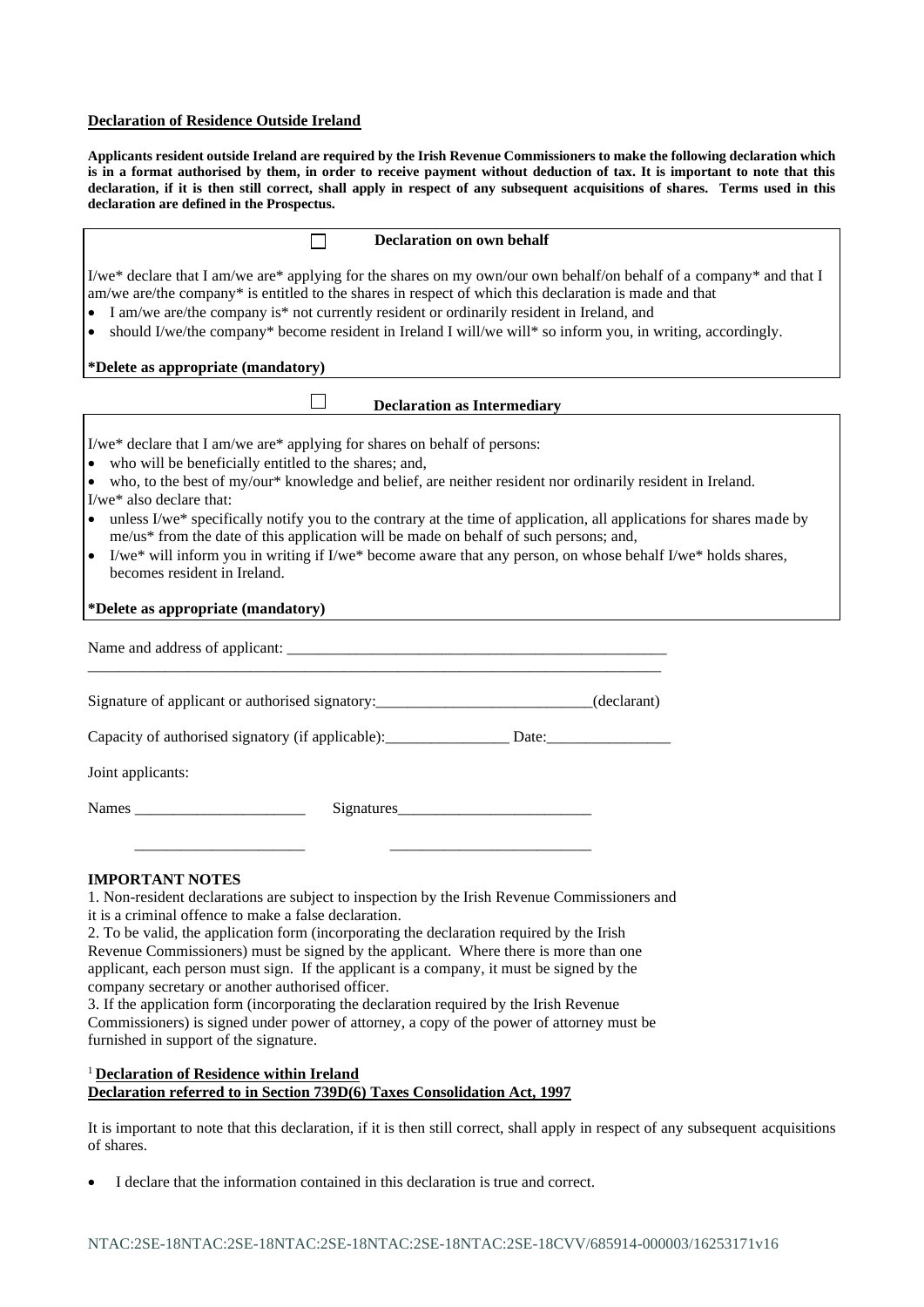- I also declare that I am applying for the shares on behalf of the applicant named below who is entitled to the shares in respect of which this declaration is made and is a person referred to in Section 739D (6) of the Taxes Consolidation Act, 1997, being a person who is: (please tick as appropriate).
- ❑ A pension scheme
- ❑ A company carrying on life business within the meaning of section 706 TCA 1997
- ❑ An investment undertaking
- ❑ A special investment scheme
- $\Box$  A unit trust to which section 731(5) (a) TCA 1997 applies;
- $\Box$  A charity being a person referred to in section 739D(6)(f)(i) TCA 1997;
- ❑ A qualifying management company for the purposes of the Finance Act.
- ❑ A specified company
- ❑ Entitled to exemption from income tax and capital gains tax by virtue of sections 784A(2), and 787I of the TCA 1997, (see further requirements for Qualifying Fund Manager below).
- ❑ A PRSA Administrator;
- ❑ A credit union to which Section 2 of the Credit Union Act, 1997 applies.

**Additional requirement where the declaration is completed on behalf of a pension scheme, a company carrying on life business within the meaning of section 706 TCA 1997, an investment undertaking, a special investment scheme, a unit trust to which section 731(5) (a) TCA applies, a qualifying management company or a credit union to which Section 2 of the Credit Union Act 1997 applies**

I undertake that, in the event that the shares cease to be assets of the \*pension scheme/company carrying on life business within the meaning of section 706 TCA 1997/investment undertaking/special investment scheme/unit trust to which section 731(5) (a) TCA applies/qualifying management company/credit union to which Section 2 of the Credit Union Act 1997 applies, including a case where the shares are transferred to another such entity, I will, by written notice, bring this fact to the attention of the investment undertaking accordingly. (\*Delete as appropriate).

#### **Additional requirements where the declaration is completed on behalf of a Charity**

- I also declare that at the time of making this declaration, the shares in respect of which this declaration is made are held for charitable purposes only and;
- Form part of the assets of a body of persons or trust related by the Revenue Commissioners as a body or trust established for charitable purposes only, or are, according to the rules or regulations established by statute, charter, decree, deed of trust or will, held for charitable purposes only and are so treated by the Revenue Commissioners.
- I undertake that, in the event that the person referred to in paragraph (7) (d) of Schedule 2B TCA 1997 ceases to be a person referred to in Section 739D(6)(f)(i) TCA 1997, I will by written notice, bring this fact to the attention of the investment undertaking accordingly.

### **Additional requirements where the declaration is completed by a Qualifying Fund Manager / Qualifying Savings Manager/ PRSA Administrator**

I also declare that at the time this declaration is made, the share in respect of which this declaration is made;

- Are assets of an \*approved retirement fund/an approved minimum retirement fund, a special savings incentive account or a PRSA and
- Are managed by the declarant for the individual named below who is beneficially entitled to the shares.

I undertake that, if the shares cease to be assets of the \*approved retirement fund/the approved minimum retirement fund, including a case where the shares are transferred to another such fund, I will, by written notice, bring this fact to the attention of the investment undertaking accordingly. (\* Delete as appropriate).

#### **Additional requirements where the declaration is completed by an Intermediary**

I/we\* declare that I am/we are\* applying for shares/units on behalf of persons who

- to the best of my/our\* knowledge and belief, have beneficial entitlement to each of the units in respect of which this declaration is made; and
- is a person referred to in section 739D(6) TCA 1997.

### I/we\* also declare that

• unless I/we\* specifically notify you to the contrary at the time of application, all applications for shares/units made by me/us\* from the date of this application will be made on behalf of persons referred to in section 739D(6) TCA 1997; and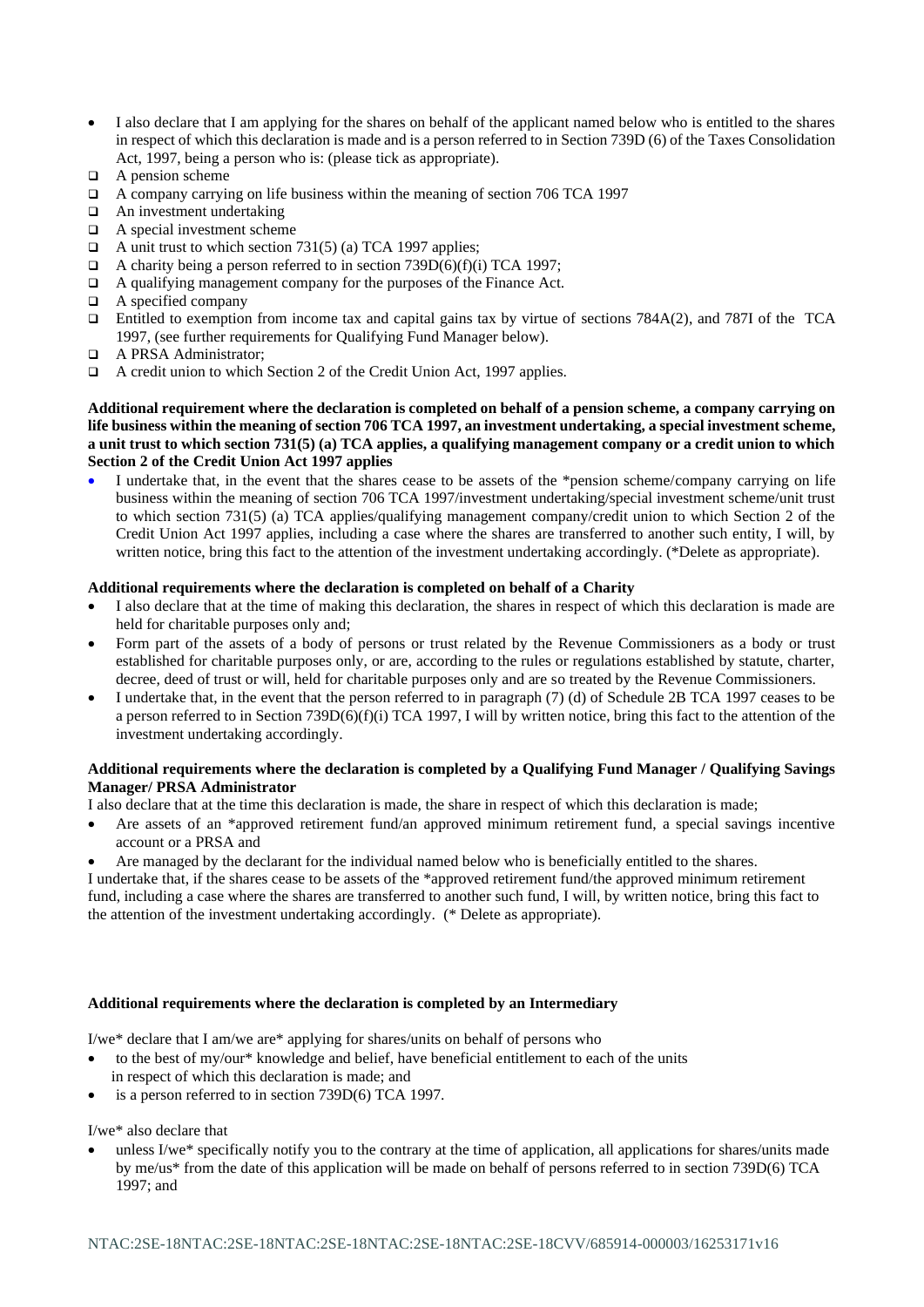I/we<sup>\*</sup> will inform you in writing if I/we<sup>\*</sup> become aware that any person ceases to be a person referred to in section 739D(6) TCA 1997. **\* Delete as appropriate**

| Name of Applicant: |                          |
|--------------------|--------------------------|
|                    |                          |
|                    | (Declarant) (Mr/Ms/etc.) |
|                    | Date:                    |

# **IMPORTANT NOTES**

<sup>1</sup>This is a form authorised by the Revenue Commissioners which may be subject to inspection. It is an offence to make a false declaration.

<sup>2</sup>Tax reference number in relation to a person, has the meaning assigned to it by Section 885 TCA 1997 in relation to a "specified person" within the meaning of that section. In the case of a charity, quote the Charity Exemption Number (CHY) as issued by Revenue. In the case of a qualifying fund manager, quote the tax reference number of the beneficial owner of the shares.

 ${}^{3}$ In the case of (i) an exempt pension scheme, the administrator must sign the declaration (ii) a retirement annuity contract to which Section 784 or 785 applies, the person carrying on the business of granting annuities must sign the declaration (iii) a trust scheme, the trustees must sign the declaration. In the case of a charity, the declaration must be signed by the trustees or other authorised officer of a body of persons or trust established for charitable purposes only within the meaning of Sections 207 and 208 TCA 1997. In the case of a company, the declaration must be signed by the company secretary or other authorised officer. In the case of a unit trust it must be signed by the trustees. In any other case, it must be signed by an authorised officer of the entity concerned or a person who holds a power of attorney from the entity. If the latter, a copy of the power of attorney should be furnished in support of this declaration.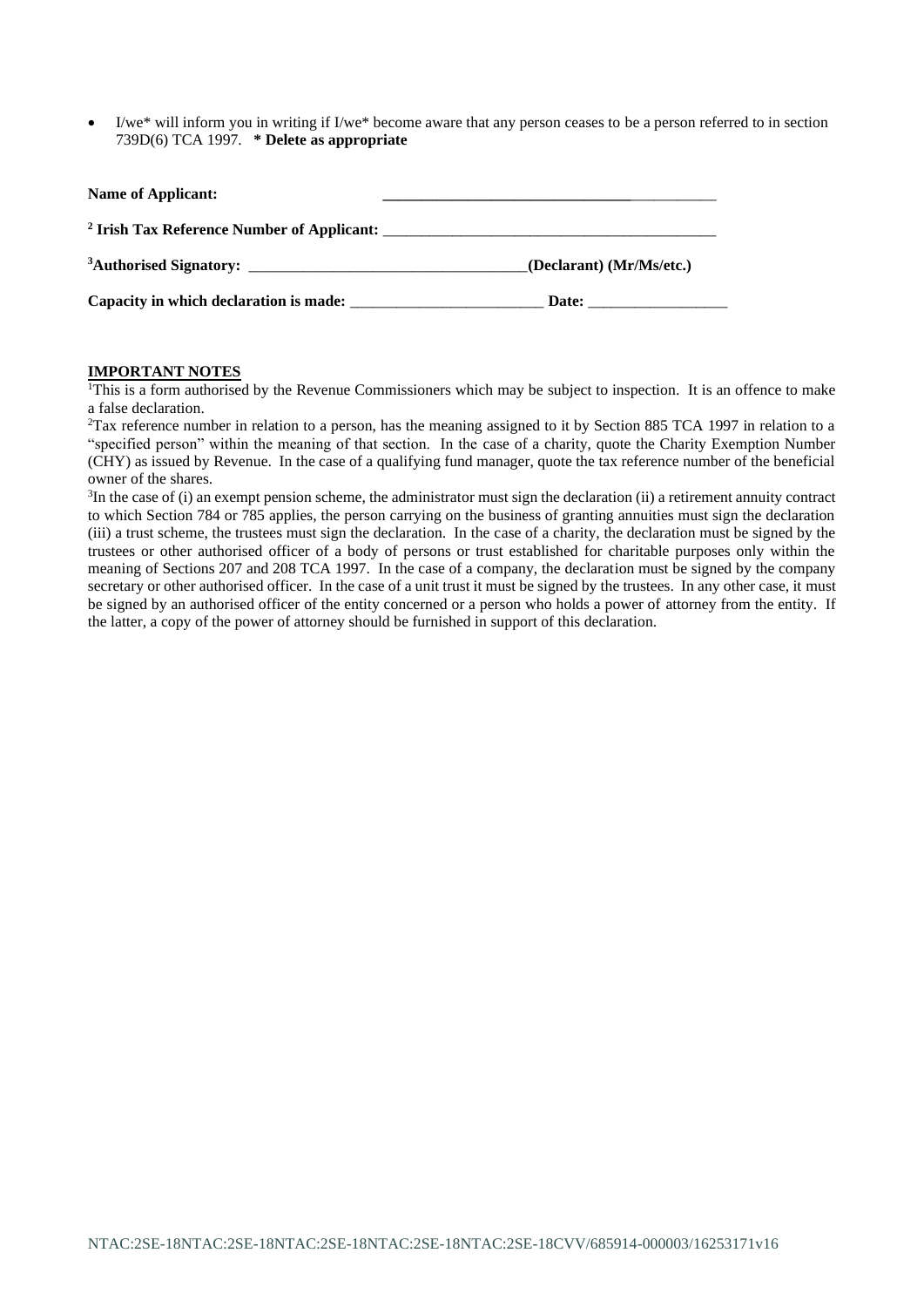# **SIGNATURE**

I / We declare that the information contained in this form and any attached documentation is true and accurate to the best of my/our knowledge and belief.

| Date:                       |                                                             |
|-----------------------------|-------------------------------------------------------------|
| Signed:                     | Signatory Capacity if applicable<br>(i.e. Director/manager) |
|                             |                                                             |
| $\overline{\phantom{a}}$ 2. |                                                             |
| $\overline{\mathbf{3.}}$    |                                                             |
| 4.                          |                                                             |

**In the case of joint holders, ALL holders must complete this declaration.**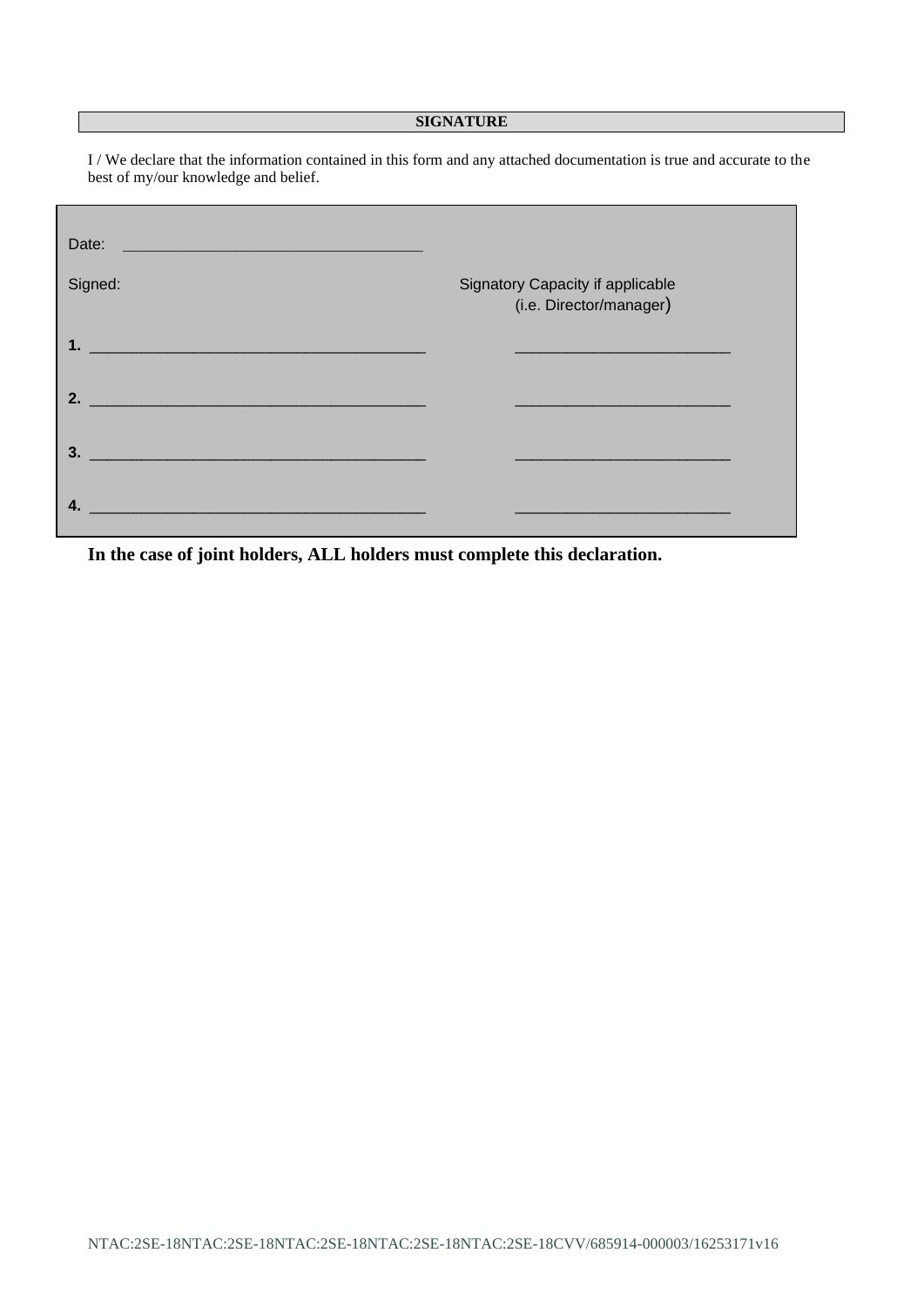#### **Due Diligence Documentation**

**Due Diligence Documentary Requirements in accordance with The Criminal Justice (Money Laundering and Terrorist Financing) Act, 2010 – 2018 ).**

### **1. Guide to completing this form.**

**Part I** – To be completed by all applicants.

**Part II** – To be completed by all applicants.

**Part III -** Please provide the due diligence documentation outlined in this section.

### **2. Certification of Documents – Required for High Risk countries**

Certified copies of personal identification documents and corporate documentation are required for certain identified investors. Documents must be a 'certified true copy of original'.

In terms of certifying a document as a true copy, certification means that there is an original signature on the document from a suitable person.

Suitable persons include:

- ➢ An authorised signatory of a Regulated Financial Institution or Credit Institution.
- ➢ An authorised signatory of a Financial Adviser.
- ➢ A Justice of the Peace.
- ➢ A Notary Public or Practicing Solicitor.
- ➢ A Practicing Chartered or Certified Public Accountant.
- ➢ A person authorised to sign on behalf of an Embassy or a Consul.
- ➢ A practicing Barrister

Certification of each document should include:

 $\triangleright$  A signed statement confirming that this document is a true and accurate copy of the original document as seen by the person certifying the document.

- ➢ The name (in block capitals), occupation and contact details (address, telephone number and email address) of the person certifying the document, as a true copy of the original document.
- $\triangleright$  The date of certification of the document, as a true copy of the original document.

Note 1: Where the document, being certified as a true copy of the original document, contains a photograph, the person certifying the document as a true copy should also confirm that this a true likeness of the person named in the document.

**Note 2:** The document being provided as a true and accurate copy of the original document must include a wet ink signature of the person certifying the document as a true and accurate copy of the original document (i.e. no scanned or photocopied copies of the document being certified as a true copy of the original document, can be accepted).

**Note 3:** For multiple page documents, the certifier should sign or initial each page of the copy and confirm on the first or last page of the document the actual number of pages in the document.

**Note 4:** Where available, the statement of certification as a true copy of the sighted original should be accompanied by the professional stamp or seal of the certifier.

**Note 5:** When certifying documents as true copies, the certifier should not be a close family member of, or have any apparent or potential conflicts of interest with, the investor.

#### **3. English Translations**

Where due diligence documents are provided in a language other than English, the prospective investor should, at the same time, provide a relevant extract translated by an independent source confirming also the adequacy of the foreign language documents.

**\_\_\_\_\_\_\_\_\_\_\_\_\_\_\_\_\_\_\_\_\_\_\_\_\_\_\_\_\_\_\_\_\_\_\_\_\_\_\_\_\_\_\_\_\_\_\_**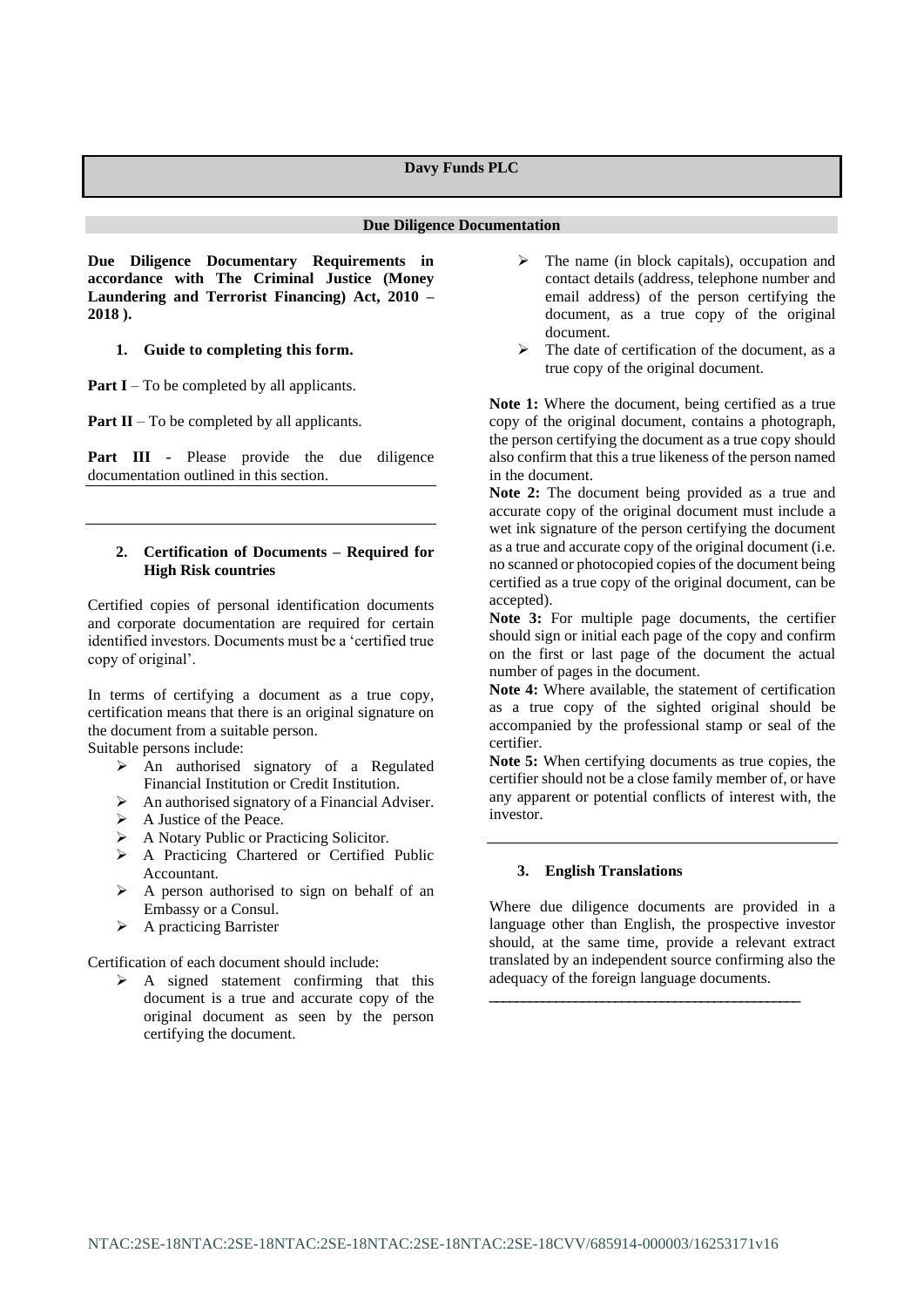# **Due Diligence Information - Purpose of the Investment**

# **Part I**

Part I (A) to be completed only by natural persons and legal persons investing in their own name for their own **benefit. Institutional investors and legal entities investing as part of their normal economic activity of investing in their own name for the benefit of one or more third parties must tick Part I (B). This information is required to meet our AML obligations under the current AML legislation in Ireland and will be used solely for those purposes.**

| A. What is the expected annual subscription to the Fund                                                                                                                                                                                                                                                                                                                         |                                                                                                                                            |
|---------------------------------------------------------------------------------------------------------------------------------------------------------------------------------------------------------------------------------------------------------------------------------------------------------------------------------------------------------------------------------|--------------------------------------------------------------------------------------------------------------------------------------------|
| How frequent do you expect to trade in the Fund (please tick): Once-Off Subscription                                                                                                                                                                                                                                                                                            |                                                                                                                                            |
|                                                                                                                                                                                                                                                                                                                                                                                 | Once a: Month $\Box$ Quarter $\Box$ Year $\Box$                                                                                            |
|                                                                                                                                                                                                                                                                                                                                                                                 | If more frequently than the options provided, please<br>provide an estimate of frequency:                                                  |
| Please indicate the term of your investment (please tick):                                                                                                                                                                                                                                                                                                                      | 3-5 years $\Box$ 5-10 years $\Box$ 10+ years $\Box$                                                                                        |
| Natural Persons only:<br>Source of Wealth (activities that generated total net worth):<br>*Confirmation of Source of Wealth requires the Subscriber to confirm the bank account from which funds were generated as well as the specific<br>activity that generated the funds subscribed (e.g. salary payments, sale of shares etc.)                                             |                                                                                                                                            |
| Source of Funds (activity that generated transaction funding):<br>*Confirmation of Source of Funds requires the Subscriber to confirm the activities that have generated the total net worth of the Subscriber with<br>reasonable collaboration of same (e.g. information and documents such as evidence of title; copies of trust deeds; audited accounts and tax<br>returns). |                                                                                                                                            |
| В.<br>name for the benefit of one or more third parties. If no, see Part 1 (A).                                                                                                                                                                                                                                                                                                 | Institutional investor/legal entity investing as part of their normal economic activity of investing in their own<br>Yes<br>N <sub>0</sub> |
|                                                                                                                                                                                                                                                                                                                                                                                 |                                                                                                                                            |

# **Due Diligence Documentation- Investor Type**

# **Part II – All Investors**

| Please tick investor type below (Please note, investor type indicates the documents required to open |                                   |   |
|------------------------------------------------------------------------------------------------------|-----------------------------------|---|
| account):                                                                                            |                                   |   |
| Private/ Unlisted Company                                                                            | <b>Charities</b>                  |   |
| Partnership                                                                                          | Trusts/Foundations                |   |
| <b>Listed Company</b>                                                                                | Collective Investment Scheme/Fund | ٦ |
| Subsidiary of a Listed Company                                                                       | School, college or university     |   |
| Regulated Credit or Financial Institution                                                            | <b>Pension Schemes</b>            | Π |
| Nominee Company                                                                                      | <b>Trade Unions</b>               | Г |
| Government Body or Public Authority                                                                  | Church                            | Π |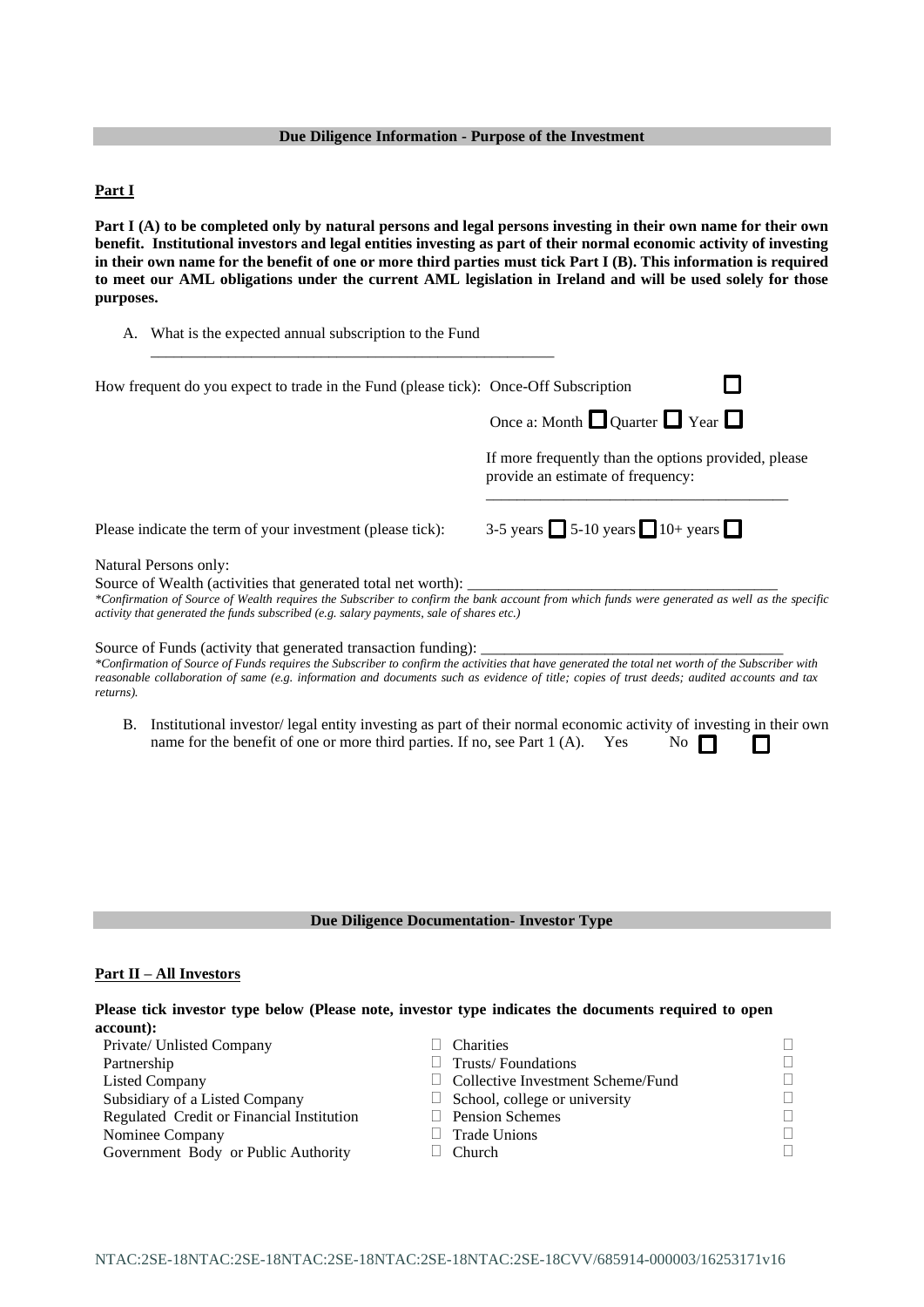| Individual                    | $\Box$ Other-Please specify: |  |
|-------------------------------|------------------------------|--|
| Occupation/Business Activity: |                              |  |
|                               |                              |  |

Please confirm whether you are a Politically Exposed Person

*A Politically Exposed Person ('PEP') means an individual (or family member or close associate of such individual) including a beneficial owner of an investment account, who is, or has, at any time in the preceding 12 months, been entrusted with a prominent public function(e.g. this can include but not limited to: head of state/ government, government / deputy minister, member of parliament, senior official of a political party or member of the supreme court).*

П

### **Due Diligence Documentation- Leverage Across Investments**

I hereby authorize NTIFASIL (the administrator) to leverage the due diligence documentation provided for the purposes of compliance with applicable regulatory requirements across all investments which I currently hold/ may hold in the future across all funds which are administered by NTIFASIL

#### **Due Diligence Documentation- Ultimate Beneficial Owner**

Please complete the relevant section to your entity type. The Ultimate Beneficial Owner section must be completed. Non-completion could delay acceptance of subscription.

### **Corporate Entities**

Ultimate Beneficial Owners are individuals who directly or indirectly hold ownership of 25% or more of the shares or voting rights in an entity, or otherwise exercise control over the management of the entity.

**\*** In cases where shareholder(s) are entities with over 25% ownership or control, please provide the details of Individual(s) who hold beneficial ownership over 25%. For Trusts or similar arrangements, Ultimate Beneficial Owners include the beneficiaries, the settlor, the trustee(s) and the protector (if any). The beneficiaries are the individuals benefiting from the trust or similar legal arrangement.

Please complete the below:

| Name | Address | %         | Nationality | Date of Birth |
|------|---------|-----------|-------------|---------------|
|      |         | Ownership |             |               |
|      |         |           |             |               |
|      |         |           |             |               |
|      |         |           |             |               |
|      |         |           |             |               |

For Trusts or similar arrangements, where the beneficiaries are not yet been determined, the class of persons in whose main interest the trust or similar legal arrangement has been set up should be stated (please provide an additional document/ information as required):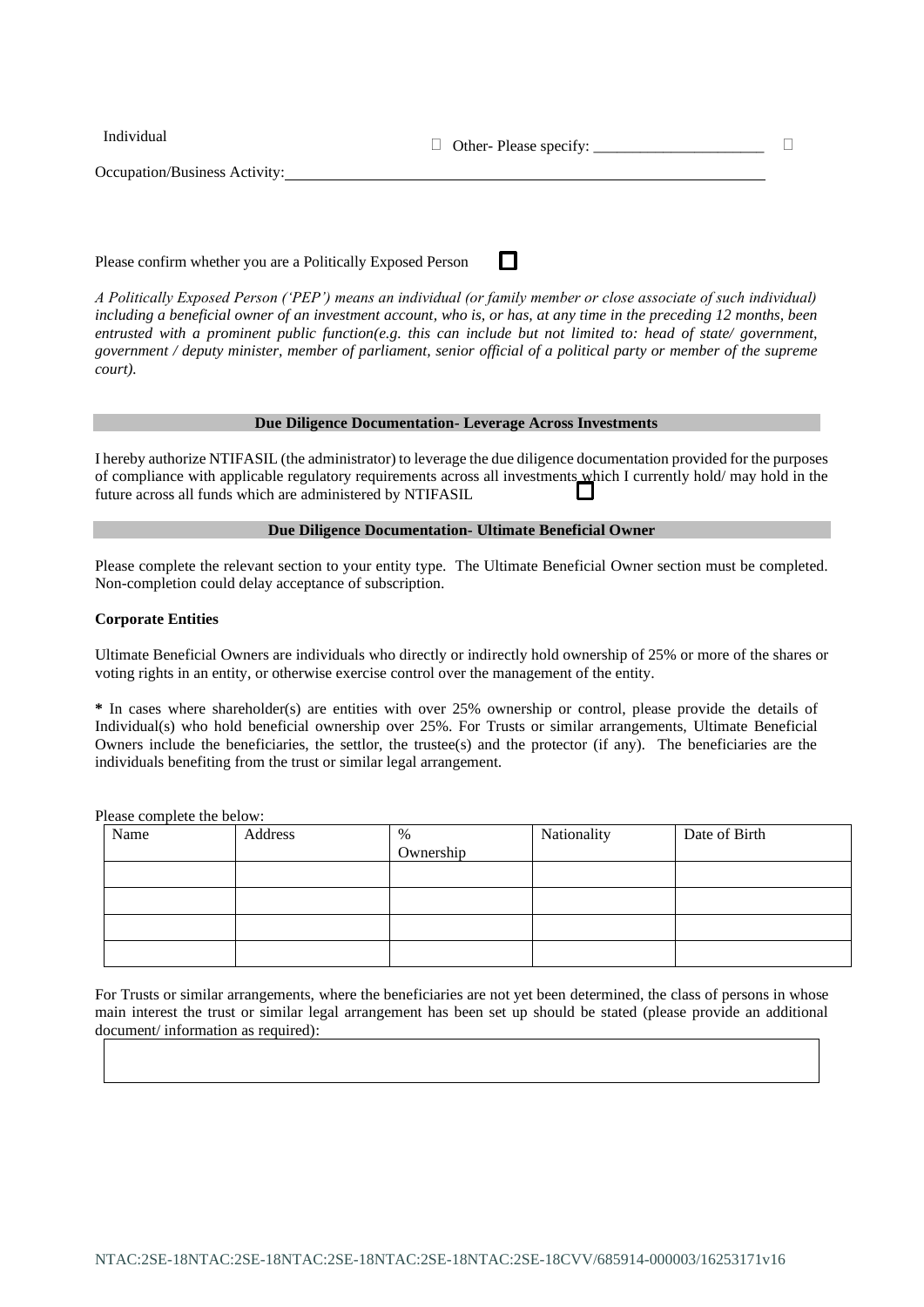**Note:** If there is/ are no Individual(s) with a beneficial interest of 25% or more (either directly or indirectly) of the shares or voting rights of the entity, or anyone that otherwise exercises control of the entity (where applicable), please check the box.

Declaration - I/We declare that the information contained in this form and the attached documentation, if any, is true and accurate to the best of my/our knowledge and belief.

| Signature 1 | Print Name                   | Date |
|-------------|------------------------------|------|
| Signature 2 | Print Name                   | Date |
|             | <b>Related Person Detail</b> |      |

Full names of all Related Persons:

- In the case of a company, Related Persons means the directors.
- In the case of a Partnership, Related Persons means the partners.
- In the case of a limited liability company (LLC), Related Persons means the managing members.
- In the case of a trust, foundation or similar entity, Related Persons means the trustees.
- In the case of a charity/government body/ university/ school/ college/ club/ society, Related Persons means the authorising officers/ board members/ officials.

| $\frac{3}{2}$                                                                                                                                                                                                                                                                                                                                                                                                                   |     |
|---------------------------------------------------------------------------------------------------------------------------------------------------------------------------------------------------------------------------------------------------------------------------------------------------------------------------------------------------------------------------------------------------------------------------------|-----|
|                                                                                                                                                                                                                                                                                                                                                                                                                                 | 6.  |
|                                                                                                                                                                                                                                                                                                                                                                                                                                 |     |
| $9. \qquad \qquad 9. \qquad \qquad 9. \qquad \qquad 9. \qquad \qquad 9. \qquad \qquad 1. \qquad \qquad 1. \qquad \qquad 1. \qquad \qquad 1. \qquad \qquad 1. \qquad \qquad 1. \qquad \qquad 1. \qquad \qquad 1. \qquad \qquad 1. \qquad \qquad 1. \qquad \qquad 1. \qquad \qquad 1. \qquad \qquad 1. \qquad \qquad 1. \qquad \qquad 1. \qquad \qquad 1. \qquad \qquad 1. \qquad \qquad 1. \qquad \qquad 1. \qquad \qquad 1. \q$ |     |
| $11.$ $\blacksquare$                                                                                                                                                                                                                                                                                                                                                                                                            | 12. |

# **Due Diligence Documentation- Requirements**

### **Part III- Due Diligence Requirements**

Outlined below is guidance on the documentation which the Fund/ ICAV/ Manager & Northern Trust (as Administrator) will require when undertaking due diligence to establish the identity of an investor and verify same to the extent warranted by risk.

### **The Fund/ICAV/ Manager & Administrator hereby reserves the right to request such further information and/or documentation from investors as is necessary from time to time to satisfy Irish regulatory requirements.**

Examples of Photographic Identity Documentation

- Current passport.
- Current driving licence.
- Current national identity card.
- Current identification form with the photo signed by a police officer or equivalent.
- Social welfare/revenue card or any identity document with photographic identity issued by a government department.

Examples of Proof of Address

- Bank statements/credit card statements.
- Utility bill.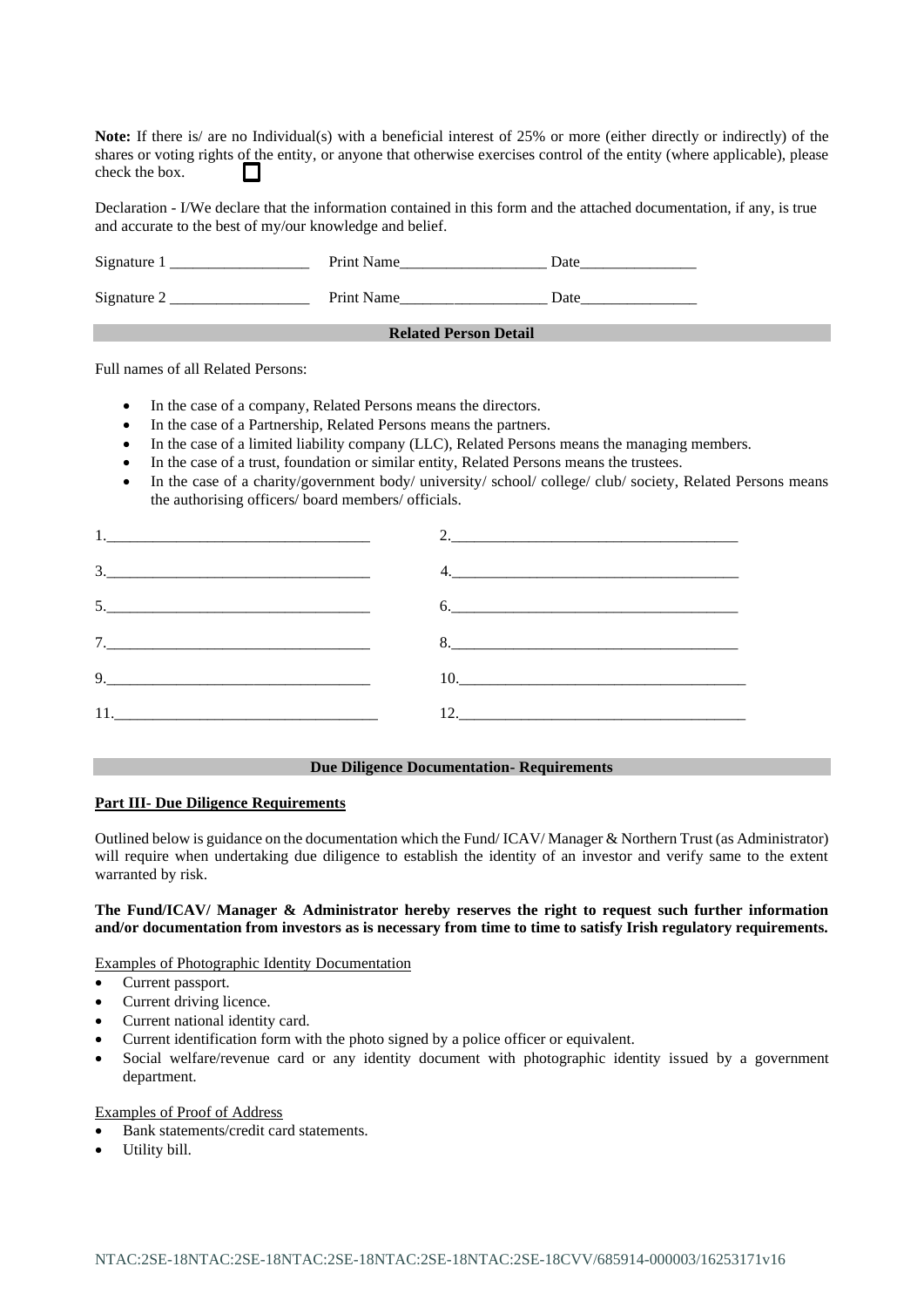- Household/motor insurance certificate and renewal notices.
- Correspondence from local authorities.
- Correspondence from the revenue commissioners or equivalent.
- Correspondence from any government body.
- Driving licence which confirms the address provided it has not also been used to satisfy the photographic identity requirement above.
- Payslip or salary advice dated within the previous 3 months.
- Confirmation of address from a lawyer or financial institution.

**Note: All documentation must reflect the current residential address and must be dated within the previous 3 months other than in the case of an official document known to be issued only or typically at fixed intervals of more than 6 months, in which case such document may be accepted during that period, to a maximum of 12 months (e.g. correspondence from local authorities).** 

**Letter of Assurance** 

Please contact Northern Trust for a template letter of assurance if required.

**Note: Investors are required to notify the Fund/ICAV Manager & Northern Trust of any changes to the AML information which was previously provided (e.g. changes in directors/controllers or beneficial owners).**

# **Equivalent Jurisdictions (i.e. jurisdictions where a presumption of comparability with Ireland may be made)**

**\_\_\_\_\_\_\_\_\_\_\_\_\_\_\_\_\_\_\_\_\_\_\_\_\_\_\_\_\_\_\_\_\_\_\_\_\_\_\_\_\_\_\_\_\_\_\_\_\_\_\_\_\_\_\_\_\_\_\_\_\_\_\_\_\_\_\_\_\_\_\_\_\_\_\_\_\_\_\_\_\_\_\_\_\_\_\_\_\_\_\_\_\_**

Australia, Austria, Argentina, Belgium, Canada, Denmark, Finland, France, Germany, Greece, Guernsey, Hong Kong, Ireland, Isle of Man, Israel, Italy, Japan, Jersey, Luxembourg, Malaysia, Netherlands (including Aruba, Curacao and Sint Marten), New Zealand, Norway, Portugal, Republic of Korea, Singapore, South Africa, Spain, Sweden, Switzerland, United Kingdom and United States.

#### **Deemed High Risk Countries**

Afghanistan, Albania, Angola, Azerbaijan, Bahamas, Belarus, Belize, Benin, Bolivia, Bosnia and Herzegovina, Botswana, Burma (Myanmar), Burundi, Cabo Verde, Cambodia, Central African Republic, Chad, China, Colombia, Comoros, Congo (Republic of the), Costa Rica, Cyprus (Greek Cypriot administered), Cyprus (Turkish Cypriot administered), Dominican Republic, Ecuador, El Salvador, Equatorial Guinea, Egypt, Ethiopia, Ghana, Guatemala, Guinea, Guinea Bissau, Guyana, Haiti, Honduras, India, Iraq, Ivory Coast (Cote d'Ivoire), Jamaica, Jordan, Kyrgyzstan, Laos, Latvia, Lebanon, Liberia, Libya, Macau, Maldives, Mali, Mauritania, Mexico, Moldova, Monaco, Montenegro, Morocco, Mozambique, Nicaragua, Nigeria, Pakistan, Palestinian Territories, Panama, Peru, Russia, Saint Kitts and Nevis, Saudi Arabia, Senegal, Serbia, Sierra Leone, Somalia, South Sudan, Sudan, Sri Lanka, Swaziland, Tanzania, Tunisia, Trinidad and Tobago, Turkey, Uganda, United Arab Emirates, Uzbekistan, Vanuatu, Venezuela, Vietnam, Yemen and Zimbabwe

**Note: Northern Trust reviews the risks associated with all locations on a regular basis. The risk associated with a location may change over time. Northern Trust reserves the right to apply a different risk rating than shown in this document.** 

**\_\_\_\_\_\_\_\_\_\_\_\_\_\_\_\_\_\_\_\_\_\_\_\_\_\_\_\_\_\_\_\_\_\_\_\_\_\_\_\_\_\_\_\_\_\_\_\_\_\_\_\_\_\_\_\_\_\_\_\_\_\_\_\_\_\_\_\_\_\_\_\_\_\_\_\_\_\_\_\_\_\_\_\_\_\_\_\_\_\_\_\_\_**

### **Regulated Credit or Financial Institution**

# **Where the applicant is a Regulated Credit or Financial Institution in one of the above referenced Equivalent Jurisdictions, please provide the following:**

- 1. Proof of regulation.
- 2. Identify any beneficial owner entitled to 25% or more (directly or indirectly) of the share capital, profit or voting rights or otherwise exercise control over the management of the entity. Where there is no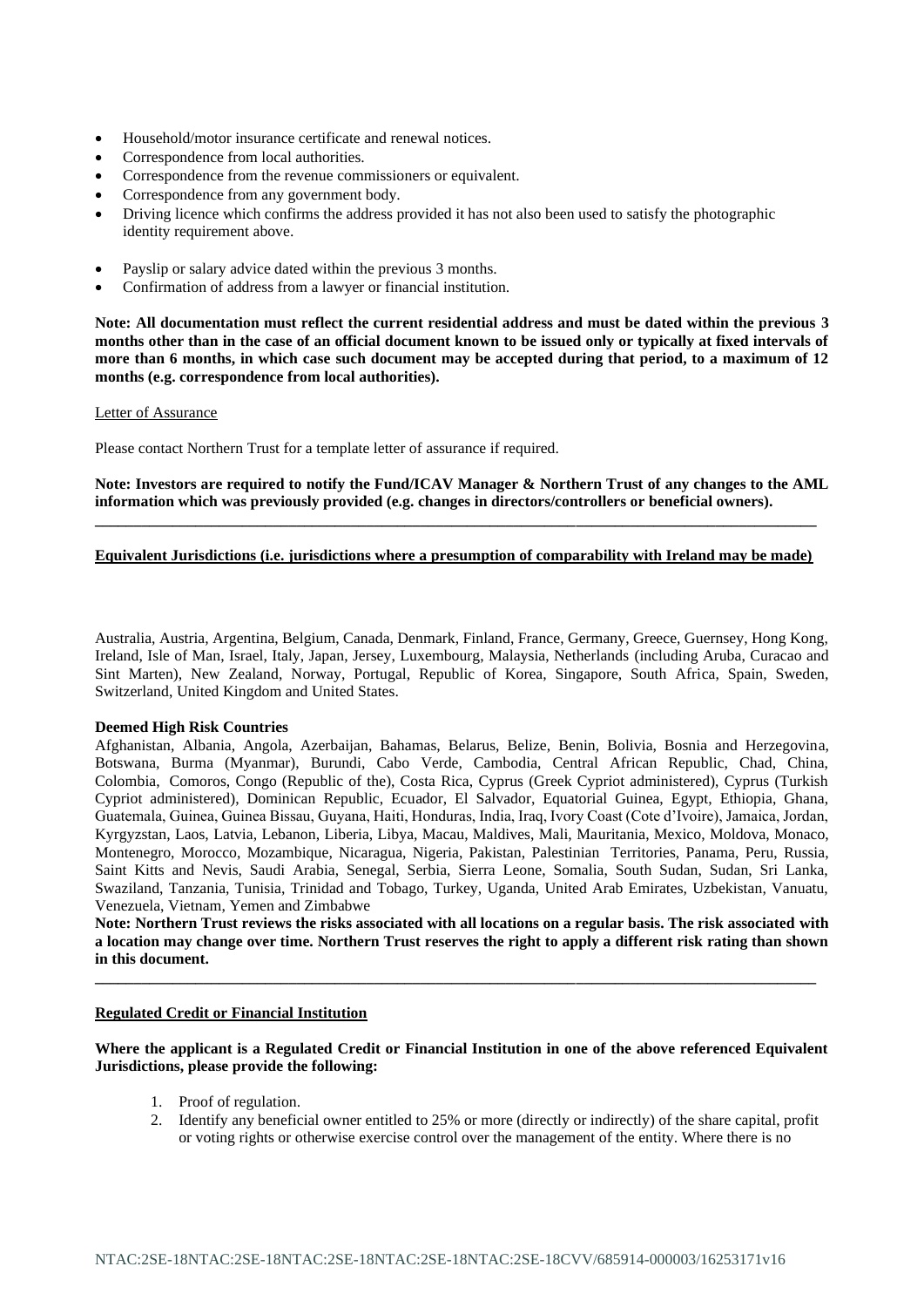beneficial owner entitled to 25% or more, then the natural person(s) who hold the position of director(s) of the entity must be identified (along with address, date of birth and nationality).

### **Where the applicant is a Regulated Credit or Financial Institution but is not regulated in an Equivalent Jurisdiction, please provide the following:**

- 1. Full name of the company
- 2. Registered number of the company
- 3. Registered office address & principal business address of the company,
- 4. Details of directors of the company and verify the identity of two directors, or where applicable, one director and one authorised signatory.
- 5. Identify and verify any beneficial owner beneficially entitled to 25% or more (directly or indirectly) of the share capital, profit or voting rights or otherwise exercise control over the management of the entity. Where there is no beneficial owner entitled to 25% or more, the natural person(s) who hold the position of director(s) of the entity must be identified.

Note: Where the beneficial owner is a corporate entity, Northern Trust requires details of ultimate beneficial owners (this can be demonstrated through an organisation chart signed by an authorised signatory or shareholder register or other company documentation etc. reflecting the direct and/ or indirect ownership and control structure).

6. Confirmation as to whether the company is investing on its own behalf or on behalf of underlying investors; and (as applicable) identify any beneficial owner entitled to 25% or more of the investment.

Note: Where the beneficial owner of the investment or the company is deemed high risk per NT risk rating requirements, the identity should be verified in line with its legal form.

- 7. Verification of identity of the company from:
	- Extract from the relevant company registry providing details of the company; and/or
	- Copy of the Certificate of Incorporation or equivalent of the company; and/or
	- Copy of the Memorandum and Articles of Association or equivalent of the company; and/or
	- Copy of the latest audited financial statements of the company.

#### **Where the applicant is domiciled in an aforementioned high risk jurisdiction, the following is also required**

- 8. Identify and verify the identity of any beneficial owner beneficially entitled to more than 10% (directly or indirectly) of the share capital, profit or voting rights or otherwise exercise control over the management of the company.
- 9. Confirmation as to whether the company is investing on its own behalf or on behalf of underlying investors and (as applicable) identify and verify the identity of any beneficial owner entitled to more than 10% of the investment.

# **Where the applicant is domiciled in an aforementioned high risk jurisdiction, documentation should be certified as true copies of the original.**

\_\_\_\_\_\_\_\_\_\_\_\_\_\_\_\_\_\_\_\_\_\_\_\_\_\_\_\_\_\_\_\_\_\_\_\_\_\_\_\_\_\_\_\_\_\_\_\_\_\_\_\_\_\_\_\_\_\_\_\_\_\_\_\_\_\_\_\_\_\_\_\_\_\_\_\_\_\_\_\_\_\_\_\_\_\_\_\_\_

### **Nominee Company**

# **Where the applicant is a Regulated Nominee Company from one of the above referenced Equivalent Jurisdictions, please provide the following:**

- 1. Proof of regulation.
- 2. A letter of assurance from the regulated nominee company
- 3. Identify any beneficial owner entitled to 25% or more (directly or indirectly) of the share capital, profit or voting rights or otherwise exercise control over the management of the parent entity. Where there is no beneficial owner entitled to 25% or more, then the natural person(s) who hold the position of director(s) of the entity (investor) must be identified (along with address, date of birth and nationality).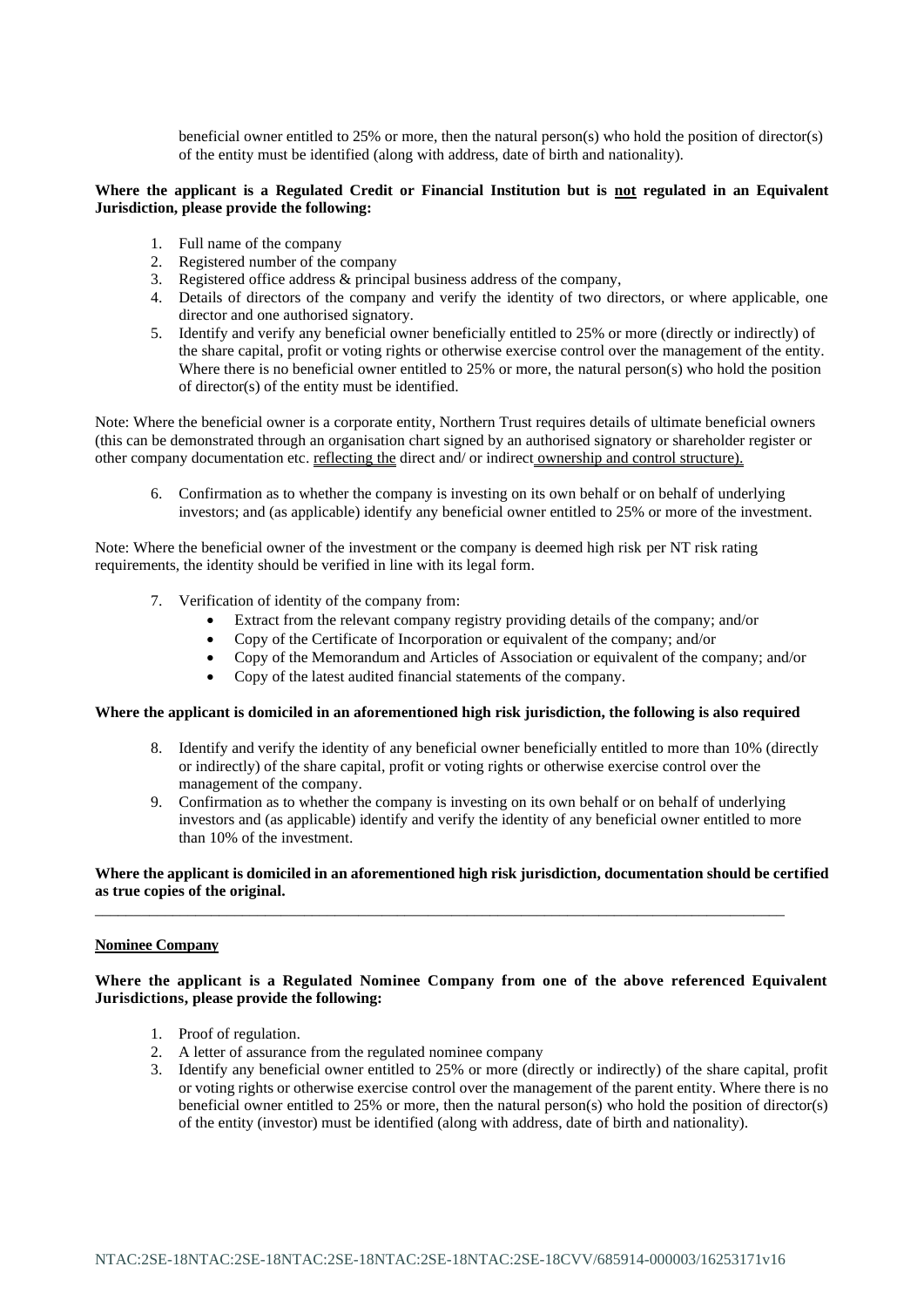# **Where the applicant is 1) not directly regulated and 2) a wholly owned subsidiary of a regulated parent entity (in an Equivalent Jurisdiction), please provide the following:**

- 1. Letter of Assurance from the Regulated Credit or Financial Institution (Parent Company).
- 2. Identify any beneficial owner entitled to 25% or more (directly or indirectly) of the share capital, profit or voting rights or otherwise exercise control over the management of the entity. Where there is no beneficial owner entitled to 25% or more, then the natural person(s) who hold the position of director(s) of the entity (investor) must be identified (along with address, date of birth and nationality).

# **Alternatively, where an acceptable AML letter of assurance can't be provided by the regulated parent company with respect to the nominee company, please provide the following:**

- 1. Full name of the nominee company.
- 2. Registered number of the nominee company.
- 3. Registered office address & principal business address of the nominee company.
- 4. Details of directors of the company and verify the identity of two directors, or where applicable, one director and one authorised signatory.
- 5. Proof of regulation for the Regulated Parent Company.
- 6. Identify and verify any beneficial owner beneficially entitled to 25% or more (directly or indirectly) of the share capital, profit or voting rights or otherwise exercise control over the management of the entity. Where there is no beneficial owner entitled to 25% or more, the natural person(s) who hold the position of director(s) of the entity (investor) must be identified.

Note: Where the nominee company is not a subsidiary of a regulated parent company, verify any beneficial owner entitled to 25% or more (directly or indirectly) of the share capital, profit or voting rights or otherwise exercise control over the management of the entity.

7. Confirmation as to whether the company is investing on its own behalf or on behalf of underlying investors and (as applicable), identify and verify any beneficial owner entitled to 25% or more of the investment through the nominee company.

Note: Where the beneficial owner of the investment or the company is deemed high risk per NT risk rating requirements, the identity should be verified in line with its legal form.

- 8. Verification of identity of the company from:
	- Extract from the relevant company registry providing details of the nominee company; and/or
	- Copy of the Certificate of Incorporation or equivalent of the nominee company; and/or
	- Copy of the Memorandum and Articles of Association or equivalent of the nominee company; and/or
	- Copy of the latest audited financial statements of the nominee company.

# **Where the applicant is domiciled in an aforementioned high risk jurisdiction, the following is also required:**

- 9. Identify and verify the identity of any beneficial owner beneficially entitled to more than 10% (directly or indirectly) of the share capital, profit or voting rights or otherwise exercise control over the management of the company.
- 10. Confirmation as to whether the company is investing on its own behalf or on behalf of underlying investors and (as applicable) identify and verify the identity of any beneficial owner entitled to more than 10% of the investment.

**Where the applicant is domiciled in an aforementioned high risk jurisdiction, documentation should be certified as true copies of the original.**

#### **Listed Company**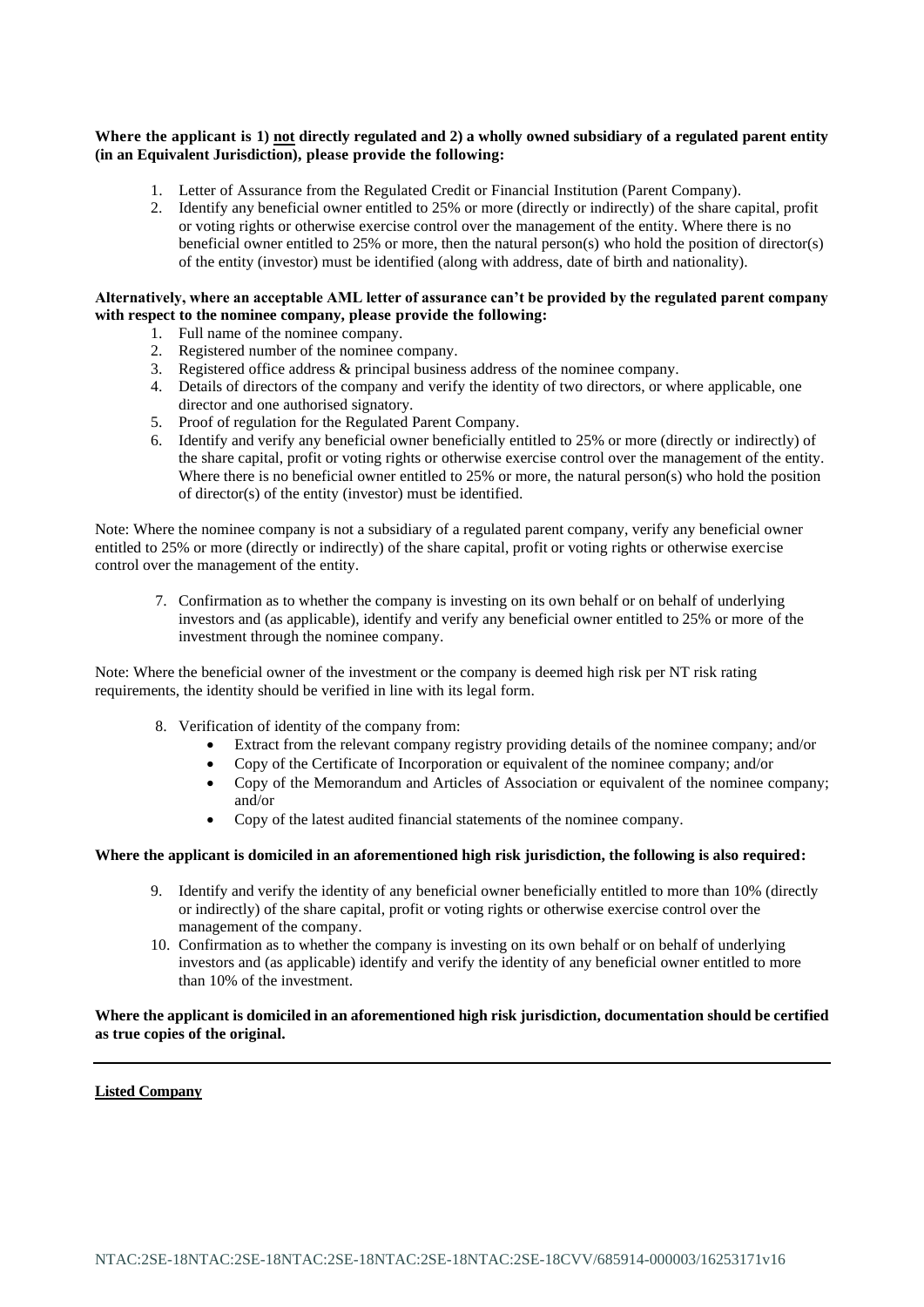**Where the applicant is a Listed Company on a regulated market (E.g. a regulated market that subjects companies, whose securities are admitted to trading, to disclosure obligations which are consistent with the Legislation of the European Communities- see above Equivalent Jurisdictions), please provide the following:**

1. Please provide proof of listing on a Regulated Market.

# **Where the applicant is not a Listed Company on an above referenced regulated market, please provide the following:**

- 1. Proof of listing of the company.
- 2. Full name of the company.
- 3. Registered number of the company.
- 4. Registered office address & principal business address of the company.
- 5. Details of directors of the company and verify the identity of two directors, or where applicable, one director and one authorised signatory.
- 6. Identify and verify any beneficial owner beneficially entitled to 25% or more (directly or indirectly) of the share capital, profit or voting rights or otherwise exercise control over the management of the entity. Where there is no beneficial owner entitled to 25% or more, the natural person(s) who hold the position of director(s) of the entity must be identified.

Note: Where the beneficial owner is a corporate entity, Northern Trust requires details of ultimate beneficial owners (this can be demonstrated through an organisation chart signed by an authorised signatory or shareholder register or other company documentation etc. reflecting the ownership and control structure).

7. Confirmation as to whether the company is investing on its own behalf or on behalf of underlying investors and (as applicable) identify any beneficial owner entitled to 25% or more of the investment.

Note: Where the beneficial owner of the investment or the company is deemed high risk per NT risk rating requirements, the identity should be verified in line with its legal form.

- 8. Verification of identity of the company from:
	- Extract from the relevant company registry providing details of the company; and/or
	- Copy of the Certificate of Incorporation or equivalent of the company; and/or
	- Copy of the Memorandum and Articles of Association or equivalent of the company; and/or
	- Copy of the latest audited financial statements of the company.

# **Where the applicant is domiciled in an aforementioned high risk jurisdiction, the following is also required:**

- 9. Identify and verify the identity of any beneficial owner beneficially entitled to more than 10% (directly or indirectly) of the share capital, profit or voting rights or otherwise exercise control over the management of the entity.
- 10. Confirmation as to whether the company is investing on its own behalf or on behalf of underlying investors and (as applicable) identify and verify the identity of any beneficial owner entitled to more than 10% of the investment.

# **Where the applicant is domiciled in an aforementioned high risk jurisdiction, documentation should be certified as true copies of the original.**

# **Subsidiary of a Listed Company**

**Where the applicant is a Subsidiary of a Listed Company on a regulated market (E.g. a regulated market that subjects companies, whose securities are admitted to trading, to disclosure obligations which are consistent with the Legislation of the European Communities- see above Equivalent Jurisdictions), please provide the following:**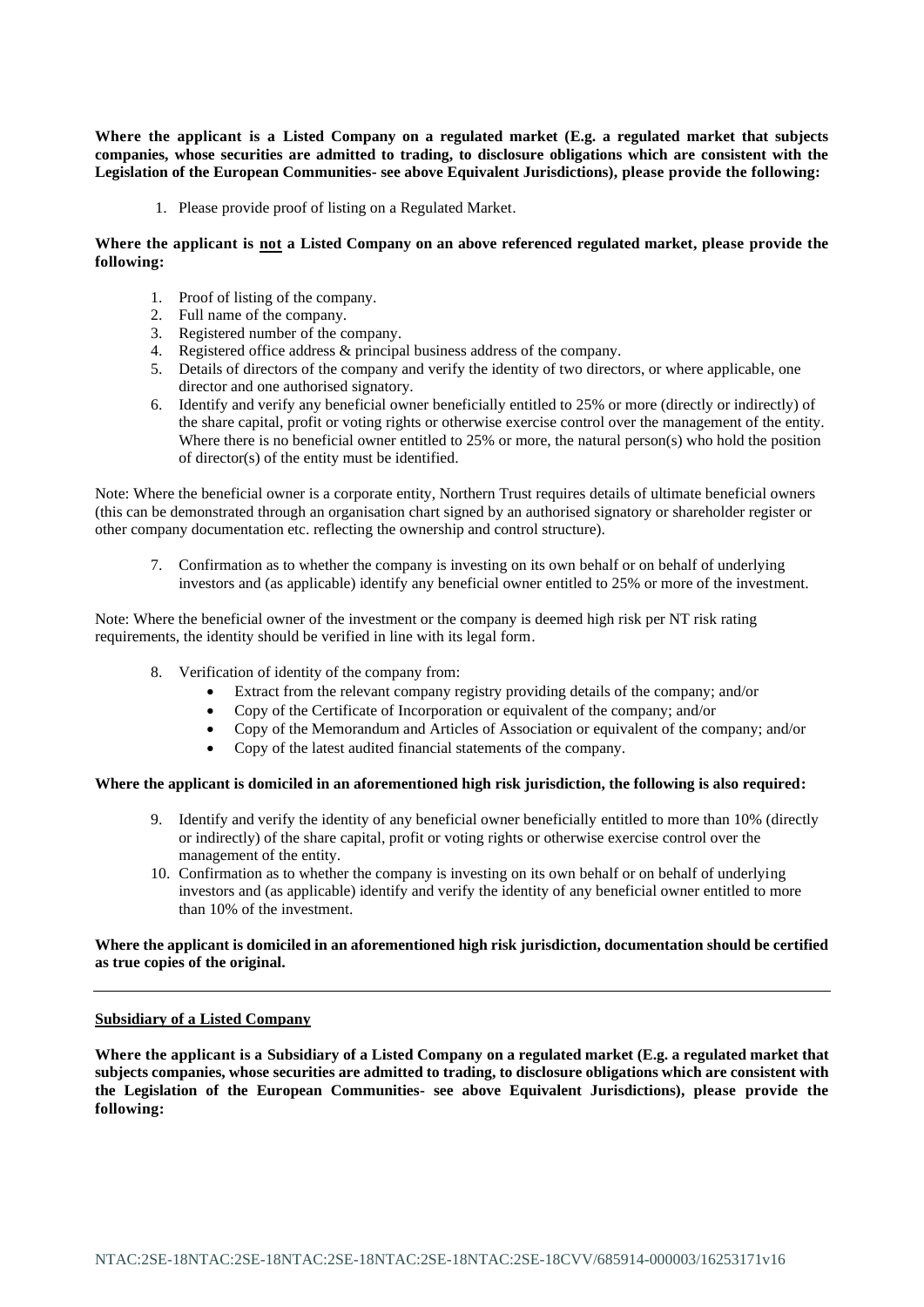- 1. Proof of listing for the listed parent company on a Regulated Market (E.g. a regulated market that subjects companies, whose securities are admitted to trading, to disclosure obligations which are consistent with the Legislation of the European Communities- see above Equivalent Jurisdictions).
- 2. Evidence of ownership by the listed company.
- 3. Identify the beneficial owner(s) including the natural person(s) who hold the position of director(s) of the entity (investor) must be identified (along with address, date of birth and nationality).

# **Where the parent company is not a Listed Company on an above referenced regulated market, please provide the following:**

- 1. Full name of the subsidiary company.
- 2. Registered number of the subsidiary company.
- 3. Registered office address & principal business address of the subsidiary company.
- 4. Details of directors of the company and verify the identity of two directors, or where applicable, one director and one authorised signatory.
- 5. Identify and verify any beneficial owner beneficially entitled to 25% or more (directly or indirectly) of the share capital, profit or voting rights or otherwise exercise control over the management of the entity. Where there is no beneficial owner entitled to 25% or more, the natural person(s) who hold the position of director(s) of the entity must be identified.

Note: Where the beneficial owner is a corporate entity, Northern Trust requires details of ultimate beneficial owners (this can be demonstrated through an organisation chart signed by an authorised signatory or shareholder register or other company documentation etc. reflecting the ownership and control structure).

6. Confirmation as to whether the company is investing on its own behalf or on behalf of underlying investors and (as applicable) identify any beneficial owner entitled to 25% or more of the investment.

Note: Where the beneficial owner of the investment or the subsidiary company is deemed high risk per NT risk rating requirements, the identity should be verified in line with its legal form.

- 7. Verification of identity of the company from:
	- Extract from the relevant company registry providing details of the company; and/or
	- Copy of the Certificate of Incorporation or equivalent of the company; and/or
	- Copy of the Memorandum and Articles of Association or equivalent of the company; and/or
	- Copy of the latest audited financial statements of the company.

# **Where the applicant is domiciled in an aforementioned high risk jurisdiction, the following is also required:**

- 8. Identify and verify the identity of any beneficial owner beneficially entitled to more than 10% (directly or indirectly) of the share capital, profit or voting rights or otherwise exercise control over the management of the company.
- 9. Confirmation as to whether the company is investing on its own behalf or on behalf of underlying investors and (as applicable) identify and verify the identity of any beneficial owner entitled to more than 10% of the investment.

# **Where the applicant is domiciled in an aforementioned high risk jurisdiction, documentation should be certified as true copies of the original.**

#### **Government / Public Body**

#### **Where the applicant is a Government/ Public Body in Ireland, please provide the following:**

1. Please provide background information sourced from a reliable source (e.g. copy of the legal instrument establishing the government body/public authority and listing the names of key officials).

# **Where the applicant is not a Government Body or Public Authority in Ireland, please provide the following:**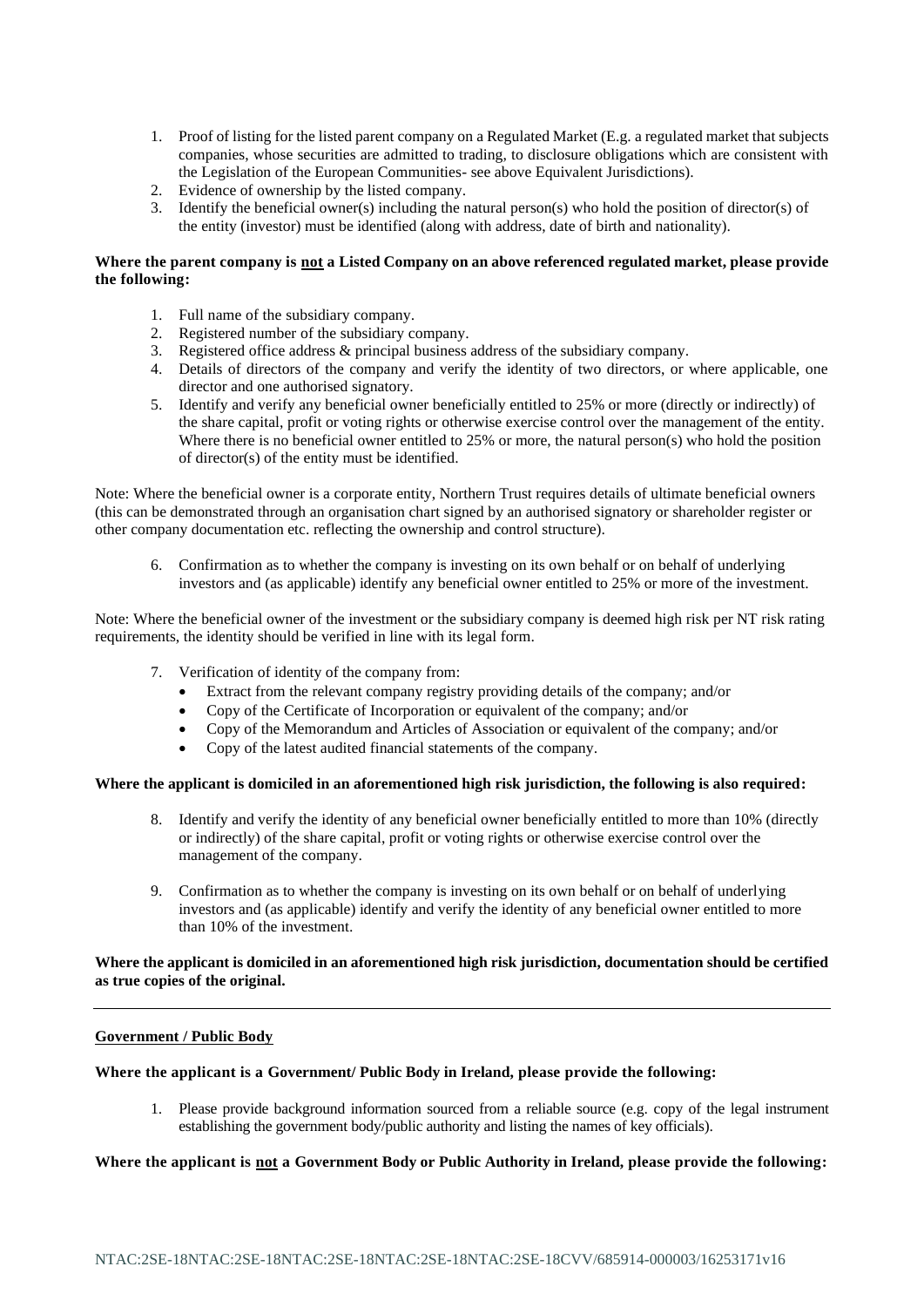- 1. Full name of the government body or public authority.
- 2. Nature and status of the government body or public authority.
- 3. Registered office address.
- 4. Name of the home state of the public authority and details of the nature of its relationship with the public authority.
- 5. Evidence of ownership of the public authority.
- 6. Names of the main officials of the government body or public authority and verify the identity of two officials or, where applicable, one official and one authorised signatory.
- 7. Appropriate background information on the government body or public authority.

### **Where the applicant is domiciled in an aforementioned high risk jurisdiction, the following is also required:**

- 8. Identify and verify the identity of at least two directors or, where applicable, one director and one authorised signatory.
- 9. Certified copy of the audited financial statements of the government body or public authority.

# **Where the applicant is domiciled in an aforementioned high risk jurisdiction, documentation should be certified as true copies of the original. \_\_\_\_\_\_\_\_\_\_\_\_\_\_\_\_\_\_\_\_\_\_\_\_\_\_\_\_\_\_\_\_\_\_\_\_\_\_\_\_\_\_\_\_\_\_\_\_\_\_\_\_\_\_\_\_\_\_\_\_\_\_\_\_\_\_\_\_\_\_\_\_\_\_\_\_\_\_\_\_\_\_\_\_\_\_\_\_\_\_**

# **Pension Scheme**

# **Where the applicant is an Employee/Superannuation or similar scheme in one of the above referenced Equivalent Jurisdictions, please provide the following confirmations from the trustees of the scheme:**

- 1. Confirmation that the Employee/Superannuation (or similar scheme) provides for retirement benefits to employees.
- 2. Confirmation that contributions of the Employee/Superannuation scheme are made by deduction from wages.
- 3. Confirmation that the rules of the Employee/ Superannuation scheme do not permit a member's interest under the scheme to be re-assigned.

Note: The above can be confirmed through constitutional documentation of the scheme or through receipt of written confirmation from the trustees of the scheme.

# **Where the applicant is not an Employee/ Superannuation or similar scheme in one of the above referenced Equivalent Jurisdictions, please provide the following**:

- 1. Full name of the pension scheme.
- 2. Registered office address of the pension scheme
- 3. One of the following:
	- Confirmation of registration of the pension scheme (as appropriate) from the relevant tax authorities or pensions board.
	- Or
	- Identity of the controllers (trustees/ directors/ governors /board members or equivalent) of the scheme; and
	- Constitutional/Formation Document (e.g. Trust Deed); and
	- Appropriate background information.

## **Where the applicant is domiciled in an aforementioned high risk jurisdiction, the following is also required:**

- 4. Identify and verify the identity of the scheme administrator and entity carrying out AML/CTF controls on scheme investors (per legal form); or
- 5. Written confirmation from the entity carrying out AML/CTF controls similar to that requested from a regulated third party undertaking due diligence.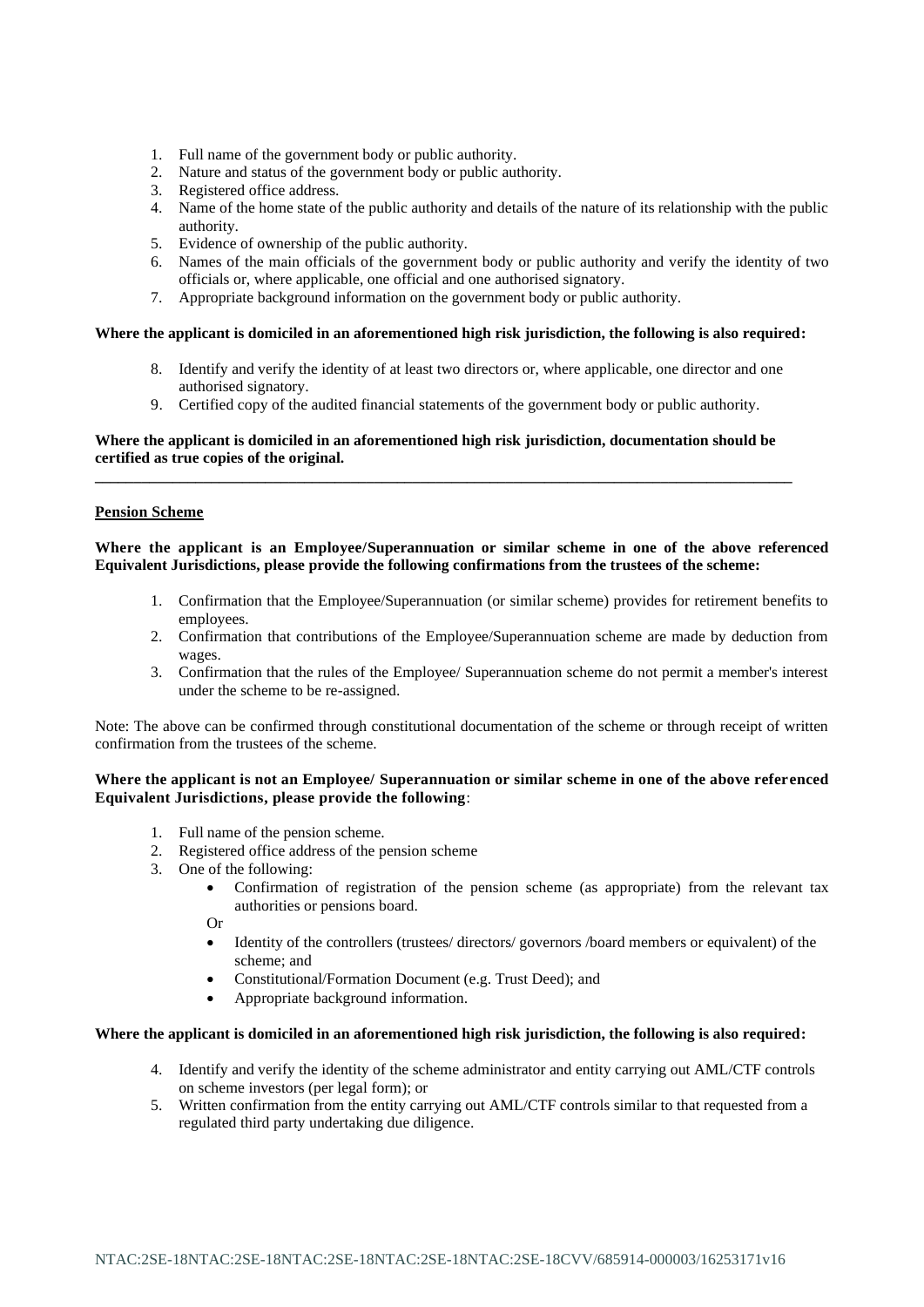**Where the applicant is domiciled in an aforementioned high risk jurisdiction, documentation should be certified as true copies of the original.**

**\_\_\_\_\_\_\_\_\_\_\_\_\_\_\_\_\_\_\_\_\_\_\_\_\_\_\_\_\_\_\_\_\_\_\_\_\_\_\_\_\_\_\_\_\_\_\_\_\_\_\_\_\_\_\_\_\_\_\_\_\_\_\_\_\_\_\_\_\_\_\_\_\_\_\_\_\_\_\_\_\_\_\_\_\_\_**

### **Collective Investment Scheme**

**Where the applicant is a Collective Investment Scheme ('CIS') regulated as a designated person or listed on a regulated financial market in one of the above referenced Equivalent Jurisdictions, please provide the following:**

1. Please provide proof of regulation/ listing.

**Where the CIS is not either listed on a regulated financial market (as above) or regulated as a designated person in one of the above referenced Equivalent Jurisdictions, please provide the following**:

- 1. Full name of the CIS.
- 2. Registered address of the CIS.
- 3. Prospectus or equivalent.
- 4. Name and address of the scheme promoter.
- 5. Name and address of the scheme administrator.
- 6. Name and address of the entity carrying out due diligence on the investors in the CIS and confirmation that this entity is regulated for AML purposes.
- 7. Names of any investors (beneficial owners) in the CIS who own 25% or more (directly or indirectly) of the share capital. Where CIS is a corporate body and there is no beneficial owner entitled to 25% or more, the natural person(s) who hold the position of director(s) of the entity (investor) must be identified

### **Where the applicant is domiciled in an aforementioned high risk jurisdiction, the following is also required:**

- 8. Identify and verify the identity of any beneficial owner beneficially entitled to more than 10% (directly or indirectly) of the share capital, profit or voting rights or otherwise exercise control over the management of the entity; or
- 9. Written confirmation from the entity carrying out AML/CTF controls similar to that requested from a regulated third party undertaking due diligence.

### **Where the applicant is domiciled in an aforementioned high risk jurisdiction, documentation should be certified as true copies of the original.**

**\_\_\_\_\_\_\_\_\_\_\_\_\_\_\_\_\_\_\_\_\_\_\_\_\_\_\_\_\_\_\_\_\_\_\_\_\_\_\_\_\_\_\_\_\_\_\_\_\_\_\_\_\_\_\_\_\_\_\_\_\_\_\_\_\_\_\_\_\_\_\_\_\_\_\_\_\_\_\_\_\_\_\_\_\_\_**

#### **Individuals (including Joint Account Holders)**

### **Where the applicant is an Individual, please provide the following documentation:**

- 1. Photographic identity document.
- 2. Proof of address.

**Where the applicant is domiciled in an aforementioned high risk jurisdiction, the following is also required:**

- 3. Confirmation of Source of Funds.
- 4. Confirmation of Source of Wealth.

# **In the case of joints account holders, please provide documents in respect of all holders.**

**Where the applicant is domiciled in an aforementioned high risk jurisdiction, documentation should be certified as true copies of the original.**

**\_\_\_\_\_\_\_\_\_\_\_\_\_\_\_\_\_\_\_\_\_\_\_\_\_\_\_\_\_\_\_\_\_\_\_\_\_\_\_\_\_\_\_\_\_\_\_\_\_\_\_\_\_\_\_\_\_\_\_\_\_\_\_\_\_\_\_\_\_\_\_\_\_\_\_\_\_\_\_\_\_\_\_\_\_\_**

# **Private and Unlisted Company**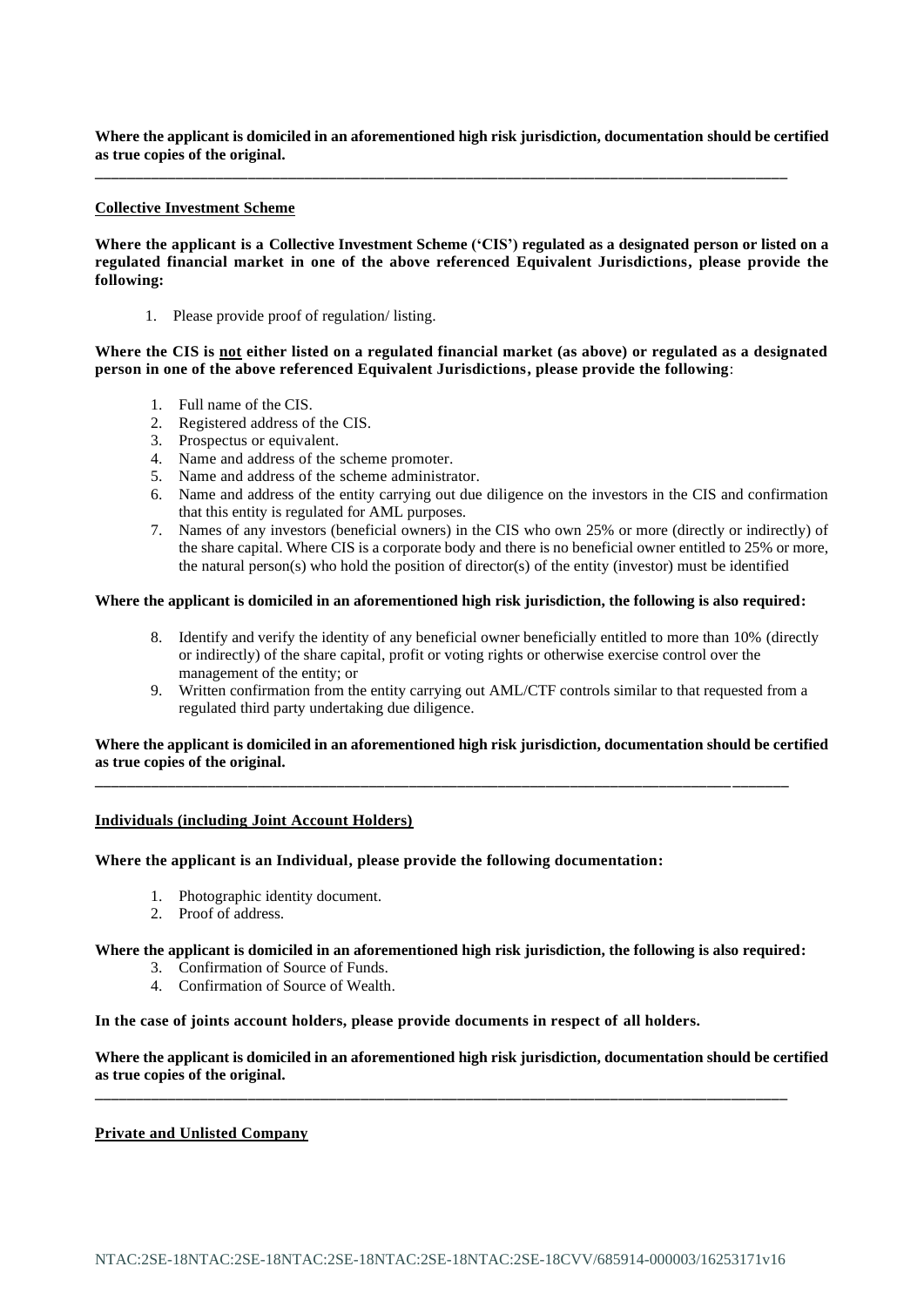# **Where the applicant is a Private Company/ Company not listed on a regulated financial market, please provide the following:**

- 1. Full name of the company.
- 2. Registered number of the company.
- 3. Registered office address  $\&$  principal business address of the company.
- 4. Details of the directors of the company and verify the identity of at least two directors or, where applicable, one director and one authorised signatory.
- 5. Identify and verify any beneficial owner beneficially entitled to 25% or more (directly or indirectly) of the share capital, profit or voting rights or otherwise exercise control over the management of the entity. Where there is no beneficial owner entitled to 25% or more, the natural person(s) who hold the position of director(s) of the entity (investor) must be identified.

Note: Where the beneficial owner is a corporate entity, Northern Trust requires details of ultimate beneficial owners (this can be demonstrated through an organisation chart signed by an authorised signatory or shareholder register or other company documentation etc. reflecting the ownership and control structure).

Note: Where the beneficial owner is deemed high risk per NT risk rating requirements, the identity should be verified in line with its legal form.

- 6. Verification of identity of the company from:
	- Extract from the relevant company registry providing details of the Company; and/or
	- Copy of the Certificate of Incorporation or equivalent of the Company; and/or
	- Copy of the Memorandum and Articles of Association or equivalent of the Company; and/or
	- Copy of the latest audited financial statements of the Company.

# **Where the applicant is domiciled in an aforementioned high risk jurisdiction, the following is also required:**

7. Identify and verify the identity of any beneficial owner beneficially entitled to more than 10% (directly or indirectly) of the share capital, profit or voting rights or otherwise exercise control over the management of the entity.

### **Where the applicant is domiciled in an aforementioned high risk jurisdiction, documentation should be certified as true copies of the original.**

# **Limited Liability Company**

# **Where the applicant is a Limited Liability Company (LLC), please provide the following:**

- 1. Full name of the LLC.
- 2. Registered office address & principal business address of the LLC.
- 3. Identify all managing members
- 4. Verify the identity of at least two managing members or, where applicable, one managing member and one authorised signatory.
- 5. Identify and verify any beneficial owner beneficially entitled to 25% or more (directly or indirectly) of the share capital, profit or voting rights or otherwise exercise control over the management of the entity. Where there is no beneficial owner entitled to 25% or more, the natural person(s) who hold the position of director(s) of the entity must be identified.

Note: Where the beneficial owner is a corporate entity, Northern Trust requires details of ultimate beneficial owners (this can be demonstrated through an organisation chart signed by an authorised signatory or shareholder register or other company documentation etc.).

Note: Where the beneficial owner is deemed high risk per NT risk rating requirements, the identity should be verified in line with its legal form.

6. Constitutional document for the LLC (e.g. Certificate of Formation).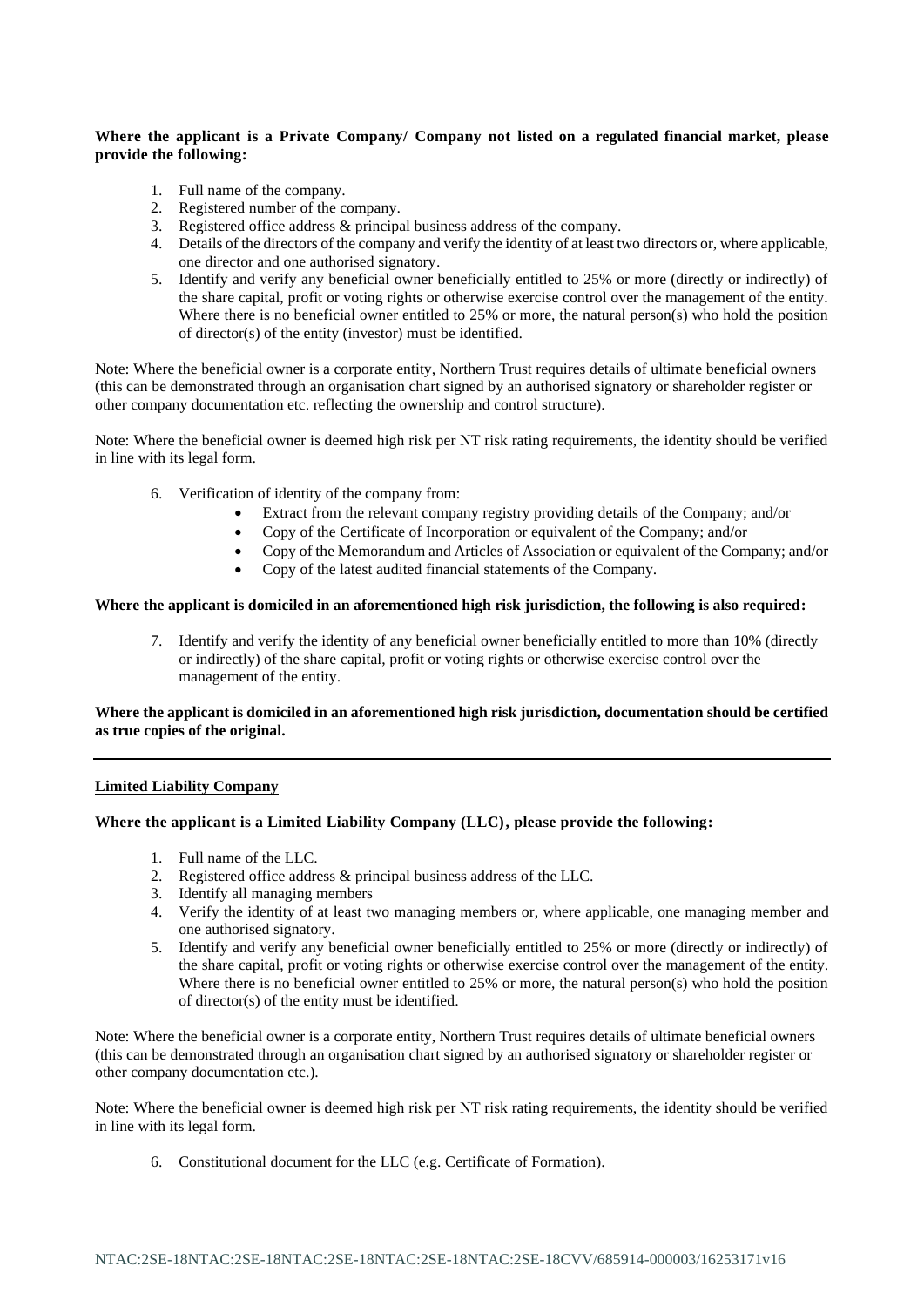7. Operating agreement for the LLC

#### **Where the applicant is domiciled in an aforementioned high risk jurisdiction, the following is also required:**

8. Identify and verify the identity of any beneficial owner beneficially entitled to more than 10% (directly or indirectly) of the share capital, profit or voting rights or otherwise exercise control over the management of the entity.

# **Where the applicant is domiciled in an aforementioned high risk jurisdiction, documentation should be certified as true copies of the original.**

### **Partnership**

### **Where the applicant is a Partnership, please provide the following:**

- 1. Full name of the partnership.
- 2. Registered office address & principal business address of the partnership.
- 3. Identify all partners.
- 4. Verify the identity of all partners who own 25% or more (directly or indirectly) of the partnership capital, profit or voting rights or otherwise exercise control over the management of the Partnership Fund.
- 5. Verify the identity of the general partner and a second partner (or in the absence of same an authorised signatory).

Note: Where the beneficial owner is a corporate entity, Northern Trust requires details of ultimate beneficial owners (this can be demonstrated through an organisation chart signed by an authorised signatory or shareholder register or other company documentation etc. reflecting the direct and/ or indirect ownership and control structure.).

6. Constitutional document for the Partnership (e.g. Partnership Agreement).

# **Where the applicant is not a Partnership Fund or located in one of the aforementioned deemed high risk jurisdictions, the following is also required:**

- 7. Identify and verify the identity of at least two partners or, where applicable, one partner and one authorised signatory.
- 8. Identify and verify the identity of any beneficial owner beneficially entitled to more than 10% (directly or indirectly) of the share capital, profit or voting rights or otherwise exercise control over the management of the partnership.

# **Where the applicant not a Partnership Fund or is domiciled in an aforementioned high risk jurisdiction, documentation should be certified as true copies of the original.**

# **Trust**

**Where the applicants are Regulated Trustees investing on behalf of a Trust or similar entity, please provide the following (only applicable for Trustees not located in a high risk jurisdiction):**

- 1. Full name of trust.
- 2. Country of establishment of trust.
- 3. Legal form of the trust.
- 4. Trust deed or equivalent or confirmation of the trust etc. by reference to an appropriate register.
- 5. Confirmation of the nature/purpose of the trust.
- 6. Identify all Trustees and verify the identity of at least two trustees where applicable.
- 7. Identify the settlor and verify the settlor.
- 8. Identify and verify the protector.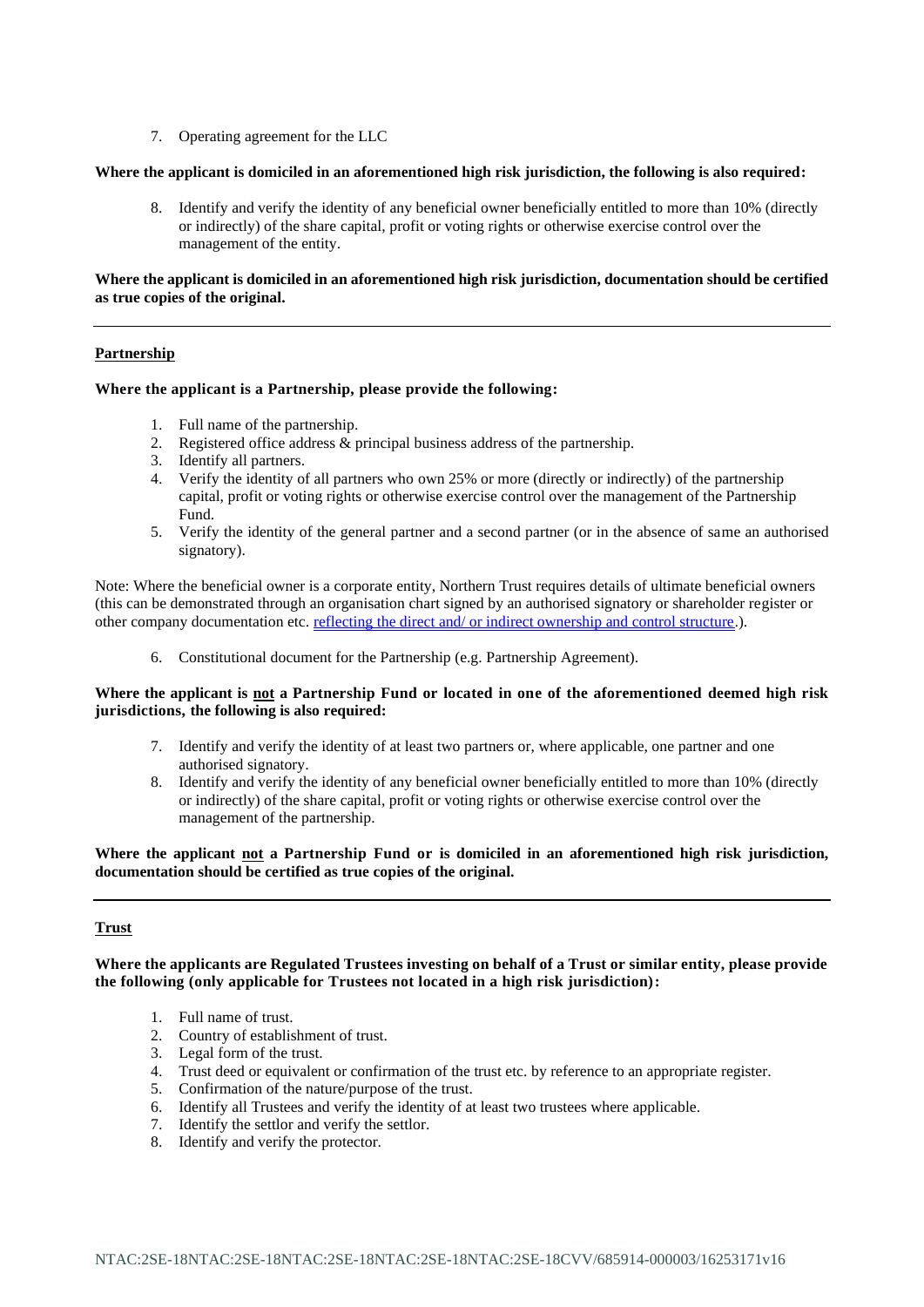9. Identify all beneficiaries or the class of beneficiary beneficially entitled to trust's assets or the beneficial interest (Note: Verification of the beneficiaries may be required by the administrator to the extent warranted by the risk).

Note: Where the beneficial owner is a corporate entity, Northern Trust requires details of ultimate beneficial owners (this can be demonstrated through an organisation chart signed by an authorised signatory or shareholder register or other company documentation etc. reflecting the direct and/ or indirect ownership and control structure).

# **Where the applicants are not Regulated Trustees investing on behalf of a Trust, or where the applicant is domiciled in an aforementioned high risk jurisdiction, the following is also required:**

- 10. Verify the identity of the beneficiaries beneficially entitled to trust's assets or beneficial interest.
- 11. Confirmation as to how the settlor was in a position to make the investment.
- 12. Verify the identity of all trustees (i.e. in accordance with their legal structure or for each individual)

**Where the applicants are not Regulated Trustees investing on behalf of a Trust or where the applicant is domiciled in an aforementioned high risk jurisdiction, documentation should be certified as true copies of the original.**

# **Foundation**

**Where the applicants are Regulated Trustees investing on behalf of a Foundation, please provide the following (only applicable for Trustees not located in a high risk jurisdiction):**

- 1. Full name of the foundation.
- 2. Registered address of the foundation.
- 3. Confirmation of the legal form of the Foundation.
- 4. Constitutional documents equivalent **OR** confirmation of the foundation by reference to an appropriate register.
- 5. Identify and verify the founder, and the nature/purpose of the foundation.
- 6. Identify all trustees, and verify the identity of two trustees, where applicable. Identify any beneficiary beneficially entitled to 25% or more of the foundation's assets.
- 7. Note: Where there is a named individual beneficiary with a 25% interest or more, the beneficiary will need to be verified.

Note: Where there is a named individual beneficiary with a 25% interest or more, the beneficiary will need to be verified.

Note: Where the beneficial owner is a corporate entity, Northern Trust requires details of ultimate beneficial owners (this can be demonstrated through an organisation chart signed by an authorised signatory or shareholder register or other company documentation etc. reflecting the direct and/ or indirect ownership and control structure).

# **Where the applicants are not Regulated Trustees investing on behalf of a Foundation or similar entity, or where the applicant is domiciled in an aforementioned high risk jurisdiction, the following is also required:**

- 8. Identify and verify the identity of the founder.
- 9. Confirmation of the funding of the foundation.
- 10. Identify and verify the identity of the beneficiaries who hold more than 10% of the beneficial interest.

# **Where the applicant is domiciled in an aforementioned high risk jurisdiction, documentation should be certified as true copies of the original.**

# **Charity**

**Where the applicant is a registered Charity, please provide the following:**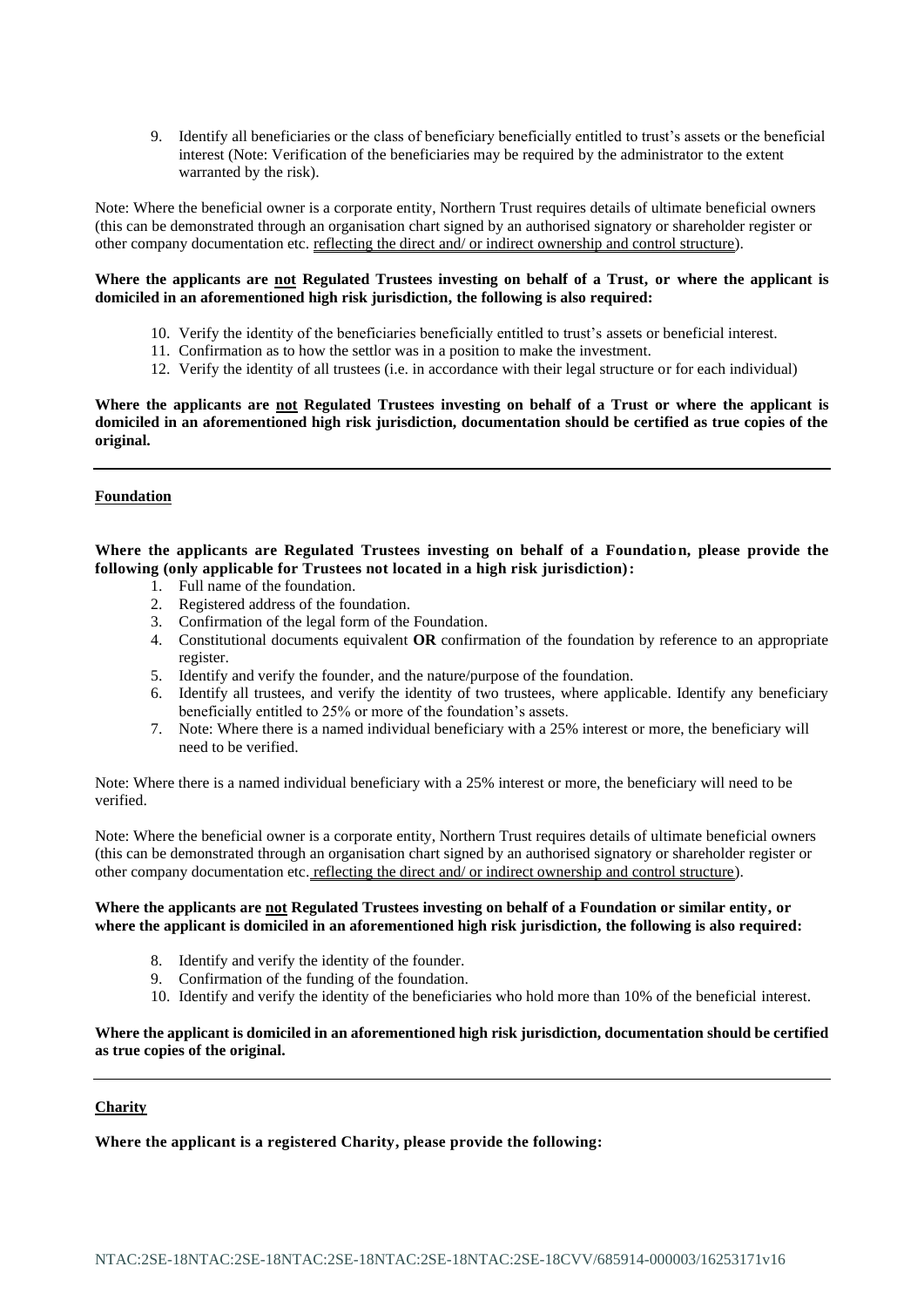- 1. Full name of the charity.
- 2. Nature/purpose of the charity
- 3. Nature and source of funding of the charity
- 4. Registered office address & principal business address of the charity.
- 5. Names of all trustees/directors (or equivalent) of the charity.
- 6. Identify and verify the identity of the company secretary or equivalent or, where applicable, verify the identity of one of the trustees.
- 7. (If a charitable trust), details of the settlor of the charitable trust.
- 8. Names or classes of persons who stand to benefit from the objects of the charity.
- 9. Copy of relevant charities register or confirmation of the registration of the charity with the relevant tax authorities (e.g. UK Charities Commission/ HMRC).

Note: Where there is a named individual beneficiary with a 25% interest or more, the beneficiary will need to be verified.

# **Where the applicant is not a registered Charity or where the applicant is domiciled in an aforementioned high risk jurisdiction, the following is also required:**

- 10. Certified copies of the audited financial statements.
- 11. Identify and verify the identity of at least two trustees /directors/governors/ board members or, where applicable, one trustee /director/governor/ board member/ company secretary and one authorised signatory of the charity.
- 12. Certified constitutional/ formation document of the charity.
- 13. Identify and verify the identity of the beneficiaries (where ascertainable) of the charity.
- 14. Identify and verify the settlor, where applicable.

# **Note: Where the applicant is not a registered Charity, documentation provided should be certified as true copies of the original documentation.**

# **Club or Society**

# **Where the applicant is a Club or Society, please provide the following:**

- 1. Full name of the club/society.
- 2. Registered office address & principal business address of the club/society.
- 3. Confirmation of the legal status of the Club/Society.
- 4. Nature/Purpose including the nature of funding of the club/society.
- 5. Constitutional/Formation Document (e.g. Trust Deed) and/or copy of audited financial statements (if available) or confirmation of a relevant club/ society register.
- 6. List of officers of the club/society.
- 7. Verify the identity of two officers of the Club/Society authorised to operation on behalf of the club/society or, where applicable, one officer and one authorised signatory.
- 8. Names or classes of persons who stand to benefit from the Club or Society.

Note: Where there is a named individual beneficiary with a 25% interest or more, the beneficiary will need to be verified.

### **Where the applicant is domiciled in an aforementioned high risk jurisdiction, the following is also required:**

- 9. Audited financial statements for the Club/Society.
- 10. Constitutional/ formation document of the club/society
- 11. Identify and verify the identity of all persons who own or control over 10% of the entity's share capital, profit or voting rights.
- 12. Confirmation of the funding of the club or society.

# **Where the applicant is domiciled in an aforementioned high risk jurisdiction, documentation should be certified as true copies of the original.**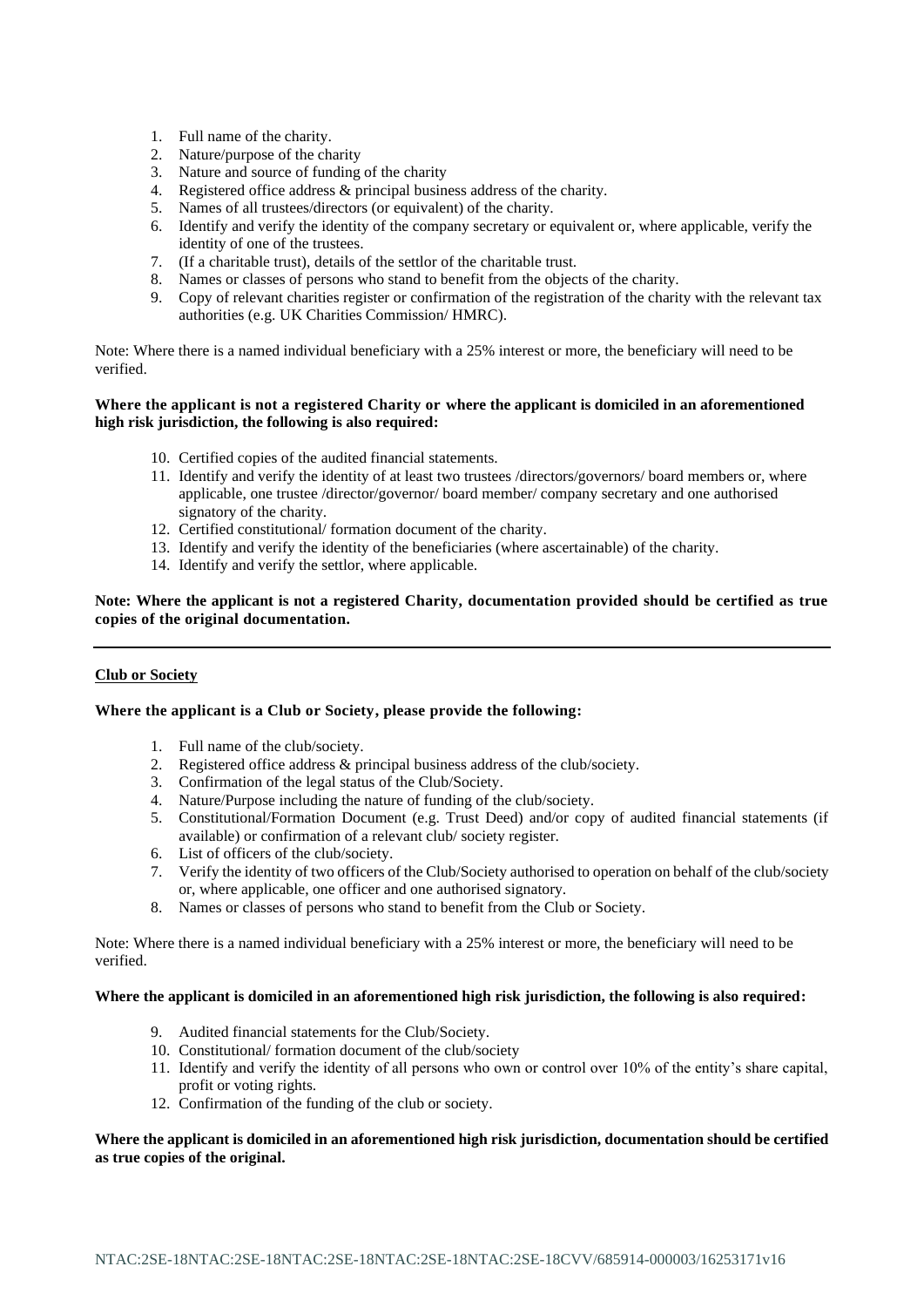### **School, College or University**

# **Where the applicant is a School, College or University, please provide the following:**

- 1. Full name of the School, College or University.
- 2. Registered office address & principal business address of the School, College or University.
- 3. Confirmation of a relevant School, College or University register or appropriate background information.
- 4. Names of main officials of the school.
- 5. Identify and verify the identity of at least two officials or, where applicable, one official and one authorised signatory.
- 6. Details of ownership of the entity. In particular, confirmation if in public ownership or independent. Where independently owned, identify and verify all persons who own or control 25% or more of the entity's share capital, profit or voting rights.
- 7. Identify and verify the settlor, where applicable.

### **Where the applicant is domiciled in an aforementioned high risk jurisdiction, the following is also required:**

8. Identify and verify the identity of all persons who own or control over 10% of the entity's share capital, profit or voting rights.

# **Where the applicant is domiciled in an aforementioned high risk jurisdiction, documentation should be certified as true copies of the original.**

# **Church**

### **Where the applicant is a Church, please provide the following:**

- 1. Full name of the Church.
- 2. Registered office address & principal business address of the church.
- 3. Confirmation of the nature/purpose of the Church with details of how the Church is funded.
- 4. Confirmation of a relevant church register or a copy of the revenue approval for the church;
- 5. Names of all trustees/directors (or equivalent) of the church.
- 6. Identify and verify the identity of the church secretary or equivalent or, where applicable, verify the identity of one of the trustees.
- 7. Names or classes of persons who stand to benefit from the objects of the church (where ascertainable).
- 8. Identify and verify the settlor where applicable.
- 9. Where there is a named individual beneficiary with a 25% interest or more, the beneficiary will need to be verified.

#### **Where the applicant is domiciled in an aforementioned high risk jurisdiction, the following is also required:**

- 10. Audited financial statements for the church.
- 11. Constitutional/formation document of the church.
- 12. Identify and verify the identity of either two trustees /directors/governors/ board members or one trustee/ director/governor/board member and one authorised signatory of the church.
- 13. Identify and verify the beneficiaries (where ascertainable)

# **Where the applicant is domiciled in an aforementioned high risk jurisdiction, documentation should be certified as true copies of the original.**

#### **Trade Union**

**Where the applicant is a Trade Union, please provide the following:**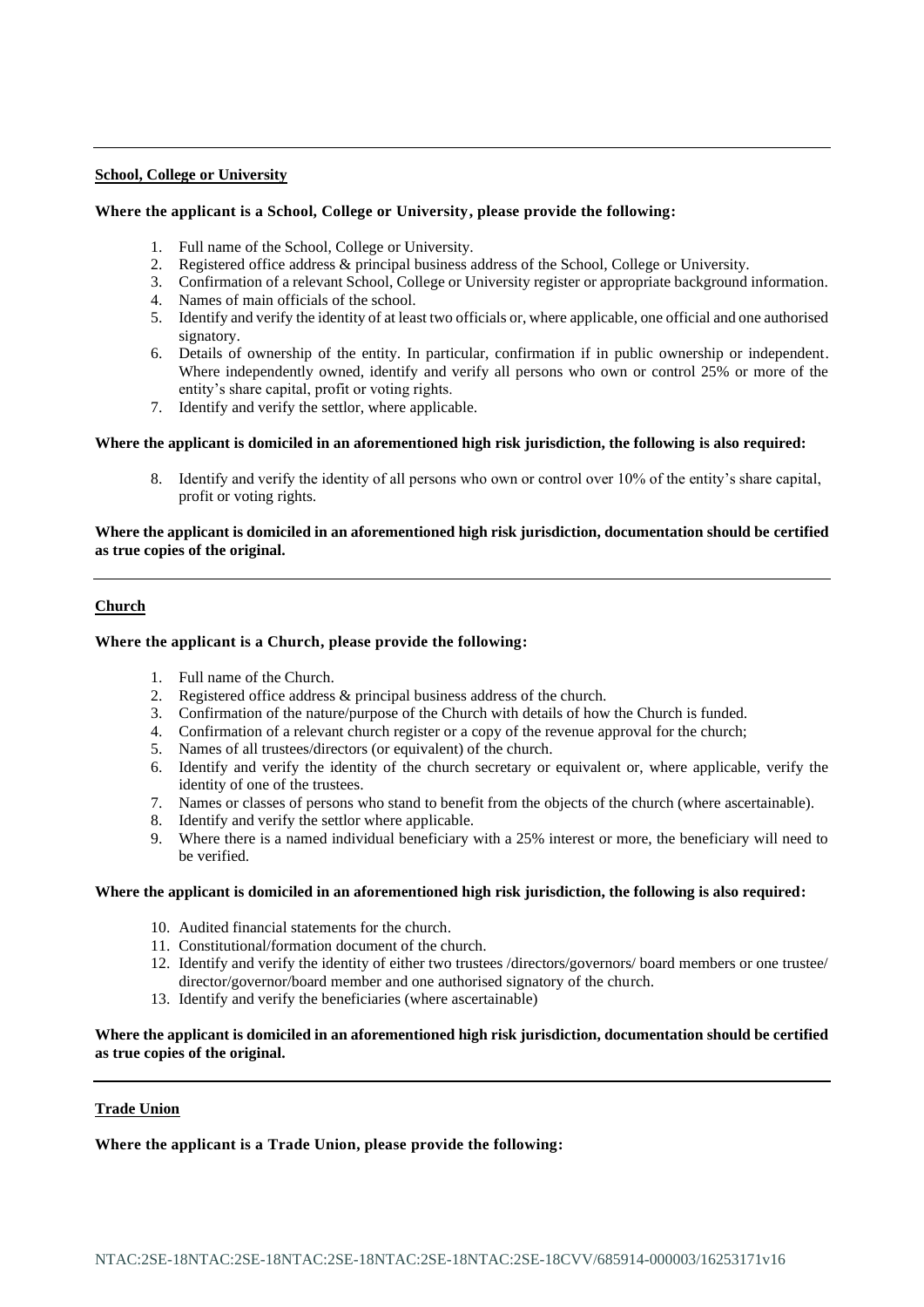- 1. Full name of the Trade Union.
- 2. Registered address of the trade union.
- 3. Establish whether the trade union is registered or otherwise listed by a controlling body for regulatory or oversight purposes (e.g. Congress of Trade Unions).
- 4. Consider the legal form of the trade union, its stated purpose, aims and objectives using information from documents supplied for the trade union and through internet searches.
- 5. Deed or equivalent establishing the existence of the trade union (for example its constitution, bye-laws, rules).
- 6. Identify all persons and their functions who are empowered to make the investment on behalf of the trade union (president, secretary, treasurer and other senior committee members).

# **Where the applicant is domiciled in an aforementioned high risk jurisdiction, the following is also required:**

7. Identify and verify the identity of at least two senior committee members of the trade union

**\_\_\_\_\_\_\_\_\_\_\_\_\_\_\_\_\_\_\_\_\_\_\_\_\_\_\_\_\_\_\_\_\_\_\_\_\_\_\_\_\_\_\_\_\_\_\_\_\_\_\_\_\_\_\_\_\_\_\_\_\_\_\_\_\_\_\_\_\_\_\_\_\_\_\_\_\_\_\_\_\_\_\_\_\_**

**Where the applicant is domiciled in an aforementioned high risk jurisdiction, documentation should be certified as true copies of the original.**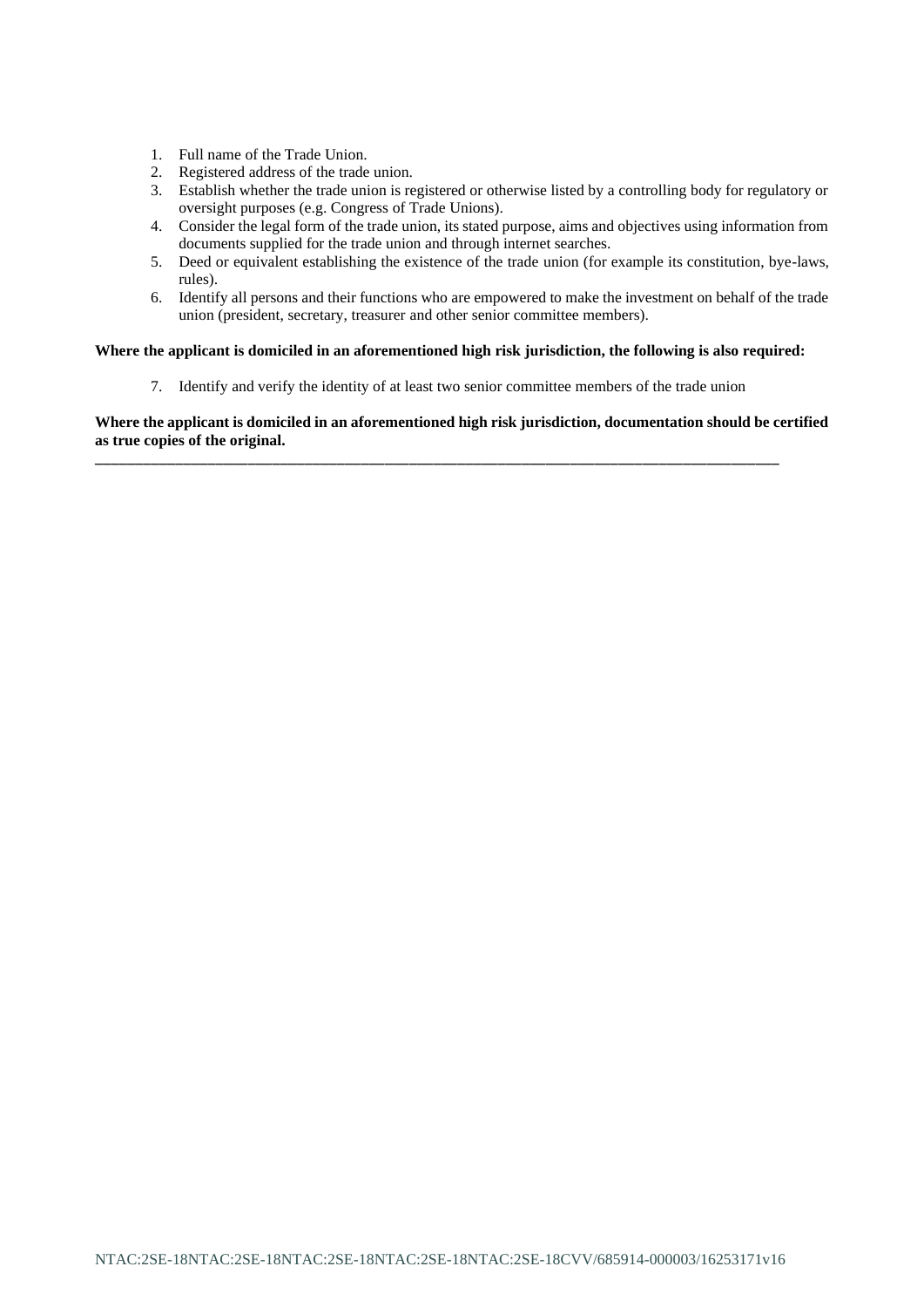# **Appendix 1**

# **Data Protection Disclosure Statement**

### **Introduction**

The purpose of this document is to provide you with information on our use of your personal data in accordance with the EU data protection regime introduced by the General Data Protection Regulation (Regulation 2016/679, the "Data Protection Legislation").

In this document, "we", "us" and "our" refer to the Company and J&E Davy and its affiliates and delegates.

### **Who this affects**

If you are an individual investor, this will affect you directly. If you are an institutional investor that provides us with personal data on individuals connected to you for any reason in relation to your investment with us, this will be relevant for those individuals and you should transmit this document to such individuals or otherwise advise them of its content.

### **Your personal data**

By virtue of making an investment in the Company and your associated interactions with us (including the initial application, and including the recording of electronic communications or phone calls where applicable) or by virtue of you otherwise providing us with personal information on individuals connected with you as an investor (for example directors, trustees, employees, representatives, shareholders, investors, clients, beneficial owners or agents), you will provide us with certain personal information which constitutes personal data within the meaning of the Data Protection Legislation. We may also obtain personal data on you from other public sources.

This includes the following information relating to you and/or any individuals connected with you as an investor: name, residential address, email address, contact details, corporate contact information, signature, nationality, place of birth, date of birth, tax identification, credit history, correspondence records, passport number, bank account details, source of funds details and details relating to your investment activity.

#### **How we may use your personal data**

The Company, as the data controller, may collect, store and use your personal data for lawful purposes disclosed below:

(i) to reflect your ownership of shares in the Company (i.e. where this is necessary for the performance of the contract to purchase shares in the Company or to process redemption, conversion, transfer and additional subscription requests or the payment of distributions):

(ii) to discharge our anti-money laundering obligation to verify the identity of our customers (and, if applicable their beneficial owners) or for prevention of fraud or for regulatory or tax reporting purposes or in response to legal requests or requests from regulatory authorities (i.e. where this is necessary for compliance with a legal obligation to which we are subject); and/or

(iii) for direct marketing purposes (that is, us providing you with information on products and services) or for quality control, business and statistical analysis or for tracking fees and costs or for customer service, training and related purposes (i.e. where this is necessary for the purposes of the legitimate interests of us or a third party and such legitimate interests are not overridden by your interests, fundamental rights or freedoms and provided that we are acting in a fair, transparent and accountable manner and have taken appropriate steps to prevent such activity having any unwarranted impact on you and also noting your right to object to such uses, as discussed below).

Additionally, Northern Trust International Fund Administration Services (Ireland) Limited the "Administrator" may use your personal data where this is necessary for compliance with a legal obligation to which it is directly subject (i.e. to comply with applicable law in the area of anti-money laundering and counter terrorist financing, where required for global tax reporting purposes or where mandated by a court order or regulatory sanction). The Administrator, in respect of this specific use of personal data, acts as a data controller.

Should we wish to use your personal data for other specific purposes (including, if applicable, any purpose that requires your consent), we will contact you.

#### **Why we may transfer your personal data**

In certain circumstances we and/or our authorised delegates may be legally obliged to share your data and other financial information with respect to your interest